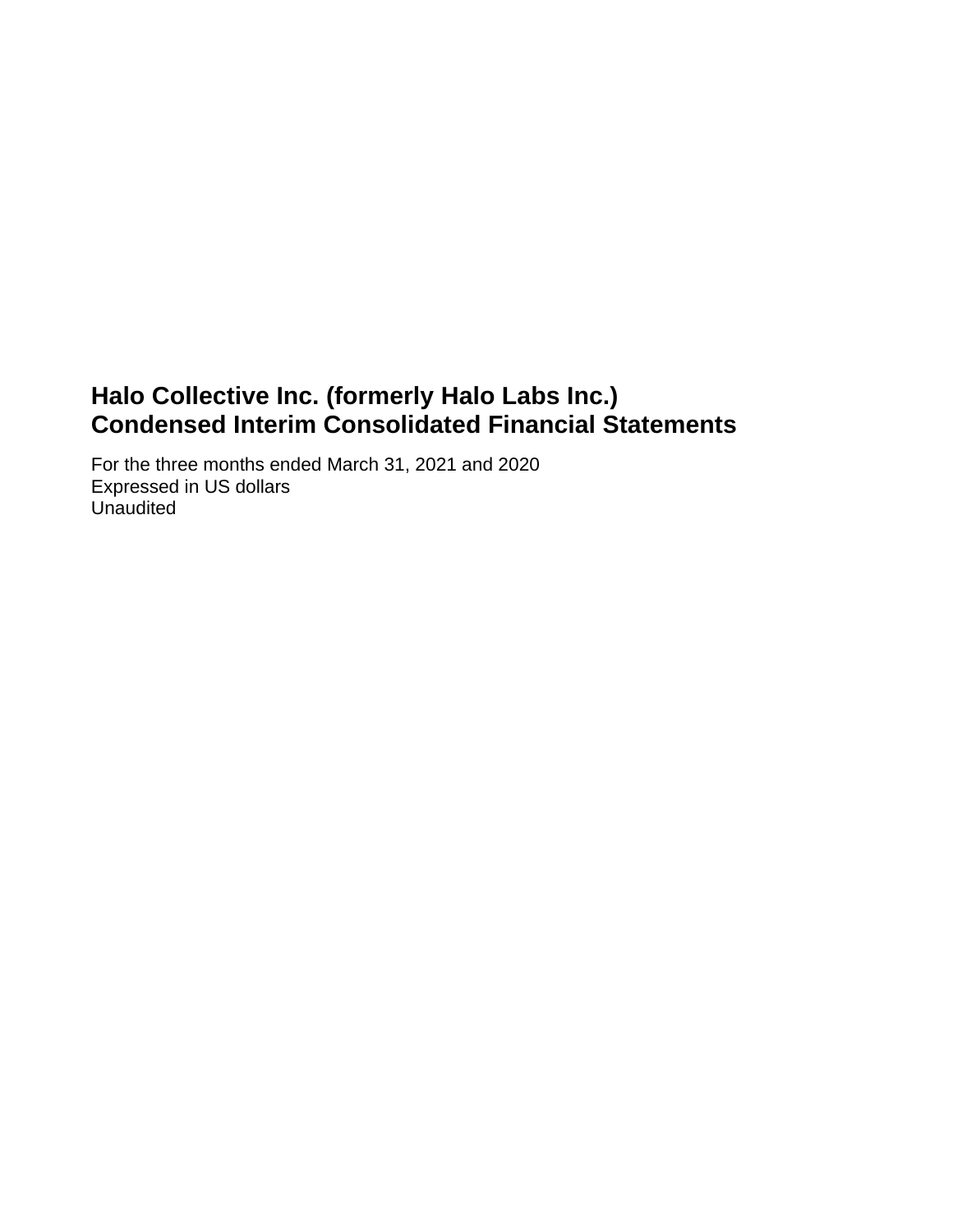# **Halo Collective Inc. (formerly Halo Labs Inc.)**

Condensed Interim Consolidated Financial Statements For the three months ended March 31, 2021 and 2020 Expressed in US dollars **Unaudited** 

## **Table of contents**

| <b>Condensed Interim Consolidated Statements of Financial Position</b>       | 3  |
|------------------------------------------------------------------------------|----|
| Condensed Interim Consolidated Statements of Loss and Comprehensive Loss     | 4  |
| Condensed Interim Consolidated Statements of Changes in Shareholders' Equity | 5  |
| Condensed Interim Consolidated Statements of Cash Flow                       | 6. |
| Notes to the Condensed Interim Consolidated Financial Statements             |    |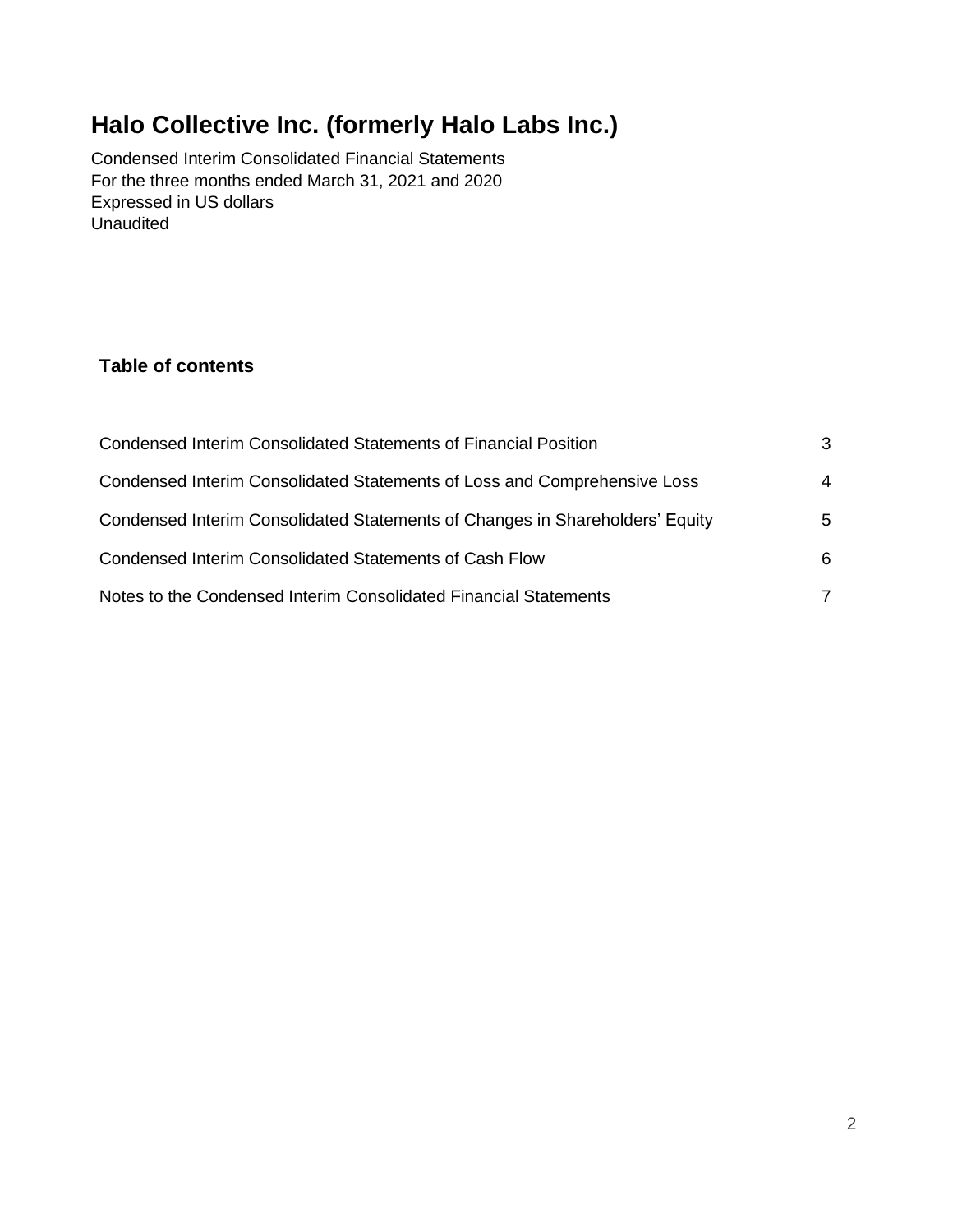#### **Halo Collective Inc. Condensed Interim Consolidated Statements of Financial Position**

| <u>Congensed internit Consolidated Statements of Financial Position</u> |  |  |
|-------------------------------------------------------------------------|--|--|
|                                                                         |  |  |

|                                                                           |            |                       | Unaudited, expressed in US dollars |
|---------------------------------------------------------------------------|------------|-----------------------|------------------------------------|
|                                                                           |            | <b>March 31, 2021</b> | December 31, 2020                  |
| <b>Assets</b>                                                             |            |                       |                                    |
| <b>Current</b>                                                            |            |                       |                                    |
| Cash                                                                      |            | 10,319,375            | 2,758,119                          |
| Restricted cash                                                           | Note 16    | 932,030               | 921,746                            |
| Accounts receivable                                                       | Note 8     | 3,290,760             | 1,785,372                          |
| Inventory                                                                 | Note 9, 10 | 12,666,117            | 10,281,455                         |
| <b>Biological assets</b>                                                  | Note 9     | 223,817               |                                    |
| Notes receivable                                                          | Note 11    | 846,879               | 9,629,553                          |
| Deposits and pre-paid expenses                                            | Note 12    | 4,119,171             | 3,318,061                          |
| <b>Total current assets</b>                                               |            | 32,398,149            | 28,694,306                         |
|                                                                           |            |                       |                                    |
| Long-term                                                                 |            |                       |                                    |
| Property, plant and equipment                                             | Note 13    | 18,180,794            | 16,230,987                         |
| Intangible assets and goodwill                                            | Note 14    | 74,441,124            | 39,640,881                         |
| Investments and deposits                                                  | Note 6     | 8,883,031             | 3,188,071                          |
| <b>Total long-term assets</b>                                             |            | 101,504,949           | 59,059,939                         |
| <b>Total assets</b>                                                       |            | 133,903,098           | 87,754,245                         |
|                                                                           |            |                       |                                    |
| Liabilities                                                               |            |                       |                                    |
| <b>Short-term liabilities</b>                                             |            |                       |                                    |
| Accounts payable and accrued liabilities                                  |            | 8,023,774             | 8,662,179                          |
| Other loans                                                               | Note 18    | 569,450               | 435,839                            |
| Income tax payable                                                        | Note 21    | 572,868               | 580,720                            |
| Sales & cultivation tax payable                                           | Note 21    | 732,929               | 301,257                            |
| <b>Total current liabilities</b>                                          |            | 9,899,021             | 9,979,995                          |
|                                                                           |            |                       |                                    |
| Long-term liabilities                                                     |            |                       |                                    |
| Debenture liability                                                       | Note 16    | 8,983,026             | 8,398,727                          |
| Lease liability                                                           | Note 7     | 4,680,343             | 3,157,069                          |
| Other loans                                                               | Note 18    | 6,484,619             | 6,598,912                          |
| <b>Total long-term liabilities</b>                                        |            | 20,147,988            | 18,154,708                         |
| <b>Total Liabilities</b>                                                  |            | 30,047,009            | 28,134,703                         |
|                                                                           |            |                       |                                    |
| Shareholders' equity                                                      |            |                       |                                    |
| Share capital                                                             | Note 17    | 185,715,631           | 136,827,655                        |
| Share capital reserve                                                     | Note 17    | 10,091,107            | 8,307,521                          |
| Convertible debenture equity reserve                                      | Note 15    | 650,219               | 653,557                            |
| Equity reserve                                                            | Note 13    | 5,476,648             | 3,338,204                          |
| Accumulated other comprehensive income                                    |            | 1,022,339             | 524,779                            |
| <b>Deficit</b>                                                            |            | (99,099,855)          | (90, 032, 174)                     |
| Total shareholders' equity                                                |            | 103,856,089           | 59,619,542                         |
| Total shareholders' equity and liabilities                                |            | 133,903,098           | 87,754,245                         |
| These notes are an integral part of the Consolidated Financial Statements |            |                       |                                    |
| Going concern Note 2                                                      |            |                       |                                    |
| Commitments and contingencies Note 22                                     |            |                       |                                    |
| Subsequent events Note 23                                                 |            |                       |                                    |
|                                                                           |            |                       |                                    |
| Approved on behalf of the Board of Directors:                             |            |                       |                                    |
| Kiran Sidhu                                                               |            | Philip van den Berg   |                                    |
|                                                                           |            |                       |                                    |

CEO and Director CFO and Director CFO and Director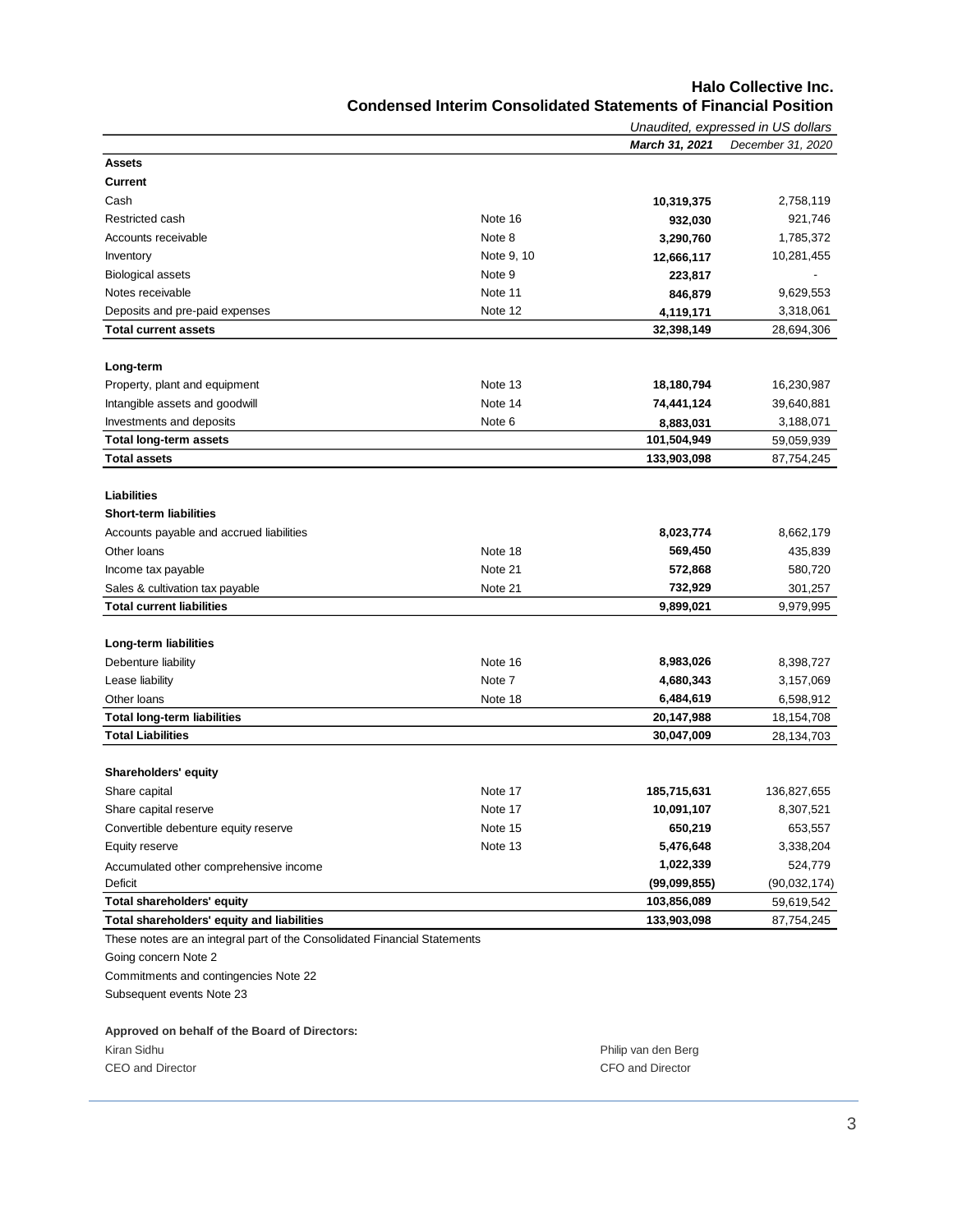|                                                                                   |                       | For the 3 month ending: |
|-----------------------------------------------------------------------------------|-----------------------|-------------------------|
|                                                                                   |                       |                         |
|                                                                                   | <b>March 31, 2021</b> | March 31, 2020          |
| Revenue                                                                           | 9,939,103             | 4,449,098               |
| Cost of finished cannabis inventory sold<br>Note 9, 10                            | 7,738,533             | 4,331,725               |
| Gross profit, excluding fair value items                                          | 2,200,570             | 117,373                 |
| Unrealized fair value (gain) loss on growth of biological assets<br>Note 10       | (167, 111)            | $\sim$                  |
| Realized fair value (gain) loss included in the cost of inventory sold<br>Note 10 | 411,905               | 289,553                 |
| <b>Gross profit</b>                                                               | 1,955,776             | (172, 180)              |
| General and administration                                                        | 1,617,792             | 432,571                 |
| Salaries                                                                          | 1,991,485             | 1,087,567               |
| Professional fees                                                                 | 2,939,023             | 3,489,860               |
| Sales and marketing                                                               | 1,507,386             | 748,857                 |
| Investor relations                                                                | 457,476               | 1,262,094               |
| Note 17, 22<br>Loss on settlements and contigencies                               |                       | 62,023                  |
| Share based compensation<br>Note 17                                               | 829,236               | 131,897                 |
| Accretion expense                                                                 | 307,754               | 302,432                 |
| Loss on intangible assets<br>Note 14                                              |                       | 403,713                 |
| Note 13, 14<br>Depreciation                                                       | 611,912               | 255,092                 |
| (Gain) loss on foreign exchange                                                   | 392,972               | (251, 821)              |
| Note 16, 18<br>Interest expense                                                   | 368,421               | 333,239                 |
| Loss before income taxes                                                          | (9,067,681)           | (8,429,704)             |
| Note 21<br>Deferred income tax (recovery)                                         |                       | 180,000                 |
| <b>Net loss</b>                                                                   | (9,067,681)           | (8,609,704)             |
| Other comprehensive income                                                        |                       |                         |
| Unrealized (gain) loss on foreign currency translation                            | (497, 560)            | 93,778                  |
| <b>Comprehensive loss</b>                                                         | (8,570,121)           | (8,703,482)             |
| Net loss per share, basic and diluted:                                            | \$<br>(0.01)          | \$<br>(0.03)            |
| Weighted average number of outstanding common shares, basic and<br>diluted:       | 1,610,099,430         | 277,418,561             |

## **Halo Collective Inc. Condensed Interim Consolidated Statements of Loss and Comprehensive Loss**

These notes are an integral part of the Consolidated Financial Statements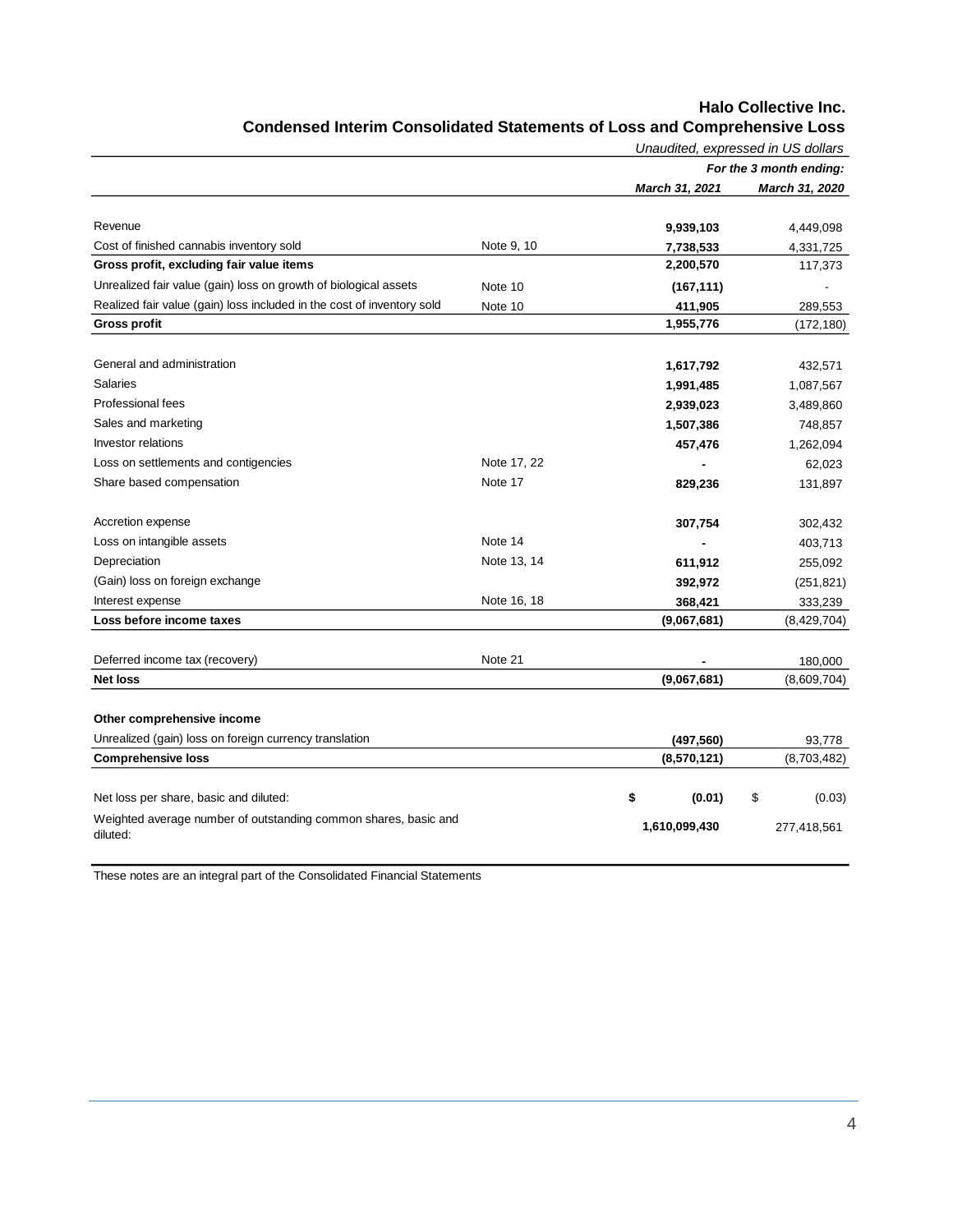## **Halo Collective Inc.**

**Condensed Interim Consolidated Statements of Change in Shareholders' Equity (Deficiency)**

*Unaudited, expressed in US Dollars*

|                                         |                          | <b>Common</b>            |                          |                          |                                | <b>Conversion</b>        | Accumulated        |                          |              |
|-----------------------------------------|--------------------------|--------------------------|--------------------------|--------------------------|--------------------------------|--------------------------|--------------------|--------------------------|--------------|
|                                         | <b>Common shares</b>     | shares                   | <b>Options</b>           |                          | <b>Warrants</b> Equity reserve | option                   | <b>OCI</b>         | <b>Deficit</b>           | <b>Total</b> |
| Shareholders' equity, December 31, 2019 | 280,271,315              | 67,909,461 \$<br>ъ       | 1,649,617<br>- \$        | 3,802,395 \$             | $\sim$<br>- 55                 | 655,090 \$               | (589, 124)<br>- \$ | (49,135,109)<br>\$       | 24,292,330   |
| Share issuance in private placements    | 6,363,636                | 510,856                  | $\overline{\phantom{a}}$ | $\overline{\phantom{a}}$ | $\overline{\phantom{a}}$       | $\overline{\phantom{a}}$ |                    |                          | 510,856      |
| Shares issued for acquisitions          | 65,369,091               | 8,855,702                | $\overline{\phantom{a}}$ | $\overline{\phantom{a}}$ |                                | $\overline{\phantom{a}}$ |                    | $\overline{\phantom{a}}$ | 8,855,702    |
| Shares issued as finders' fees          | 4,787,692                | 494,885                  | $\overline{\phantom{0}}$ | $\overline{\phantom{a}}$ | $\overline{\phantom{a}}$       | $\overline{\phantom{a}}$ |                    | $\overline{\phantom{a}}$ | 494,885      |
| Share issue costs                       | $\overline{\phantom{0}}$ | (11,688)                 | $\overline{\phantom{a}}$ | $\overline{\phantom{a}}$ |                                | $\overline{\phantom{0}}$ |                    |                          | (11,688)     |
| Share-based compensation for services   | 26,606,303               | 2,898,900                | $\overline{\phantom{0}}$ | 5,153                    | $\overline{\phantom{a}}$       | $\overline{\phantom{a}}$ |                    |                          | 2,904,053    |
| Share-based compensation for staff      | 2,478,472                | 268,835                  | 125,672                  | $\overline{\phantom{a}}$ |                                | $\overline{\phantom{a}}$ |                    | $\overline{\phantom{a}}$ | 394,507      |
| Forfeiture warrants and options         |                          | ٠                        | (10, 784)                | $\overline{\phantom{a}}$ |                                | $\overline{\phantom{a}}$ |                    | 10,784                   |              |
| Net loss and other comprehensive loss   |                          | $\overline{\phantom{a}}$ | $\overline{\phantom{a}}$ | $\overline{\phantom{a}}$ |                                | $\overline{\phantom{0}}$ | (93, 778)          | (8,609,704)              | (8,703,482)  |
| Shareholders equity, March 31, 2020     | 385,876,509              | 80,926,951 \$            | 1,764,505<br>- 56        | 3,807,548 \$             |                                | 655,090 \$               | $(682,902)$ \$     | $(57, 734, 029)$ \$      | 28,737,163   |

|                                                   |                          | Common              |                          |      |                          |      |                          | <b>Conversion</b>        | Accumulated |                          |              |
|---------------------------------------------------|--------------------------|---------------------|--------------------------|------|--------------------------|------|--------------------------|--------------------------|-------------|--------------------------|--------------|
|                                                   | <b>Common shares</b>     | shares              | <b>Options</b>           |      | Warrants                 |      | <b>Equity reserve</b>    | option                   | OCI         | <b>Deficit</b>           | <b>Total</b> |
| Shareholders' equity, December 31, 2020           | 1,413,780,867            | 136,827,655 \$<br>S | 3,892,039                | - 56 | 4,415,482                | - 56 | $3,338,204$ \$           | 653,557 \$               | 524,779     | (90,032,174)<br>æ.       | 59,619,542   |
| Share issuance in private placements              | 167,956,350              | 15,366,598          | 954,319                  |      |                          |      | -                        | $\overline{\phantom{a}}$ |             | $\overline{\phantom{a}}$ | 16,320,917   |
| Shares issued for acquisitions                    | 284,681,468              | 31,444,812          |                          |      |                          |      | 2,138,444                | $\overline{\phantom{a}}$ |             | $\overline{\phantom{a}}$ | 33,583,256   |
| Shares issued to retire debt                      | 12,500,001               | 1,183,319           | $\overline{\phantom{a}}$ |      |                          |      | $\overline{\phantom{a}}$ | $\overline{\phantom{a}}$ |             | $\overline{\phantom{0}}$ | 1,183,319    |
| Shares issued as finders' fees                    | 17,797,552               | 2,114,393           |                          |      |                          |      | -                        |                          |             |                          | 2,114,393    |
| Shares issued on conversion of debenture          | 46,153                   | 23,684              | $\overline{\phantom{a}}$ |      |                          |      | $\overline{\phantom{a}}$ | (3,338)                  |             |                          | 20,346       |
| Share issue costs                                 | $\overline{\phantom{a}}$ | (1,343,269)         |                          |      |                          |      | -                        | $\overline{\phantom{a}}$ |             | $\overline{\phantom{0}}$ | (1,343,269)  |
| Share-based compensation for staff                | $\overline{\phantom{0}}$ |                     | 829,267                  |      |                          |      | ٠                        | ٠                        |             |                          | 829,267      |
| Shares issued on exercise of warrants and options | 1,001,000                | 98,439              | $\overline{\phantom{a}}$ |      | $\overline{\phantom{a}}$ |      | $\overline{\phantom{a}}$ | $\overline{\phantom{a}}$ | -           |                          | 98,439       |
| Net loss and other comprehensive loss             |                          |                     |                          |      |                          |      | -                        | $\overline{\phantom{a}}$ | 497,560     | (9,067,681)              | (8,570,121)  |
| Shareholders equity, March 31, 2021               | 1,897,763,391            | 185,715,631<br>55.  | 5,675,625                |      | 4,415,482                |      | 5,476,648 \$             | 650,219                  | 1,022,339   | (99,099,855)             | 103,856,089  |

These notes are an integral part of the consolidated financial statements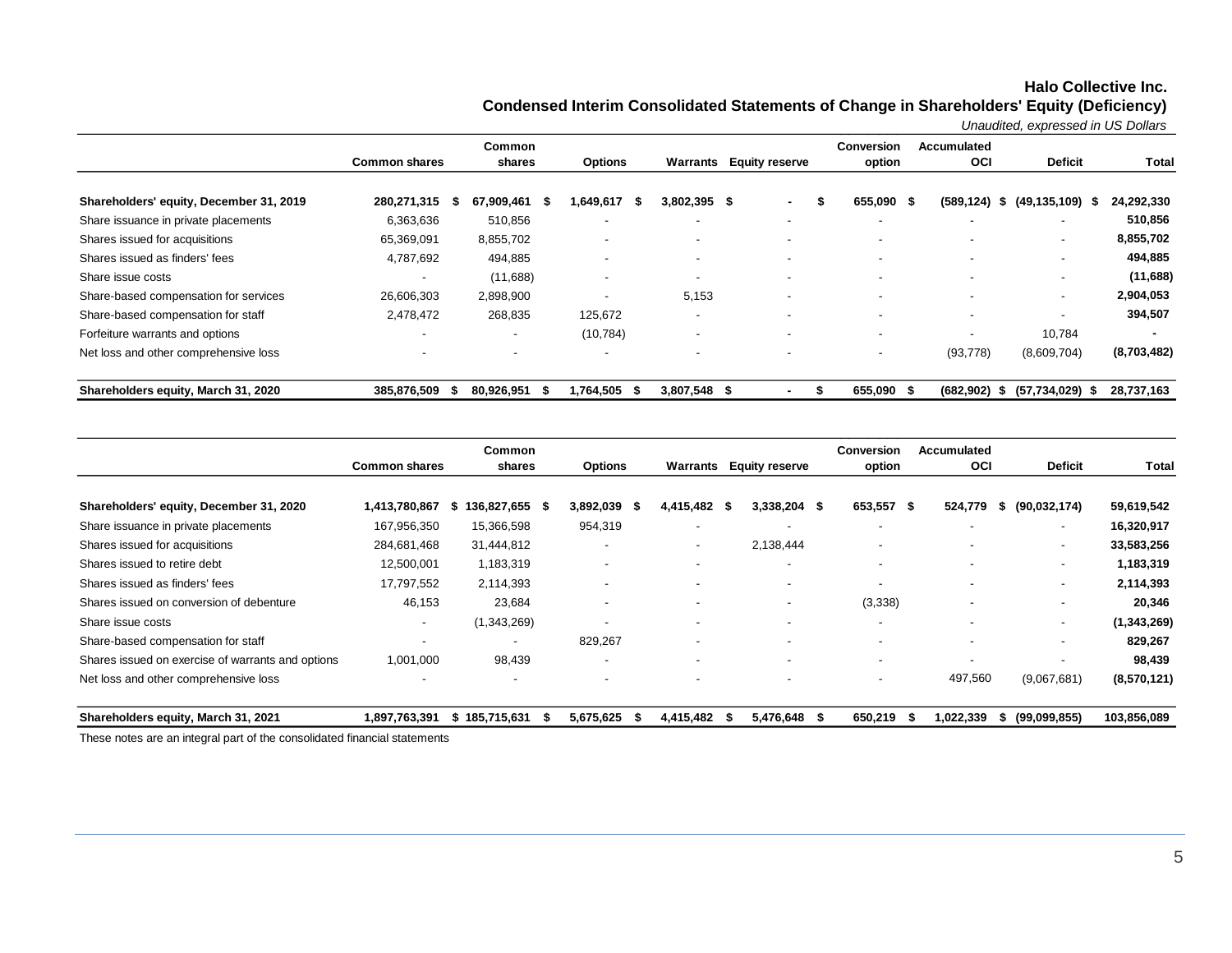|                                                    |             | Unaudited, expressed in US dollars |                         |
|----------------------------------------------------|-------------|------------------------------------|-------------------------|
|                                                    |             |                                    | For the 3 month ending: |
|                                                    |             | March 31, 2021                     | March 31, 2020          |
|                                                    |             |                                    |                         |
| Cash provided by (used in)                         |             |                                    |                         |
| <b>Operating activities:</b>                       |             |                                    |                         |
| Net loss                                           |             | (9,067,681)                        | (8,609,704)             |
| Items not involving cash                           |             |                                    |                         |
| Depreciation                                       | Note 13, 14 | 897,509                            | 489,910                 |
| Accrued interest                                   | Note 16, 18 | 159,397                            | 333,239                 |
| Accretion expense                                  | Note 16     | 307,754                            | 302,432                 |
| (Gain) loss in fair value of biological assets     | Note 9      | 244,794                            | 289,553                 |
| (Gain) loss in foreign exchange                    |             | 541,597                            | (251, 823)              |
| Loss on sale of investment                         |             |                                    |                         |
| Loss on settlements and contigencies               |             |                                    |                         |
| Gain on sale of subsidiary                         | Note 6      |                                    |                         |
| Income tax provision                               | Note 21     |                                    | 180,000                 |
| Loss on intangible assets                          | Note 14     |                                    | 403,713                 |
| Share-based compensation                           | Note 17     | 829,236                            | 3,171,230               |
| Changes in working capital items                   |             |                                    |                         |
| Accounts receivable                                | Note 8      | (843, 425)                         | 95,413                  |
| Notes receivable                                   | Note 11     | 409,627                            |                         |
| Accounts payable and accrued liabilities           |             | (378, 710)                         | 54,087                  |
| Tax payable                                        | Note 21     | 423,820                            | (960, 915)              |
| Inventory                                          |             | (2,073,013)                        |                         |
|                                                    | Note 9, 10  |                                    | 1,974,395               |
| Pre-paid expenses and other                        | Note 12     | (801, 184)                         | 89,201                  |
| Cash used in operating activities                  |             | (9,350,279)                        | (2,439,269)             |
| <b>Investing activities</b>                        |             |                                    |                         |
| Net cash from acquisitions                         |             | 1,595,369                          |                         |
| Purchase of property, plant and equipment          | Note 13     | (576, 207)                         |                         |
| Cash provided by investing activities              |             | 1,019,162                          |                         |
| <b>Financing activities</b>                        |             |                                    |                         |
| Issuance of common shares & convertible debentures | Note 16, 17 | 16,419,356                         | 510,856                 |
| Loans                                              | Note 18     | 1,111,039                          | (129,078)               |
| Lease payments                                     | Note 7      | (284, 469)                         | (181, 481)              |
| Share issuance costs                               | Note 17     | (1, 343, 269)                      | (11,688)                |
| Cash raised in finance activities                  |             | 15,902,657                         | 188,609                 |
| Change in cash in during the period                |             | 7,571,540                          | (2,250,660)             |
| Cash beginning of the period                       |             | 3,679,865                          |                         |
|                                                    |             |                                    | 6,068,414               |
| Cash end of the period                             |             | 11,251,405                         | 3,817,754               |

## **Halo Collective Inc. Condensed Interim Consolidated Statements of Cash Flow**

These notes are an integral part of the Consolidated Financial Statements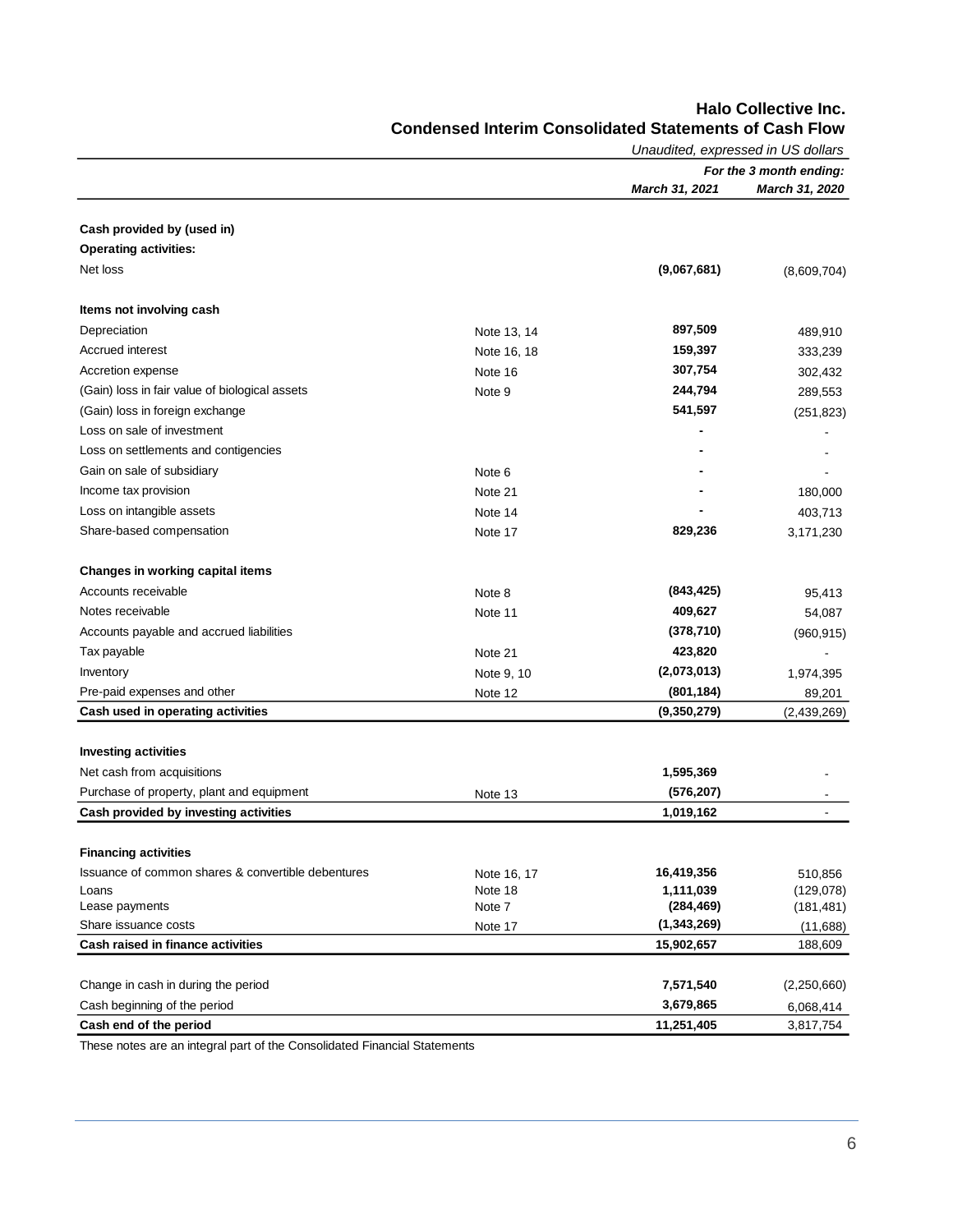Halo Collective Inc. (formerly Halo Labs Inc.) Notes to the Condensed Interim Consolidated Financial Statements For the three months ended March 31, 2021 and 2020 Expressed in US dollars Unaudited

## **1. Nature of operations and background information**

Halo Collective Inc. ("Halo Collective" and the "Company"), formerly known as Halo Labs Inc. ("Halo"), was incorporated under the laws of the Province of British Columbia on May 25, 1987. The Company was continued under the laws of the Province of Ontario on January 21, 2005 and is listed on the NEO Exchange ("NEO") under the symbol "HALO." The Company operates under the assumed business name of Halo Collective. The Company's US based business operations entail manufacturing cannabis oil and concentrates and distributing cannabis products for recreational use in the states of Oregon, Nevada and California. The Company's registered corporate office is 65 Queen Street West, Suite 805, Toronto, Ontario M5H 2M5.

On January 25, 2021, the Company changed its name from Halo Labs Inc. to Halo Collective Inc. In connection with the name change, the common shares are trading on the OTCQX under the trading symbol HCANF. The common shares are trading on the Frankfurt Stock Exchange under the trading symbol A9KM (Note 22).

These Condensed Interim Consolidated Financial Statements present the financial position of the resulting issuer, Halo Collective at March 31, 2021 and have been prepared in accordance with International Financial Reporting Standards ("IFRS"). Unless otherwise stated, all amounts in these financial statements have been presented in US dollars.

## **2. Going concern**

These Condensed Interim Consolidated Financial Statements have been prepared on a going concern basis, which assumes that the Company will be able to continue its operations and will be able to realize its assets and discharge its liabilities in the normal course of business for the foreseeable future. The ability of the Company to continue as a going concern is dependent on generating profitable operations, raising additional financing, and continuing to manufacture its products. Having been prepared giving effect to the going concern assumption, these financial statements do not reflect any adjustments to the carrying values of assets and liabilities and the reported amounts of expenses and classifications on the statement of financial position that would be necessary if the going concern assumption was not appropriate.

Historically, management has been successful in obtaining enough funding for operating and capital requirements.

- On March 10, 2020, the Company closed a private placement concurrent with the acquisition of Cannalift Delivery Inc., raising total gross proceeds of \$510,856 (C\$700,000);
- On April 17, 2020, the Company closed a private placement concurrent with the acquisition of Nasalbinoid Natural Devices Corp., raising total gross proceeds of \$301,070 (C\$425,000);
- On September 16, 2020, the Company established an at-the-market equity program (the "ATM Program") that allows the Company to issue and sell up to C\$7,000,000 of common shares in the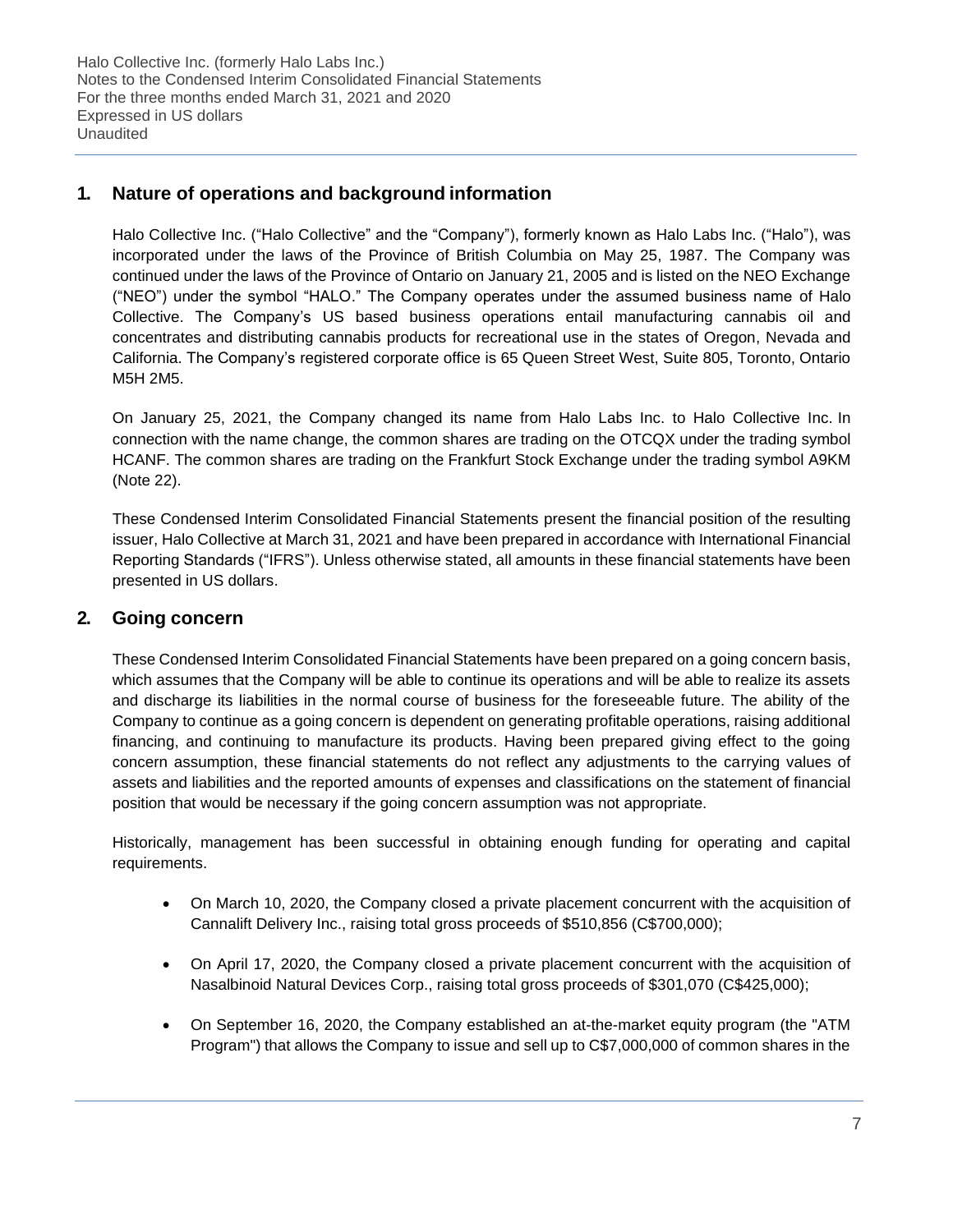capital of the Company from treasury to the public, from time to time, at the Company's discretion. All Common Shares sold under the ATM Program will be sold through the Neo Exchange Inc. or another marketplace (as defined in National Instrument 21-101 - *Marketplace Operation*) upon which the common shares are listed, quoted or otherwise traded, at the prevailing market price at the time of sale.

- Between September 17, 2020 and December 17, 2020, the Company issued 134,452,638 shares at an average price of C\$0.052. Gross proceeds were C\$7,000,000 and net proceeds were C\$6,859,453. Commissions paid were C\$140,000;
- On December 29, 2020, the Company closed a non-brokered private placement concurrent with the acquisition 1275111 B.C. Ltd, raising total gross proceeds of \$1,764,567 (C\$2,250,000);
- On February 2, 2021, the Company closed an overnight marketed public offering of units of the Company for aggregate gross proceeds of \$7,205,268 (Note 17);
- On February 19, 2021, the Company closed an overnight marketed public offering of units of the Company for aggregate gross proceeds of \$9,115,649 (Note 17).

As at March 31, 2021, the Company had continued losses and an accumulated deficit. There is no assurance that the Company will generate profits from operations or that additional future funding will be available to the Company, or that such funding will be both adequate to cover its obligations and available on terms which are acceptable to the management of the Company over the long term.

In March 2020, the World Health Organization declared coronavirus COVID-19 a global pandemic. This contagious disease outbreak, which has continued to spread, and any related adverse public health developments, has adversely affected workforces, economies, and financial markets globally, potentially leading to an economic downturn. The Company's operations have so far not been materially affected negatively since the outbreak of the pandemic. It is not possible for the Company to predict the duration or magnitude of the adverse results of the outbreak and its effects on the Company's business or ability to raise funds.

In the United States, 33 states, the District of Columbia, and the U.S. territories of Guam and Puerto Rico allow the use of medical cannabis. The District of Columbia and eleven states - Alaska, California, Colorado, Illinois, Maine, Massachusetts, Michigan, Nevada, Oregon, Vermont and Washington legalized the sale and adult-use of recreational cannabis. At the federal level, however, cannabis currently remains a Schedule I controlled substance under the Federal Controlled Substances Act of 1970 ("Federal CSA"). Under U.S. federal law, a Schedule I drug or substance has a high potential for abuse, no accepted medical use in the United States, and a lack of accepted safety for the use of the drug under medical supervision. As such, even in those states in which marijuana is legalized under state law, the manufacture, importation, possession, use or distribution of cannabis remains illegal under U.S. federal law. This has created a dichotomy between state and federal law, whereby many states have elected to regulate and remove state-level penalties regarding a substance that is still illegal at the federal level. There remains uncertainty about the US federal government's position on cannabis with respect to cannabis-legal states. A change in its enforcement policies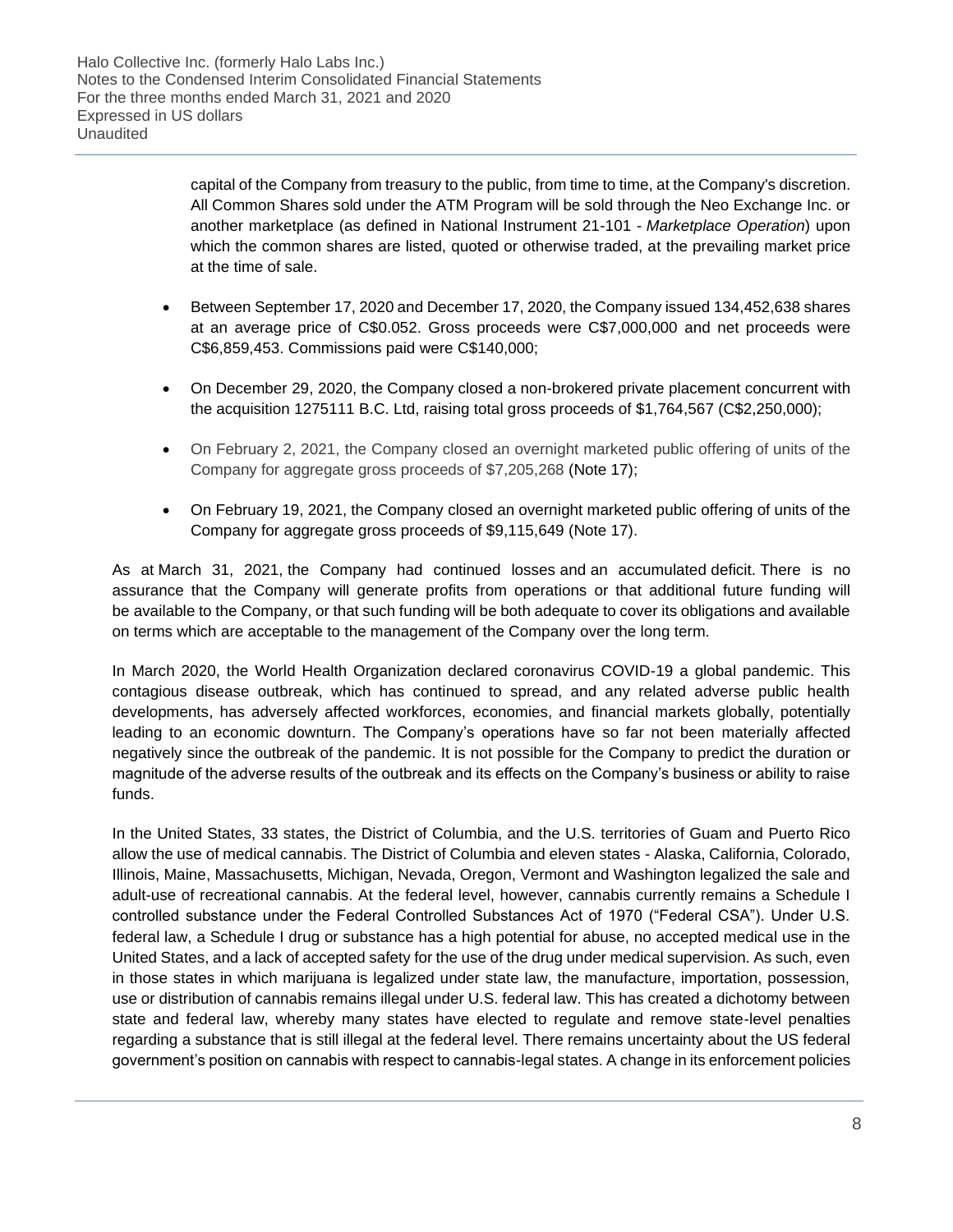could impact the ability of the Company to continue as a going concern.

These material uncertainties may cast significant doubt upon the Company's ability to continue as a going concern.

## **3. Basis of preparation**

## **3.1** Basis of presentation and statement of compliance

The accounting standard IAS 34 sets out the minimum content of an interim financial report and the principles for recognition and measurement in complete or condensed financial statements for an interim period. IAS 34 Interim Financial Reporting applies when an entity prepares an interim financial report, without mandating when an entity should prepare such a report. Permitting less information to be reported than in annual financial statements (on the basis of providing an update to those financial statements), the standard outlines the recognition, measurement and disclosure requirements for interim reports.

These Condensed Interim Consolidated Financial Statements have been authorized for release by the Company's Board of Directors on May 17, 2021.

Applicable to the preparation of interim financial statements, including IAS 34, the Condensed Interim Consolidated Financial Statements should be read in conjunction with the annual consolidated financial statements of Halo Labs for the year ended December 31, 2020, filed on the system for electronic document analysis and retrieval ("SEDAR"), which have been prepared in accordance with International Financial Reporting Standards ("IFRS") as issued by the International Accounting Standards Board ("IASB").

The principal accounting policies adopted in the preparation of the Condensed Interim Consolidated Financial Statements are consistent with the policies disclosed in the Annual Consolidated Financial Statements for the year ended December 31, 2020. The Condensed Interim Consolidated Financial Statements are presented in US dollars. The Canadian dollar serves as the functional currency of the parent. The Company's subsidiaries all have as functional currency the US dollar, except for Bohelo Bioscience and Wellness Pty Ltd, with the Loti as its functional currency, and Canmart Ltd., with the British Pound Sterling as its functional currency.

The Condensed Interim Consolidated Financial Statements have been prepared on the historical cost basis except for financial instruments and biological assets, which are measured at fair value. In addition, these Condensed Interim Consolidated Financial Statements have been prepared using the accrual basis of accounting, except for cash flow information.

These Condensed Interim Consolidated Financial Statements are comprised of the financial results of the Company and its subsidiaries, which are the entities over which the Company has control. An investor controls an investee when it is exposed, or has rights, to variable returns from its involvement with the investee and can affect those returns through its power over the investee. Non-controlling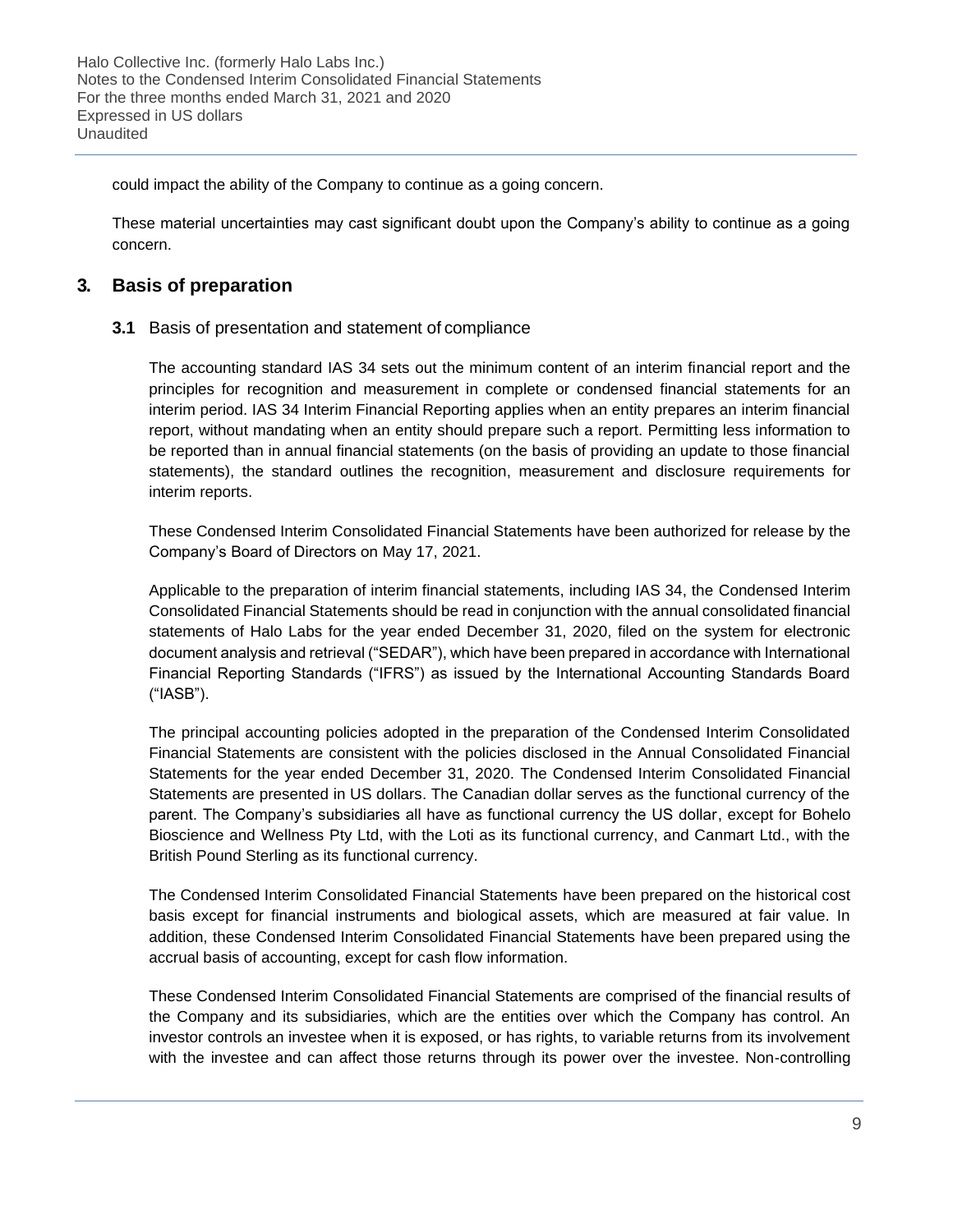interests in the equity of the Company's subsidiaries are shown separately in equity in the consolidated statements of financial position.

The table below lists the Company's subsidiaries that are consolidated in these financial statements and the ownership interest held by non-controlling interests.

#### **Subsidiaries of Halo Labs Inc.**

|                                           | March 31, 2021 | December 31, 2020 |
|-------------------------------------------|----------------|-------------------|
|                                           |                |                   |
| ANM, Inc.                                 | 100.0%         | 100.0%            |
| Coastal Harvest, LLC                      | 100.0%         | 100.0%            |
| Halo AccuDab Holdings Inc.                | 100.0%         | 100.0%            |
| Halo DispensaryTrack Software Inc.        | 100.0%         | 100.0%            |
| <b>HLO Peripherals LLC</b>                | 100.0%         | 100.0%            |
| HLO Ventures (NV), LLC                    | 100.0%         | 100.0%            |
| PSG Coastal Holdings, LLC                 | 100.0%         | 100.0%            |
| <b>Coastal Harvest LLC</b>                | 100.0%         | 100.0%            |
| Industrial Court L9, LLC                  | 100.0%         | 100.0%            |
| Industrial Court L13, LLC                 | 100.0%         | 100.0%            |
| Halo Labs (USA) holdings Inc.             | 100.0%         | 100.0%            |
| Mendo Distribution & Transportation, LLC  | 100.0%         | 100.0%            |
| Cannalift Delivery Inc.                   | 100.0%         | 100.0%            |
| Nasalbinoid Natural Devices Corp.         | 100.0%         | 100.0%            |
| Bophelo Bioscience and Wellness Pty. Ltd. | 100.0%         | 100.0%            |
| LKJ11, LLC                                | 66.7%          | 66.7%             |
| Crimson & Black, LLC                      | 100.0%         | 100.0%            |
| Outer Galactic Chocolates, LLC            | 100.0%         | 100.0%            |
| Ukiah Ventures Inc.                       | 100.0%         | 100.0%            |
| 1265292 B.C. Ltd. Dba Cannafeels          | 100.0%         | 100.0%            |
| Lake County Natural Health LLC            | 50.0%          | 50.0%             |
| Canmart Ltd.                              | 100.0%         | 100.0%            |
| 1275111 B.C. Ltd.                         | 100.0%         | 100.0%            |
| Halo Winberry Holdings, LLC               | 100.0%         | 100.0%            |
| Bar X Farms, LLC                          | 44.0%          | 0.0%              |
| Triangle Canna Corp                       | 44.0%          | 0.0%              |
| Black & Crimson LLC                       | 100.0%         | 0.0%              |
| POI11 LLC                                 | 100.0%         | 0.0%              |
|                                           |                |                   |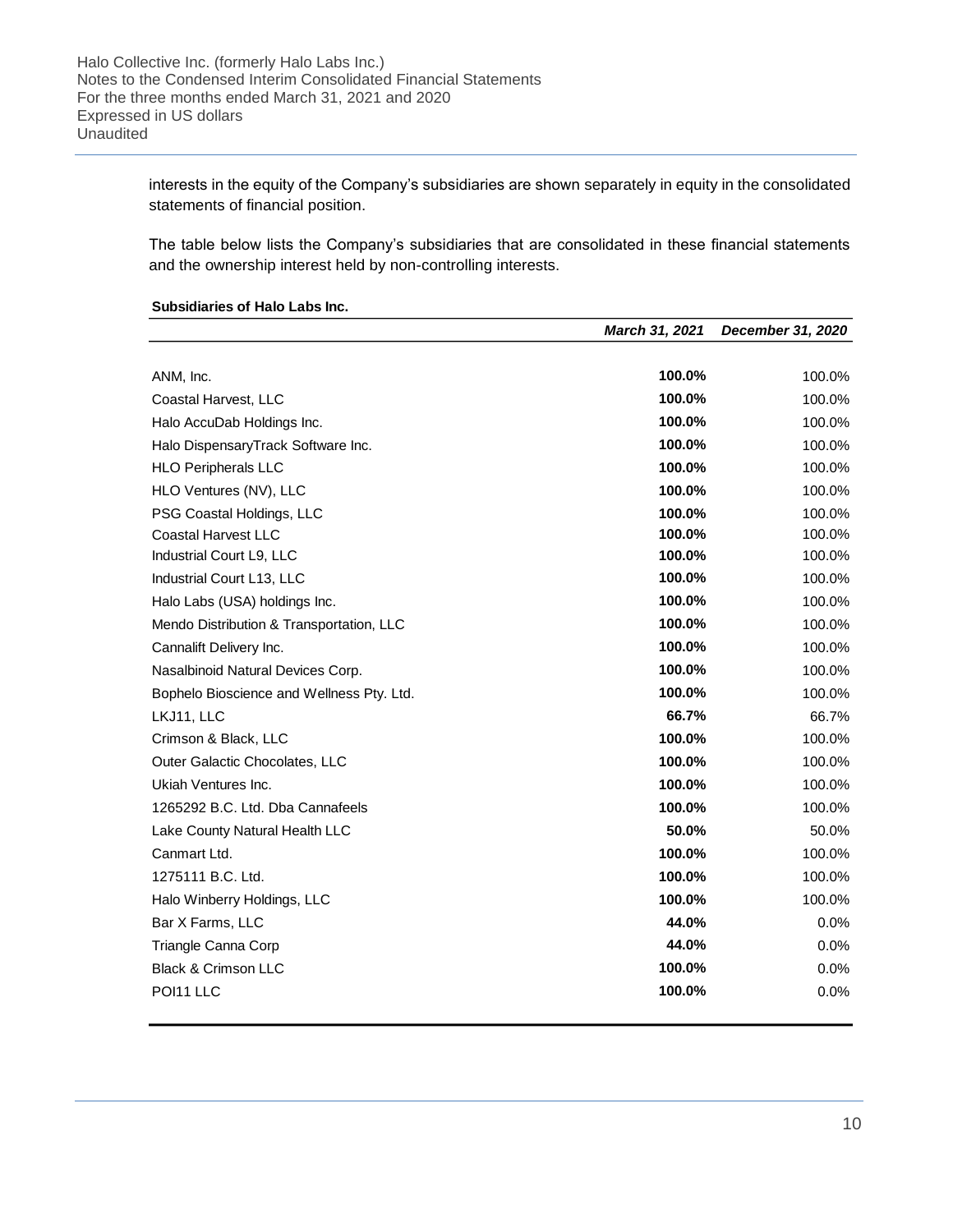## **3.2** Critical judgments

The preparation of the Condensed Interim Consolidated Financial Statements in conformity with IFRS requires the Company's management to make judgments, estimates and assumptions about future events that affect the amounts reported in the Condensed Interim Consolidated Financial Statements and related Notes to the Condensed Interim Consolidated Financial Statements. Although these estimates are based on management's best knowledge of the amount, event or actions, actual results may differ from those estimates and these differences could be material.

The areas which require management to make significant judgments, estimates and assumptions in determining carrying values include, but are not limited to:

## Assets carrying values and impairment charges

In the determination of carrying values and impairment charges, management looks at the higher of recoverable amount or carrying amount less cost to sell in the case of assets and at objective evidence, significant or prolonged decline of fair value on financial assets indicating impairment. These determinations and their individual assumptions require that management make decisions based on the best available information at each reporting period.

### Income, value added, withholding and other taxes

The Company is subject to income, value added, withholding and other taxes. Significant judgement is required in determining the Company's provisions for taxes. There are many transactions and calculations for which the ultimate tax determination is uncertain during the ordinary course of business. The Company recognizes liabilities for anticipated tax audit issues based on estimates of whether additional taxes will be due. The determination of the Company's income, value added, withholding and other tax liabilities requires interpretation of complex laws and regulations. The Company's interpretation of taxation law as applied to transactions and activities may not coincide with the interpretation of the tax authorities. All tax related filings are subject to government audit and potential reassessment after the financial statement reporting period. Where the final tax outcome of these matters is different from the amounts that were initially recorded, such differences will impact the tax related accruals and deferred income tax provisions in the period in which such determination is made (Note 21).

### Share-based payment transactions and warrants

The Company measures the cost of equity-settled transactions with employees and directors by reference to the fair value of the equity instruments at the date at which they are granted. Estimating fair value for share-based payment transactions requires determining the most appropriate valuation model, which is dependent on the terms and conditions of the grant. This estimate also requires determining and making assumptions about the most appropriate inputs to the valuation model including the expected life, volatility, dividend yield of the share option and forfeiture rate. Similar calculations are made to value warrants. Such judgements and assumptions are inherently uncertain.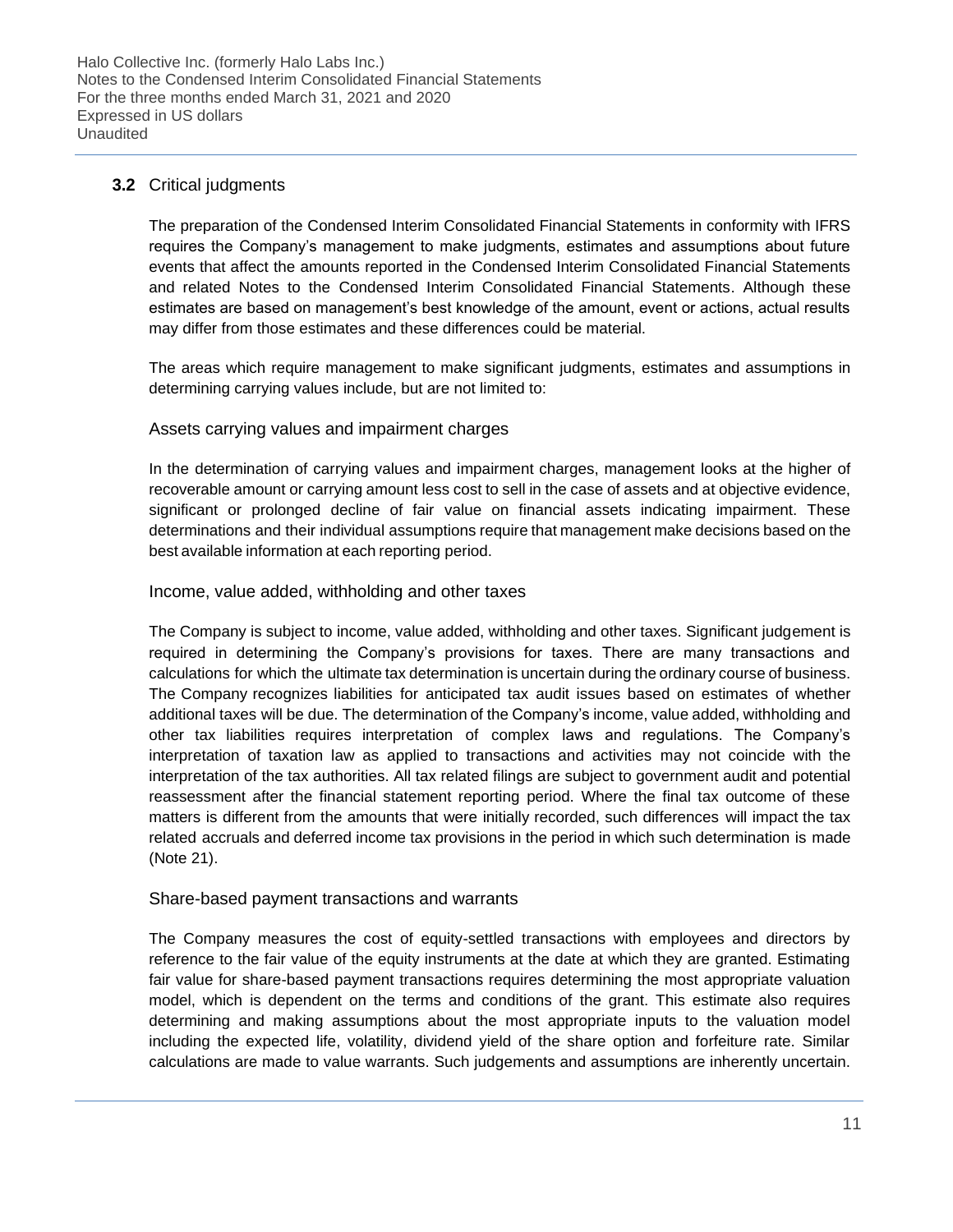Changes in these assumptions affect the fair value estimates.

To calculate the share-based compensation expense related to key employee performance milestones associated with the terms of an acquisition, the Company must estimate the number of shares that will be earned and when they will be issued based on estimated discounted probabilities.

## Fair value of financial instruments

Certain of the Company's assets and liabilities are measured at fair value. In estimating fair value, the Company uses market-observable data to the extent it is available. In certain cases where Level 1 inputs are not available the Company expects to engage third party qualified valuators to perform the valuation.

## Intangible assets and goodwill

Intangible assets are recorded at cost less accumulated amortization and impairment losses, if any. The cost of an intangible asset acquired in a business combination is initially measured at fair value at the date of acquisition.

Intangible assets are amortized on a straight-line basis as follows:

- Cultivation and retail licenses 15 years in Oregon and California, 20 years in Nevada, and 10 years in the Kingdom of Lesotho, Africa;
- Estimated useful life tradename 5 years;
- Estimated useful life software 5 years;
- Estimated useful life intellectual property 5 years.

Where applicable, estimated useful lives do not exceed the underlying contractual period associated with the intangible assets. The estimated useful lives, residual values and amortization methods are reviewed periodically and any changes in estimates are accounted for prospectively. Goodwill arises only in business combinations and represents the excess of the purchase price over the fair values of the net identifiable assets acquired and liabilities assumed. Goodwill is carried at cost less accumulated impairment losses and is not subject to amortization.

### Biological assets and inventory

In calculating the value of the biological assets and inventory, management is required to make several estimates, including estimating the stage of growth of the cannabis up to the point of harvest, harvesting costs, average or expected selling prices and list prices, expected yields for the cannabis plants, and oil conversion factors. In calculating final inventory values, management compares the inventory costs to estimated realizable value. Further information on estimates used in determining the fair value of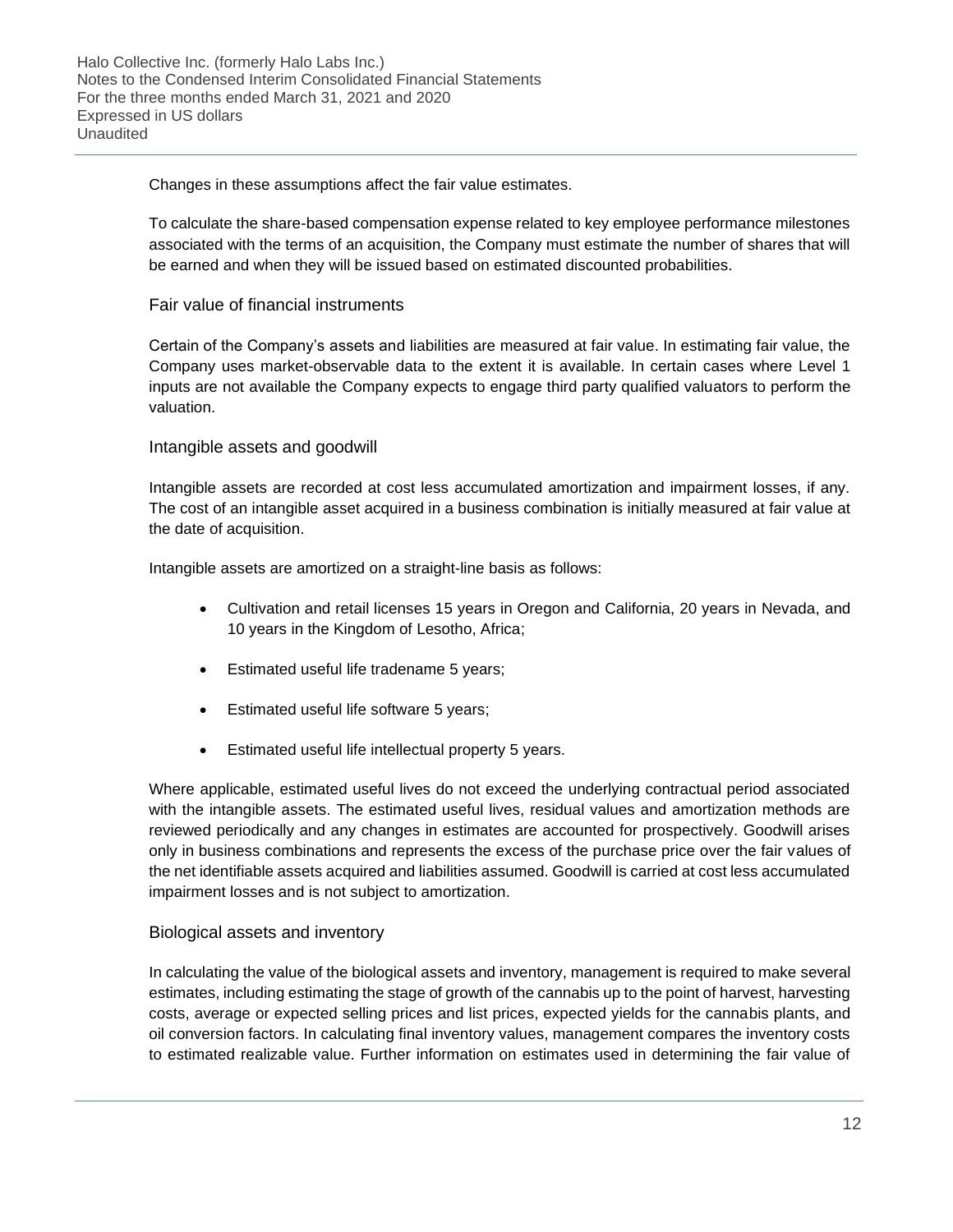biological assets is contained in Note 10.

## Useful lives of property, plant and equipment

The Company estimates the useful lives of property, plant and equipment based on the period over which the assets are expected to be available for use. The estimated useful lives of property, plant and equipment are reviewed periodically and are updated if expectations differ from previous estimates due to physical wear and tear, technical or commercial obsolescence and legal or other limits on the use of the relevant assets. In addition, the estimation of the useful lives of property, plant and equipment are based on internal technical evaluation and experience with similar assets. It is possible, however, that future results of operations could be materially affected by changes in the estimates brought about by changes in factors mentioned above. The amounts and timing of recorded expenses for any period would be affected by changes in these factors and circumstances. A reduction in the estimated useful lives of the property, plant and equipment would increase the recorded expenses and decrease noncurrent assets.

Assessment of transactions as asset acquisitions or business combinations

Management must apply judgement relating to acquisitions whether the acquisition is a business combination or an asset acquisition. Management applies a three-element process to determine whether a business or an asset is purchased, considering inputs, processes and outputs of each acquisition to reach a conclusion.

### Determination of purchase price allocations and intangible assets

In determining the fair value of all identifiable assets, liabilities and contingent liabilities acquired, the most significant estimates are related to the contingent consideration and intangible assets. Management exercises judgement in estimating the probability and timing of when earn-outs are expected to be achieved which is used as the basis for estimating fair value. Depending on the type of intangible asset and the complexity of determining its fair value, management may develop a fair value using appropriate valuation techniques, which are generally based on a forecast of the total expected future net cash flows. The evaluations are linked closely to the assumptions made by management regarding the future performance of these assets and any changes in the discount rate applied.

#### Contingencies

Refer to Notes 2 and 22.

## **4. Summary of significant accountingpolicies**

The accounting policies applied in these Condensed Interim Consolidated Financial Statements are the same as those applied in the most recent audited annual financial statements as at and for the year ended December 31, 2020, and reflect all adjustments necessary for fair presentation in accordance with IAS 34.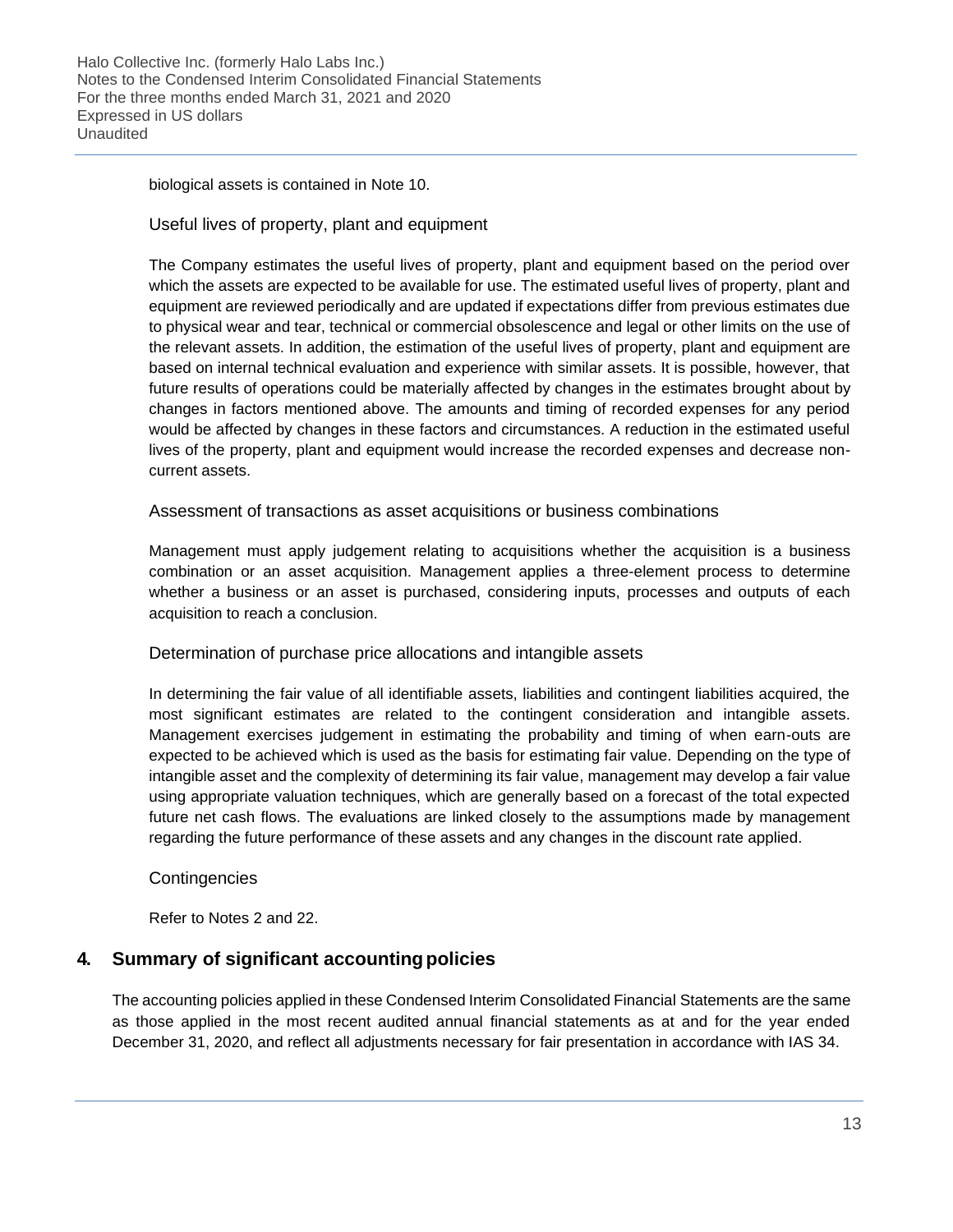## **5. Operating segments**

#### **Disclosure by segment - three months ending March 31, 2020**

|                                                   | US              |     | Canada                       | UK             | Lesotho                              | <b>Total</b> |
|---------------------------------------------------|-----------------|-----|------------------------------|----------------|--------------------------------------|--------------|
| Revenue                                           | \$<br>4,449,098 | -\$ | ۰                            | \$<br>Ξ.       | \$<br>\$<br>$\blacksquare$           | 4,449,098    |
| Cost of Cannabis inventory sold                   | 4,331,725       |     | ۰                            |                | $\qquad \qquad \blacksquare$         | 4,331,725    |
| Gross profit excluding FV changes                 | 117,373         |     | $\qquad \qquad \blacksquare$ | ۰              | $\qquad \qquad \blacksquare$         | 117,373      |
| Realized and unrealized gain on biological assets | (289, 553)      |     | -                            |                | $\blacksquare$                       | (289, 553)   |
| Gross profit / (loss)                             | (172, 180)      |     | $\qquad \qquad \blacksquare$ | ۰              | $\qquad \qquad \blacksquare$         | (172, 180)   |
| Net loss                                          | (2,201,804)     |     | (6,407,900)                  |                | $\qquad \qquad \blacksquare$         | (8,609,704)  |
| <b>Total assets</b>                               | 41,315,796      | \$  | 6.490.096                    |                | $\qquad \qquad \blacksquare$         | 47,805,892   |
| Long-term financial liabilities                   | \$<br>1,796,338 |     | 6,865,043 \$                 | $\blacksquare$ | \$<br>S.<br>$\overline{\phantom{a}}$ | 8,661,381    |

#### **Disclosure by segment - three months ending March 31, 2021**

|                                                          | US                 |    | Canada         | UK                             |     | Lesotho    | <b>Total</b>    |
|----------------------------------------------------------|--------------------|----|----------------|--------------------------------|-----|------------|-----------------|
| Revenue                                                  | \$<br>9,939,103 \$ |    | ۰.             | \$<br>$\overline{\phantom{a}}$ | \$  | $\sim$     | \$<br>9,939,103 |
| Cost of Cannabis inventory sold                          | 7,724,702          |    | $\blacksquare$ | $\overline{\phantom{a}}$       |     | 13,831     | 7,738,533       |
| Gross profit excluding FV changes                        | 2,214,401          |    | $\blacksquare$ | $\overline{\phantom{a}}$       |     | (13, 831)  | 2,200,570       |
| Realized and unrealized (gain) loss on biological assets | 411,905            |    | ۰              | $\overline{\phantom{a}}$       |     | (167, 111) | 244,794         |
| Gross profit / (loss)                                    | 1,802,496          |    | $\blacksquare$ | $\overline{\phantom{a}}$       |     | 153,280    | 1,955,776       |
| Net loss                                                 | (2,434,490)        |    | (6,312,864)    | (69, 901)                      |     | (250, 426) | (9,067,681)     |
| Total assets                                             | 58,642,564         |    | 66,343,112     | 5,456,219                      |     | 3,461,202  | 133,903,098     |
| Long-term financial liabilities                          | \$<br>8,098,963    | S. | 8,983,025 \$   | $\sim$                         | \$. | 3,066,000  | \$20,147,988    |
|                                                          |                    |    |                |                                |     |            |                 |

The operating segments are known as operations by entities incorporated in the US, operations incorporated in Canada and corporate expenses in Canada, operations incorporated in the UK and operations incorporated in the Kingdom of Lesotho, net of inter-company eliminations. In determining the operating segments, management also considered operations in cultivation, manufacturing and distribution across the geographical locations, and monitors these segments separately throughout the year.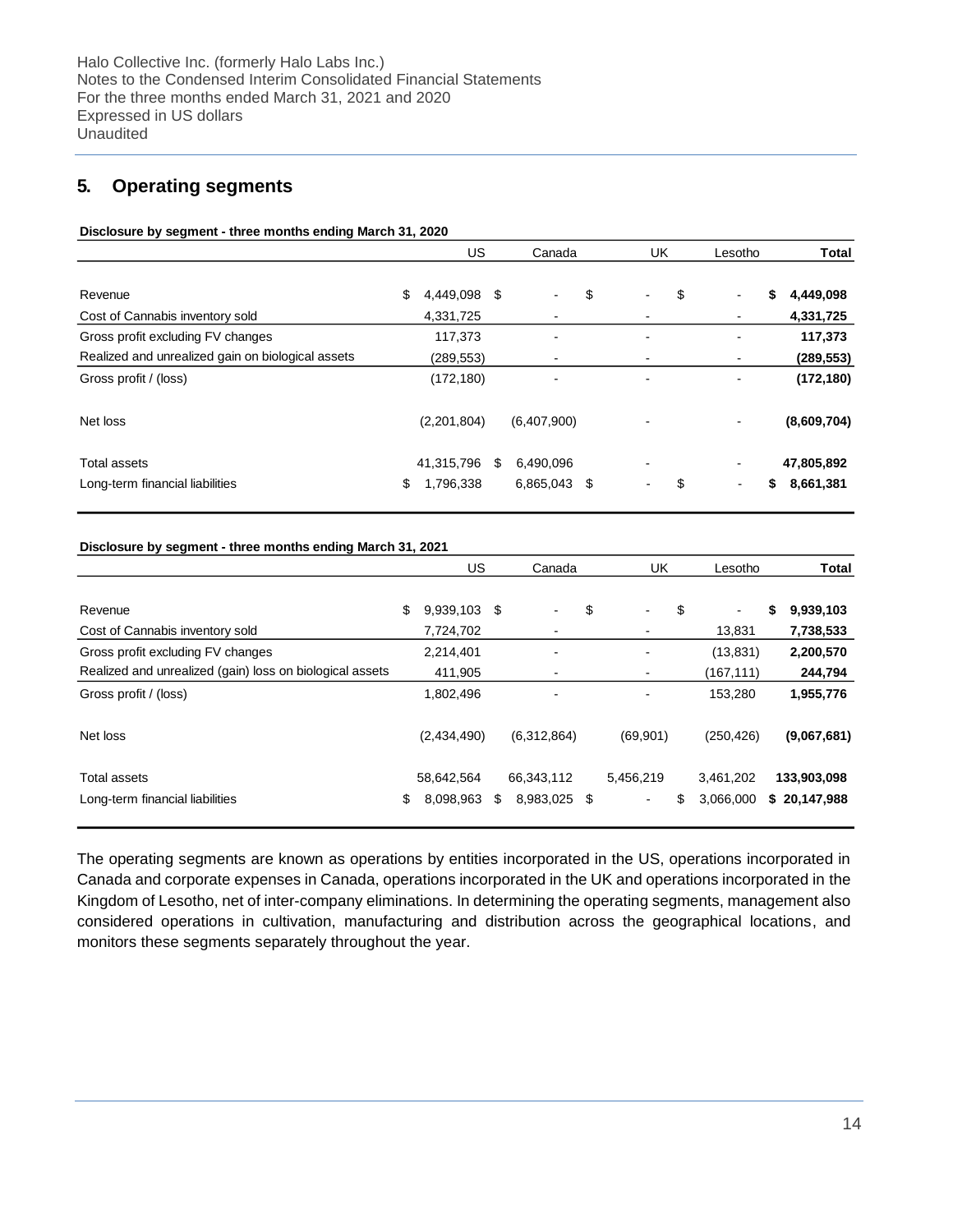## **6. Investments and deposits**

**Investments and deposits**

| As at:                |    | <b>March 31, 2021</b> |     | <b>December 31, 2020</b> |
|-----------------------|----|-----------------------|-----|--------------------------|
| Long-term investments | \$ | 1,255,724             | \$  | 1,211,767                |
| Deposits              |    | 7,627,307             |     | 1,976,304                |
| Total                 | S  | 8,883,031             | \$. | 3,188,071                |

High Tide Inc.

On February 14, 2020, the Company announced that it had completed an asset purchase agreement with High Tide Inc. ("High Tide") for the purchase of three licensed retail cannabis stores, five development permits to build new cannabis stores in Alberta, and a number of trademarks, copyrights and digital assets. On February 18, 2020, the Company issued 13,461,538 common shares as a deposit per the terms of the agreement. The Company also issued a total of 2,307,692 shares as finders' fees valued at 5% of the total deal value. The deposit of shares and the finders' fee have been classified as a long-term investment in the amount of \$1,687,089 in relation to the pending acquisition of High Tide and an amount of \$289,215 in related finders' fees. On September 1, 2020, the Company and High Tide entered into an amended and restated asset purchase agreement to amend the terms. Under the amended agreement, High Tide will sell its three operating KushBar retail cannabis stores to Halo, payable in the form of: (a) a deposit, which has already been paid to High Tide by way of the issuance of 13,461,538 Halo common shares; (b) a convertible promissory note to be issued by Halo on closing in the principal amount of C\$1.8 million with a conversion rate of C\$0.16 per Halo common share; and (c) a convertible promissory note to be issued by Halo on the 12-month anniversary of closing in the principal amount of C\$400,000 with a conversion rate of C\$0.16 per Halo common share, provided that certain revenue thresholds are met. If the portfolio has produced aggregate revenue of less than the set threshold during the prior 12 months, then the principal amount of the earnout note will be reduced dollar for dollar. As at March 31, 2021, the asset purchase agreement has not closed.

As at March 31, 2021, a deposit of \$1,998,355 was recorded in relation to the pending acquisition of High Tide Inc. (December 31, 2020: \$1,976,304).

### Feel Better LLC (dba FlowerShop)

On September 7, 2020, the Company acquired 25% of the total outstanding membership interests of Feel Better LLC, doing business as FlowerShop in exchange for 15,447,992 Halo common shares. The total consideration was \$1,211,766, including the purchase price of \$1,059,129 and closing costs of \$152,637. The investment was recorded as an investment in associates and under IAS 28, closing costs were capitalized. In connection with the license agreement, Halo issued 1,500,000 common share purchase warrants to FlowerShop\* exercisable at a price of C\$0.135. The warrants will vest quarterly over twelve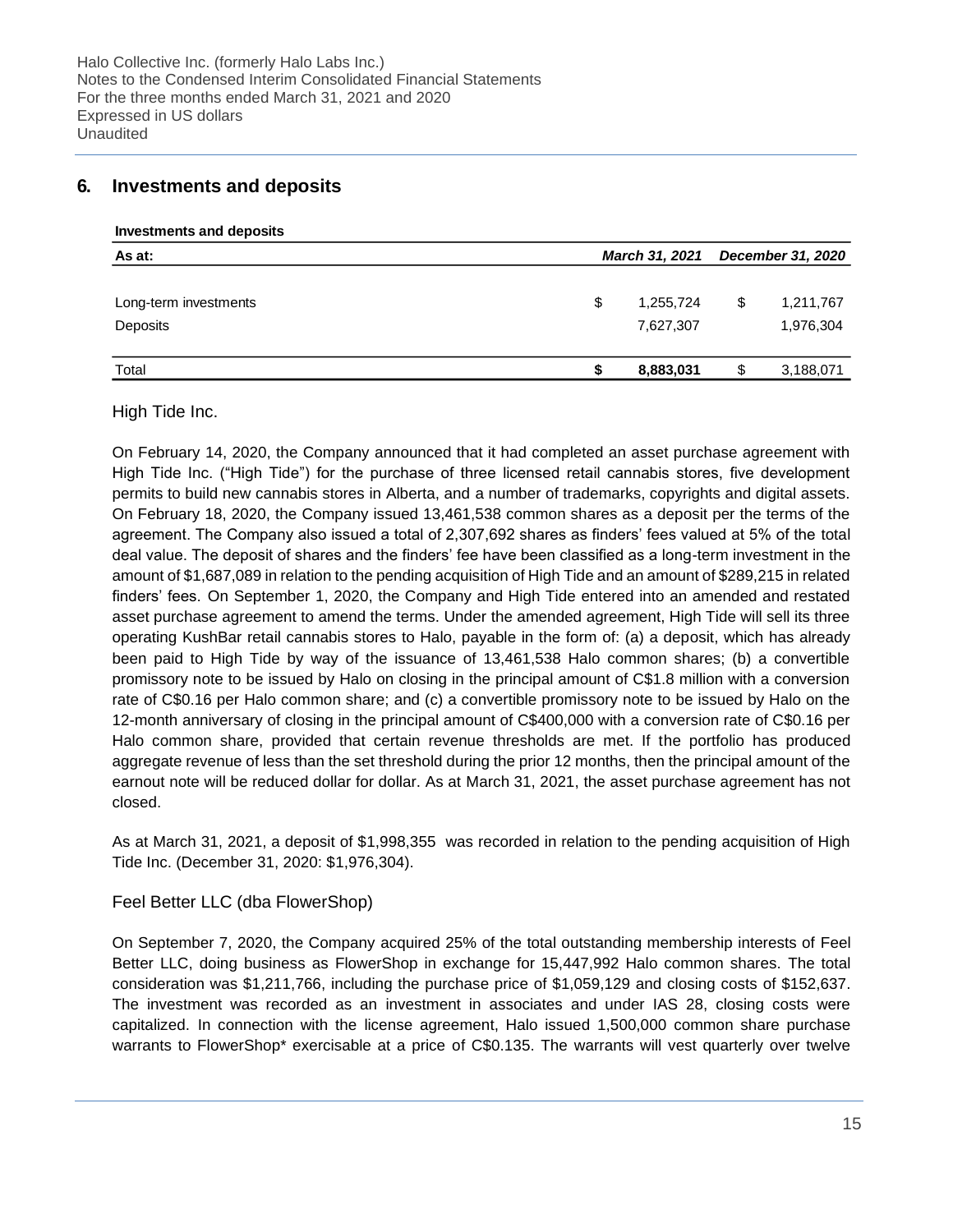months and expire two years from the issue date. The value of the warrants was included in the closing costs. Assumptions used for the calculation of the grant date and fair value of the warrants granted can be found in Note 17.2. As at March 31, 2021, a long-term investment of \$1,211,766 was recorded (December 31, 2020: \$ 1,211,767).

## SDF11 LLC (Franklin Avenue)

On March 2, 2021, the Company issued 23,690,385 Halo common shares as a pre-closing non-refundable deposit in relation to the closing of the acquisition of SDF11 LLC, a dispensary license applicant on Franklin Avenue, LA. A subsidiary of Halo's subsidiary PSG Coastal Holdings LLC will merge with the limited liability company that owns 66 2/3% of SDF11. The SDF11 company majority member will survive, and PSG will then own 100% of the SDF11 company majority member. The remaining 33 1/3% of SDF11 will continue to be owned by the social equity applicant, as required under regulations issued by the Los Angeles Department of Cannabis Regulation (the "DCR"). The issuance of 15,386,538 Halo common shares are pending the closing of the acquisition. In addition, the issuance of 2,930,769 Halo common shares as a finders' fee is pending the closing of the acquisition.

As at March 31, 2021, a deposit of \$2,814,476 was recorded in relation to the pending acquisition of SDF11 LL. (December 31, 2020: Nil).

## ZXC LLC (Santa Monica Blvd)

On March 2, 2021, the Company issued 23,690,385 Halo common shares as a pre-closing non-refundable deposit in relation to the closing of the acquisition of ZXC11 LLC, a dispensary license applicant on Santa Monica Blvd, LA. A subsidiary of Halo's subsidiary PSG Coastal Holdings LLC will merge with the limited liability company that owns 66 2/3% of ZXC11. The ZXC11 company majority member will survive, and PSG will then own 100% of the ZXC11 company majority member. The remaining 33 1/3% of ZXC11 will continue to be owned by the social equity applicant, as required under regulations issued by the Los Angeles Department of Cannabis Regulation (the "DCR"). The issuance of 15,386,538 Halo common shares are pending the closing of the acquisition. In addition, the issuance of 2,930,769 Halo common shares as a finders' fee is pending the closing of the acquisition.

As at March 31, 2021, a deposit of \$2,814,476 was recorded in relation to the pending acquisition of ZXC11 LLC (December 31, 2020: Nil).

## **7. Leases**

During the three months ended March 31, 2021, an amount of \$245,909 was added to lease liabilities (three months ended March 31, 2020: \$133,224). The addition in the three months ended March 31, 2021 was in relation to closing the asset purchase agreement between Halo Winberry Holdings, LLC ("Halo Winberry") and Herban Industries OR LLC ("Herban OR"). in an amount of \$170,557 and \$75,352 was added on extension of the lease after closing of the acquisition. An amount of \$1,352,047 was added to lease liabilities on the renewal of leases at 130 West Clark Street and East Evans Creek.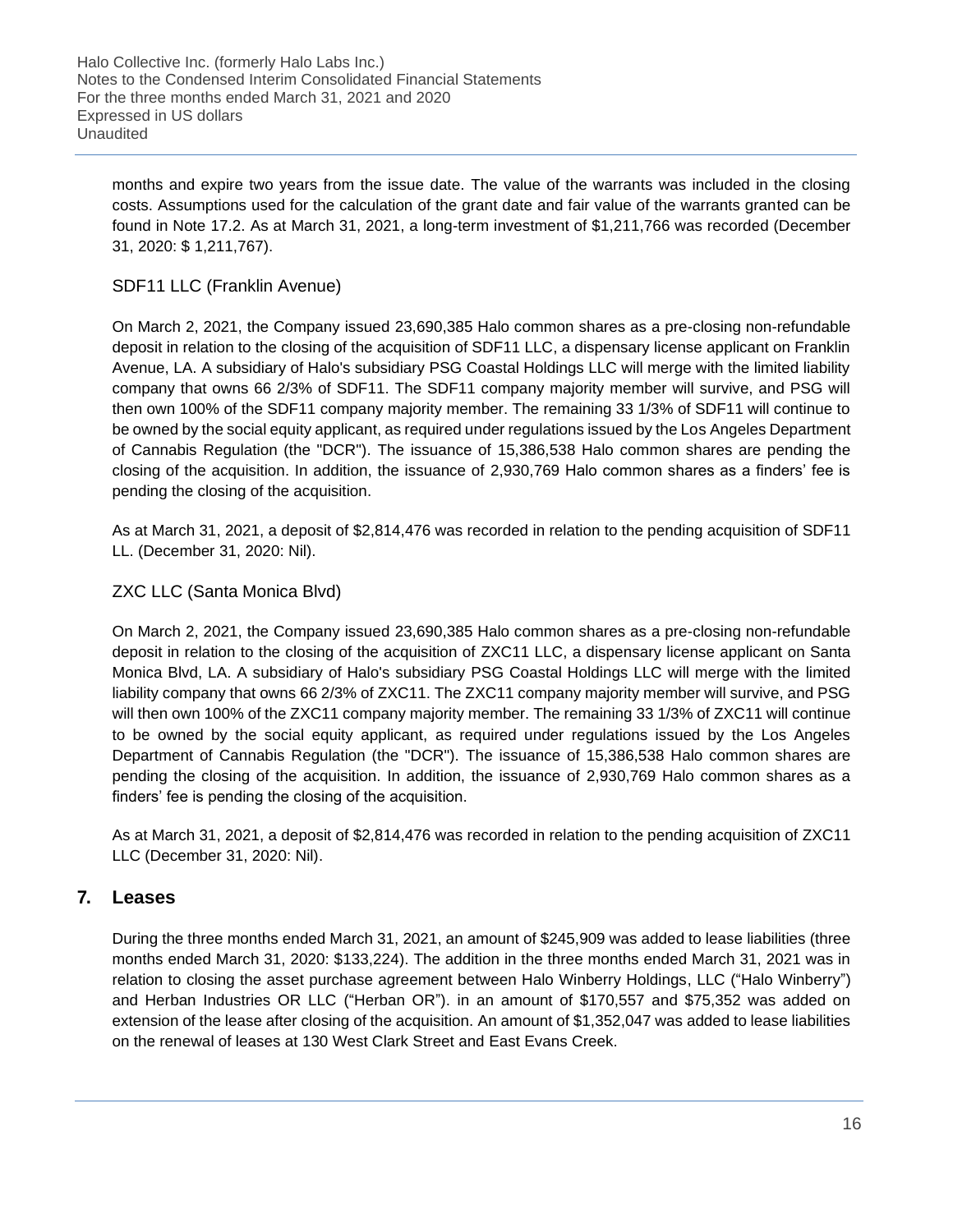Halo Collective Inc. (formerly Halo Labs Inc.) Notes to the Condensed Interim Consolidated Financial Statements For the three months ended March 31, 2021 and 2020 Expressed in US dollars Unaudited

During the three months ended March 31, 2021, an amount of \$248,413 was added to the right of use assets (three months ended March 31, 2020: \$117,363). The addition in the three months ended March 31, 2021 was in relation to closing the asset purchase agreement between Halo Winberry and Herban OR. in an amount of \$172,091 and an amount of \$76,322 on extension of the lease after the closing of the acquisition. An amount of \$1,352,047 was added to the right of use assets on renewal of the leases at 130 West Clark Street and East Evans Creek.

#### **Lease liabilities**

| Balance December 31, 2020    | \$<br>3,507,028 |
|------------------------------|-----------------|
| Additions                    | 1,597,956       |
| Payments                     | (284, 469)      |
| Interest expense             | 159,407         |
| Movement in foreign exchange | 179,838         |
| Balance March 31, 2021       | 5,159,761       |
| Current portion              | 479,418         |
| Long-term portion            | 4,680,343       |
| Right of use of assets       |                 |
| Balance December 31, 2020    | 3,976,955       |
| Additions                    | 1,600,460       |
| Movement in foreign exchange | (39, 546)       |
| Amortization                 | (208, 989)      |
| Balance March 31, 2021       | \$<br>5,328,880 |

In the three months ended March 31, 2021, the balance of lease payments of \$284,469 (three months ended March 31, 2020: \$181,481) and non-cash interest charged to the Condensed Interim Statement of Loss of \$159,407 (three months ended March 31, 2020: \$76,238) reduced lease liabilities with \$125,062 (three months ended March 31, 2020: \$105,243). The current portion of lease liabilities is recorded as accrued liabilities. The long-term portion is recorded as lease liability under long-term liabilities.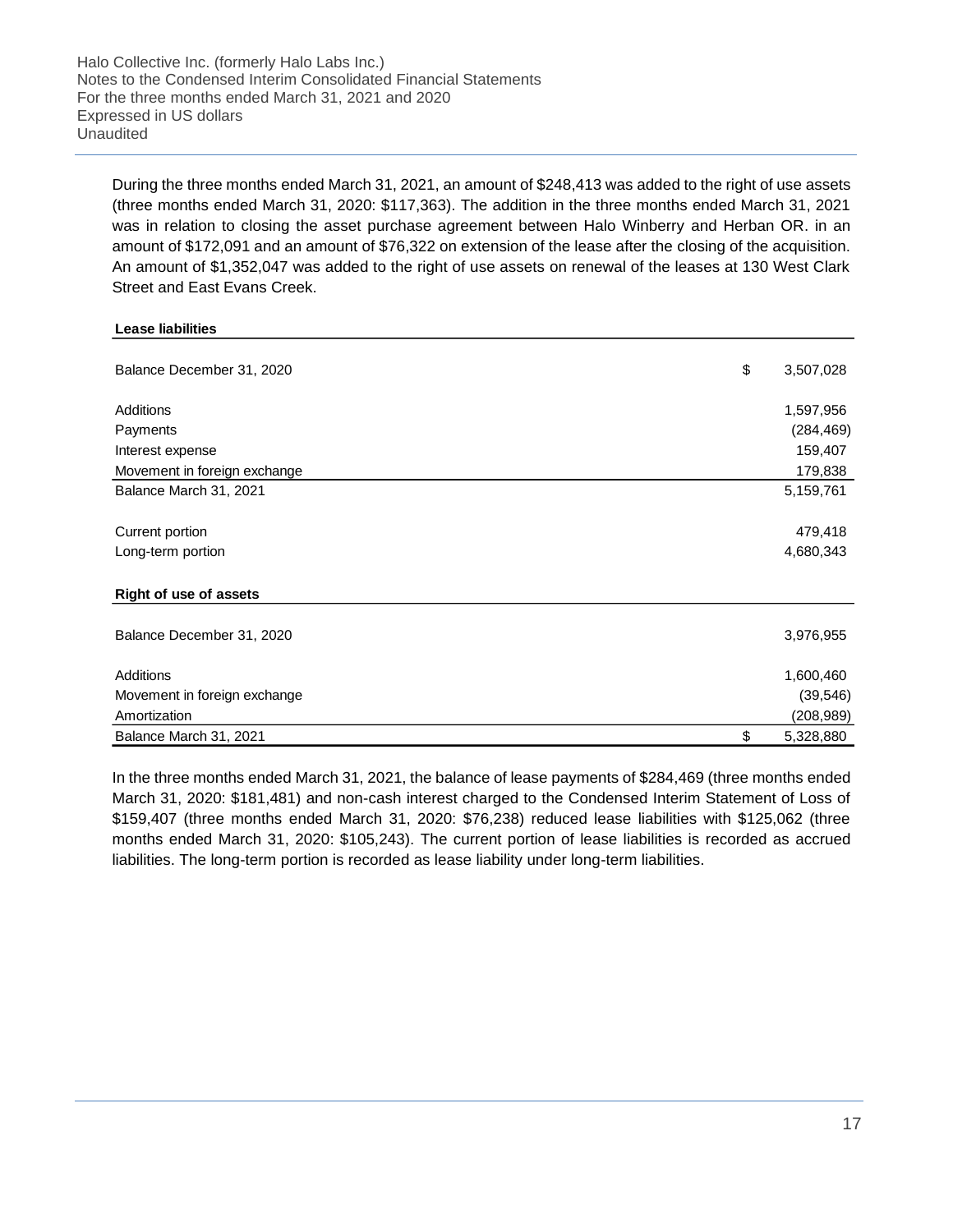## **8. Accounts receivable**

| <b>Accounts receivable</b> |                |                   |    |           |  |
|----------------------------|----------------|-------------------|----|-----------|--|
| As at:                     | March 31, 2021 | December 31, 2020 |    |           |  |
|                            |                |                   |    |           |  |
| $1 - 30$ days              | 2,184,250      |                   | \$ | 1,461,677 |  |
| 30 - 60 days               | 444,123        |                   |    | 168,415   |  |
| 60 - 90 days               | 240,066        |                   |    | 90,385    |  |
| $> 90$ days                | 422,321        |                   |    | 64,895    |  |
|                            |                |                   |    |           |  |
| Total                      | 3,290,760      |                   | \$ | 1,785,372 |  |

Accounts receivable are measured at amortized cost net of allowance for uncollectible amounts. The Company determines its expected credit loss based on several factors, including the length of time an account is past due, the customer's previous loss history, and the ability of the customer to pay its obligation to the Company. The Company writes off receivables when they become uncollectible.

| <b>Accounts receivable</b>                        |                                  |    |                         |
|---------------------------------------------------|----------------------------------|----|-------------------------|
| As at:                                            | March 31, 2021 December 31, 2020 |    |                         |
| Accounts receivable - trade<br>Bad debt provision | 3,406,909<br>(116, 149)          | \$ | 1,912,093<br>(126, 721) |
| Total accounts receivable                         | 3,290,760                        | S  | 1,785,372               |

Bad debt expense amounts are included in general and administration expenses. All the Company's trade and other receivables have been reviewed for indicators of impairment. In the three months ended March 31, 2021, there were no impairments included in accounts receivable over 90 days (three months ended March 31, 2020: \$286,561).

## **9. Inventory**

The Company maintains three classes of inventory: raw materials, work in process ("WIP") and finished goods. Raw materials consist of cannabis "trim" and various packaging and incidental items. WIP consists primarily of inventory in the process of being converted from trim to oil or live resin. Finished goods inventory includes cannabis oil in cartridges, bulk live resin, edibles, batteries for vaporizer pen cartridges, and packages of solidified cannabis oil ("shatter").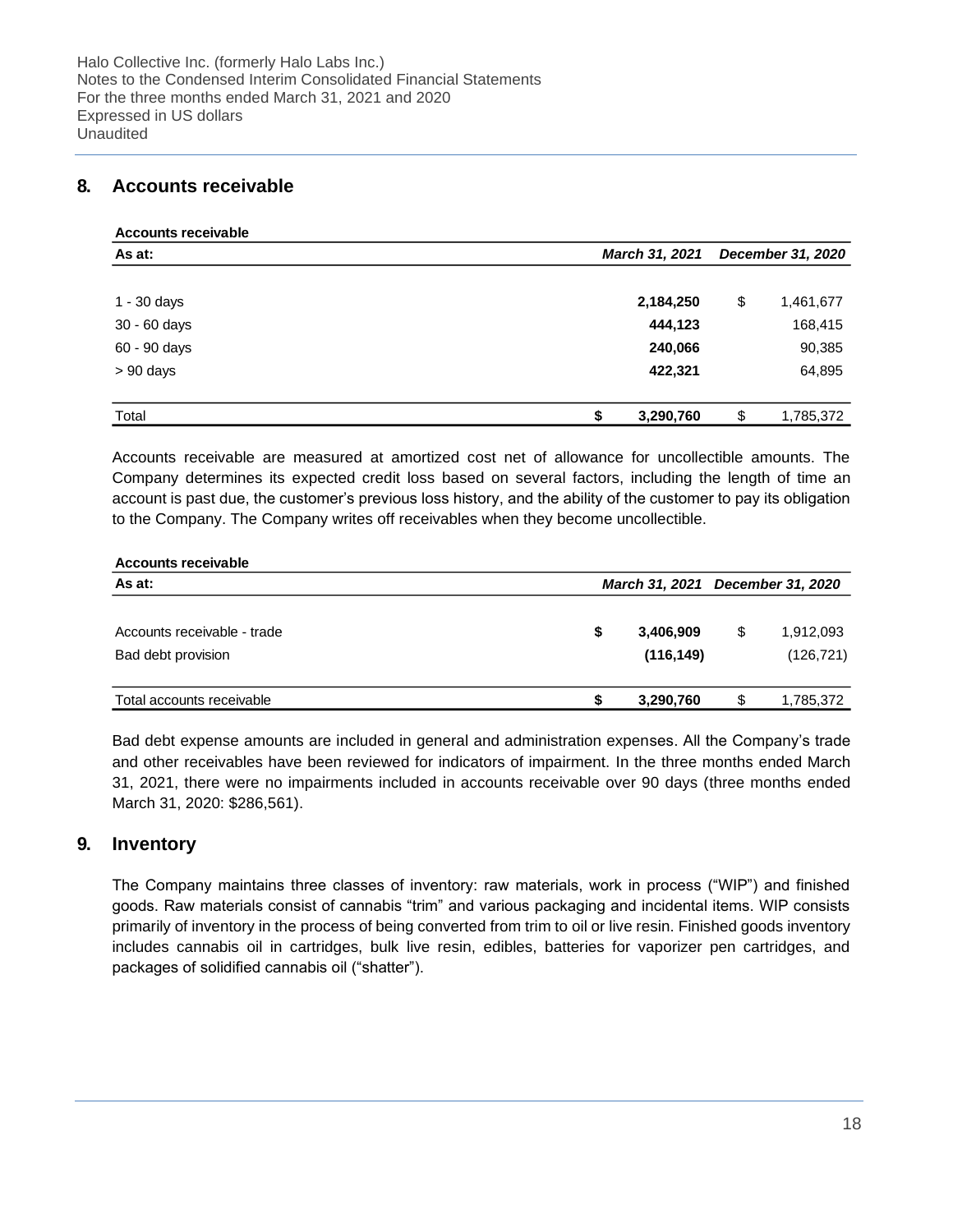| Inventory by class |    |                |    |            |  |  |  |
|--------------------|----|----------------|----|------------|--|--|--|
| As at:             |    | March 31, 2021 |    |            |  |  |  |
|                    |    |                |    |            |  |  |  |
| Raw materials      | \$ | 5,478,728      | \$ | 5,680,962  |  |  |  |
| Work in progress   |    | 1,520,490      |    | 2,345,092  |  |  |  |
| Finished goods     |    | 5,666,898      |    | 2,255,400  |  |  |  |
|                    |    |                |    |            |  |  |  |
| Total              | S  | 12,666,117     | \$ | 10,281,455 |  |  |  |

The Company allocates various production and overhead costs and expenses to inventory items. As such, the cost of inventory is recognized as an expense, and included in the cost of goods sold and valued at cost. For the three months ended March 31, 2021, the amount included in the cost of goods sold was \$5,582,106 (three months ended March 31, 2020: \$2,087,666). Direct product costs are valued on a weighted average basis and major production cost such as labor and testing are allocated to inventory. In the three months ended March 31, 2021, there were no inventory impairments charged to the cost of goods sold (three months ended March 31, 2020: \$951,813).

The direct and indirect costs of inventory initially include the fair value of the biological asset at the time of harvest. They also include subsequent costs such as materials, labor and depreciation expense on the equipment involved in packaging, labeling and inspection. All direct and indirect costs related to inventory are capitalized as they are incurred, and they are subsequently recorded within 'cost of finished cannabis inventory sold' in the Consolidated Statement of Loss and Comprehensive Loss at the time cannabis is sold. Since all the biological assets are consumed in the production process, subsequent costs are negligible as trim is transferred to the processing facility of the Company.

## **10. Biological assets**

While the Company's biological assets are within the scope of IAS 41 Agriculture, the direct and indirect costs of biological assets are determined using an approach that is similar to the capitalization criteria outlined in IAS 2 Inventories. They include the direct cost of seeds and growing materials as well as other indirect costs such as utilities and supplies and labor used in the growing process.

Biological assets are measured at their fair value less costs to sell ("FVLCS") in the Consolidated Statement of Financial Position. The Company's method of accounting for biological assets attributes value accretion on a straight-line basis throughout the life of the biological asset from initial cloning to the point of harvest. All direct and indirect costs of biological assets are capitalized as they are incurred, and they are all subsequently recorded within the line item 'cost of finished cannabis inventory sold' on the Consolidated Statement of Loss and Comprehensive Loss in the period that the related product is sold. Unrealized fair value gains/losses on the growth of biological assets are recorded in a separate line in the Consolidated Statement of Loss and Comprehensive Loss.

Under IFRS 13 Fair Value Measurement, fair value is defined as the price that would be received to sell an asset in an orderly transaction between market participants at the measurement date. The measurement of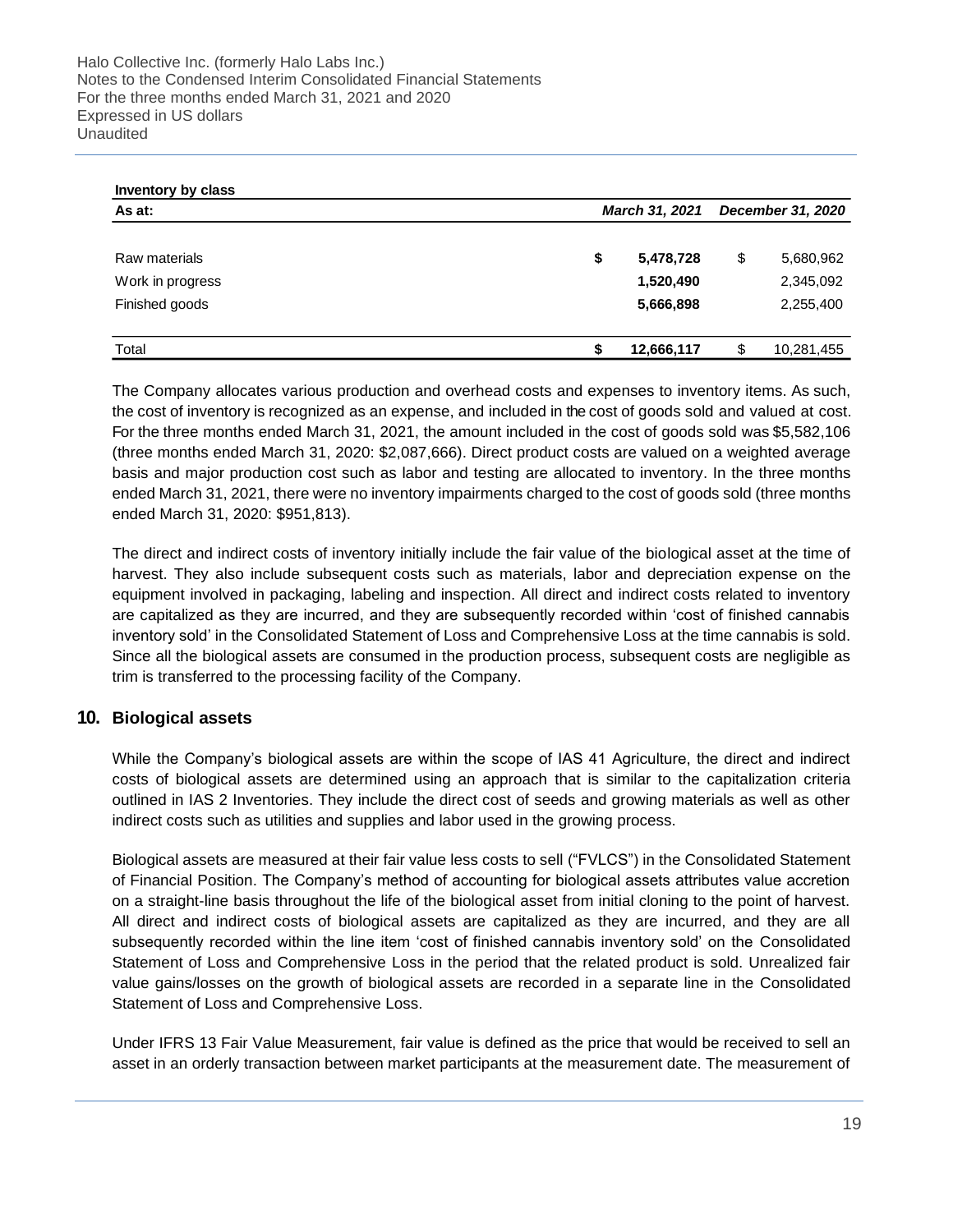Halo Collective Inc. (formerly Halo Labs Inc.) Notes to the Condensed Interim Consolidated Financial Statements For the three months ended March 31, 2021 and 2020 Expressed in US dollars Unaudited

the fair value of the asset must take into the condition of the asset as well as any restrictions on the sale of the asset. When applying IFRS 13 Fair Value Measurement to non-financial assets, in this case the biological asset and produce, the fair value takes into account a market participant's ability to use that asset in its highest and best use. The highest and best use takes into account the use of the asset that is physically possible, legally permissible and financially feasible, either, in combination with other assets or on a standalone basis.

Biological assets and produce held by the Company is planned to be used in 4 ways:

- Sale to the export market;
- Sale to the local market;
- Repurposed for use in research and development; and
- Written off for being obsolete.

Bophelo has yet to receive their GCP certificate and as a result is unable to make sales to the export market. The highest and best use of the produce would therefore be the sale to the local market. The highest and best use of produce from East Evans Creek is the sale to the local market only.

All material harvested at Bophelo during the three months ended March 31, 2021 was used for direct sales of flower to third parties in the local market. As at March 31, 2021, the value of biological assets was \$223,817. The fair value change due to biological assets transformation in the cannabis plants model was \$167,111 at Bophelo, and capitalized production costs were \$56,706.

#### **Biological assets**

| Balance December 31, 2020                          | S |         |
|----------------------------------------------------|---|---------|
| Fair value change due to biological transformation |   | 167,111 |
| Production costs capitalized                       |   | 56,706  |
| Transferred to inventory upon harvest              |   |         |
| Balance March 31, 2021                             |   | 223.817 |

The table below shows the assumptions used in the biological assets model for the Company's cultivation operations at Bophelo.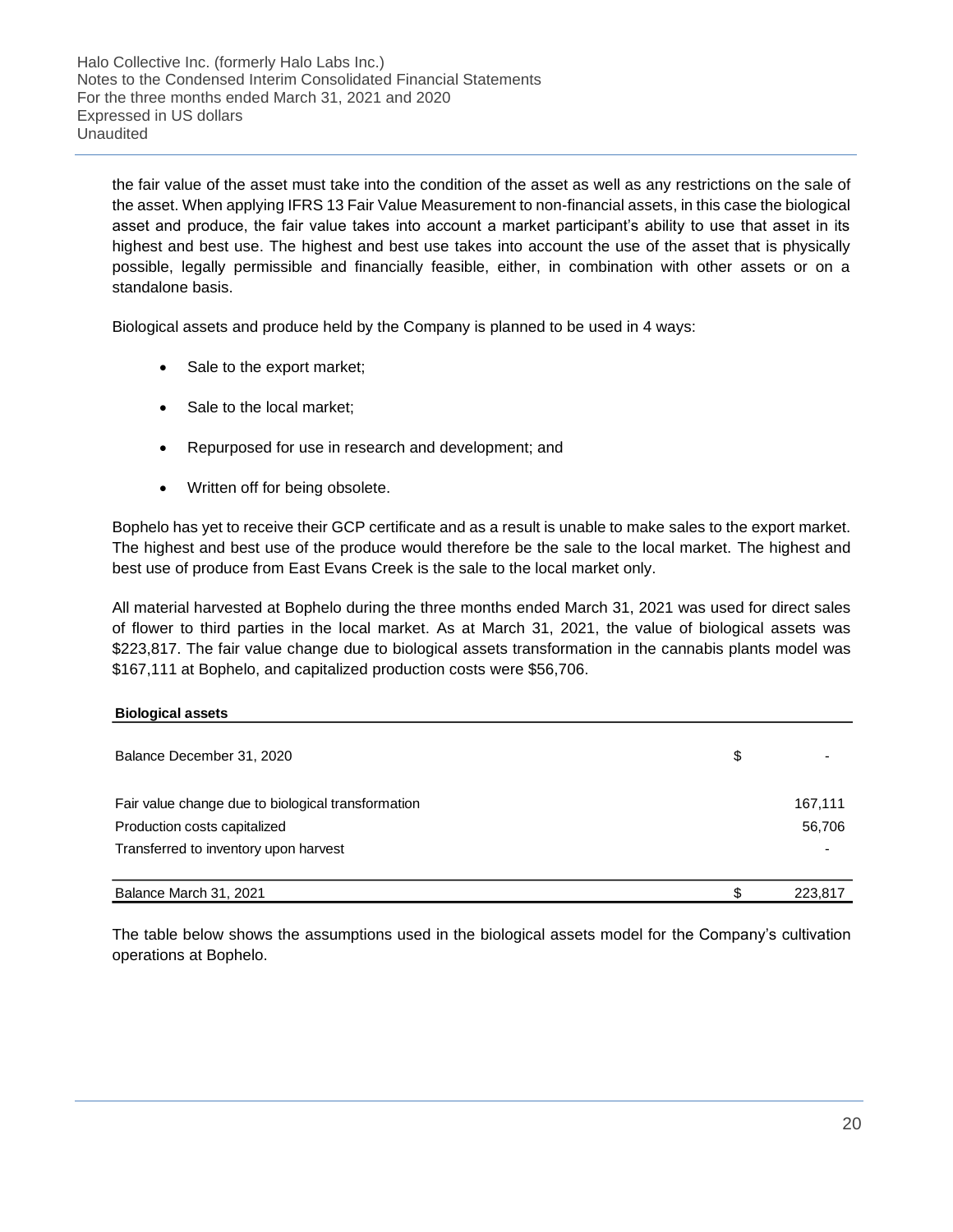|                             |    |              | Harvest season 2021   | Harvest season 2020 |       |               |      |
|-----------------------------|----|--------------|-----------------------|---------------------|-------|---------------|------|
|                             |    |              | Trim<br><b>Flower</b> |                     |       | <b>Flower</b> | Trim |
| Ratio flower vs. trim       |    | 80.0%        | 20.0%                 | 60.9%               | 39.1% |               |      |
| Yield - pounds              |    | 826          | 207                   | 302                 | 194   |               |      |
| Yield per plant             |    | 0.09         | 0.04                  | 0.14                | 0.18  |               |      |
| Selling price - \$ per gram | \$ | \$<br>1.34   | $1.34$ \$             | 3.00 <sup>5</sup>   | 3.00  |               |      |
| FVLCS - \$ per gram         | \$ | - \$<br>1.09 | 1.09<br>- \$          | $2.58$ \$           | 2.58  |               |      |

**Assumptions utilized in cannabis plant model - Bophelo**

The valuation model for Bophelo includes the following estimates, all of which are Level 3 inputs in the fair value hierarchy:

- Number of weeks in the growing cycle (from propagation to harvest) is 14 weeks;
- Ratio of flower and trim is 80% 20%;
- Wholesale price of flower and trim is estimated at \$1.34 per gram, based on historical and expected future sales;
- Total yield estimate is 981 pounds of flower and trim;
- Cost to complete and sell is \$0.25 per gram;
- FVLCS of dry cannabis is \$1.09 per gram.

There was no transfer to inventory at East Evens Creek in the three months ended March 31, 2021. No biological assets were transferred to inventory at East Evans Creek in the three months ended March 31, 2021.

|                             |                      |                 | Harvest season 2021 |               | Harvest season 2020 |
|-----------------------------|----------------------|-----------------|---------------------|---------------|---------------------|
|                             | <b>Flower</b>        | Trim            | Fresh frozen        | <b>Flower</b> | <b>Trim</b>         |
| Ratio flower vs. trim       | 31%                  | 49%             | 20%                 | 16%           | 84%                 |
| Yield - pounds              | 6,396                | 10,030          | 4,142               | 2,546         | 13,364              |
| Yield per plant - pounds    | 1.11                 | 1.74            | 1.61                | 0.99          | 5.20                |
| Selling price - \$ per gram | \$<br>$0.66$ \$      | $0.06$ \$       | $0.04$ \$           | $0.99$ \$     | 0.20                |
| FVLCS - \$ per gram         | \$<br>$0.32 \quad $$ | $0.03 \quad$ \$ | $0.02 \quad$ \$     | $0.77$ \$     | 0.16                |

#### **Assumptions utilized in cannabis plant model - East Evans Creek**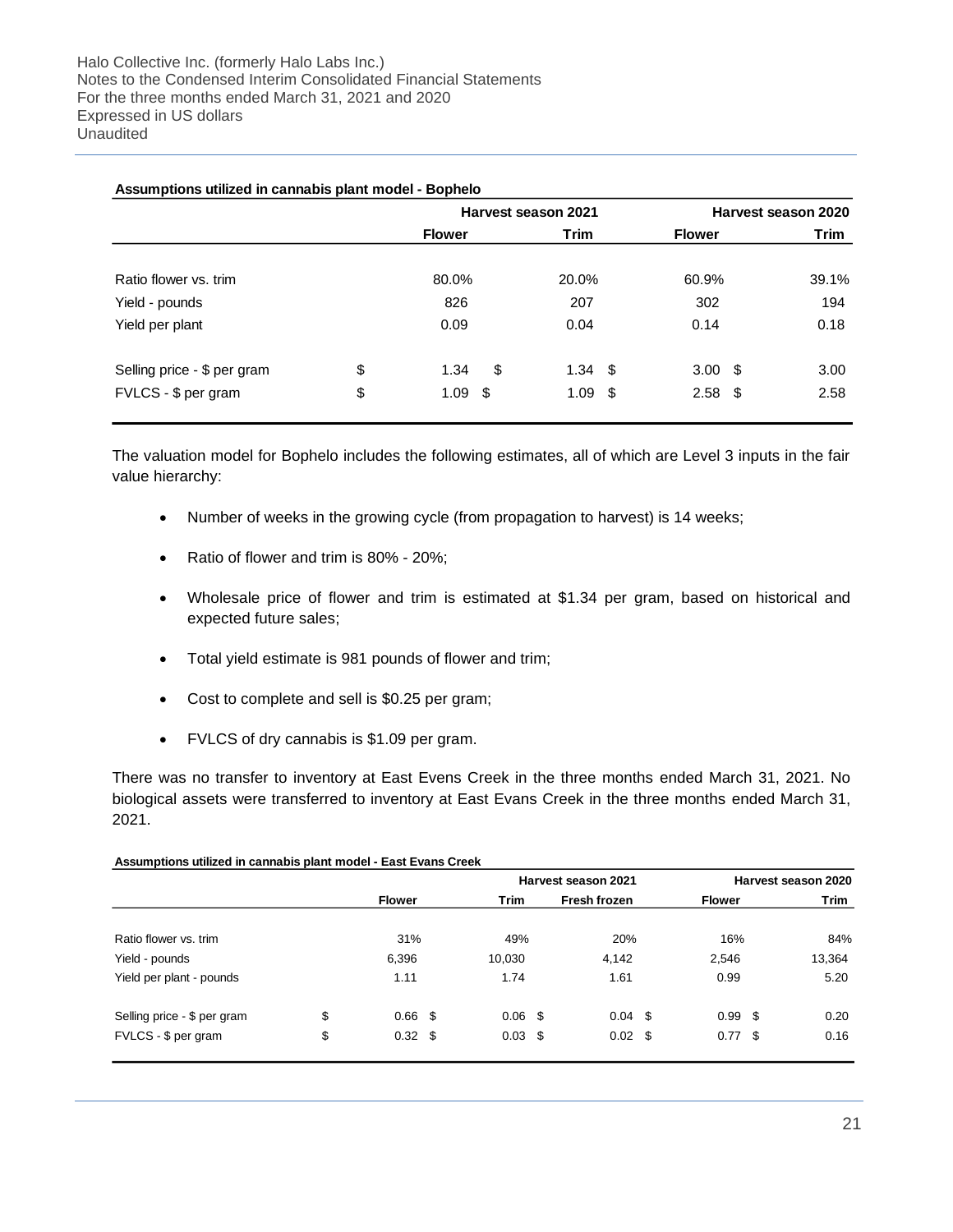The valuation model for East Evans Creek includes the following estimates, all of which are Level 3 inputs in the fair value hierarchy:

- Number of weeks in the growing cycle (from propagation to harvest) is 14 weeks;
- Ratio of flower, trim and fresh frozen is 31% 49% 20%
- Wholesale price per gram is \$0.66 for flower, \$0.06 for trim and \$0.04 for fresh frozen, based on historical and expected future sales;
- Total yield estimate is 20,568 pounds of biomass;
- Costs to complete and sell is \$0.34 per gram for flower, \$0.03 for trim and \$0.02 for fresh frozen;
- FVLCS of dry cannabis is \$0.32 per gram for flower, \$0.03 for trim and \$0.02 for fresh frozen.

The inputs in the biological assets model are subject to volatility and uncontrollable factors which could significantly affect the fair value of biological assets in future periods. Management has quantified the sensitivity of the inputs on the calculation of the fair value of the biological assets as follows:

#### **Effect on a change in the fair value of biological assets**

| Sensitivity                                       | $+10%$     | $-10%$     |
|---------------------------------------------------|------------|------------|
|                                                   |            |            |
| Change in expected yield for cannabis plants<br>S | 288,617 \$ | (288, 617) |
| Change in FVLCS<br>\$                             | 169.175 \$ | (169, 175) |

The impact on the fair value of a 10% change in the cannabis yield or a 10% change in the FVLCS includes East Evans Creek and Bophelo, both based on the assumptions used in the cannabis plant model.

### **11. Notes receivable**

| Notes receivable |   |         |    |                                  |
|------------------|---|---------|----|----------------------------------|
| As at:           |   |         |    | March 31, 2021 December 31, 2020 |
| Notes receivable | S | 846,879 | -S | 9,629,553                        |

Notes receivable as at March 31, 2021 were \$846,879 (December 31, 2020: \$9,629,553). They include \$336,924 due from executives of the Company (December 31, 2020: \$414,846), an amount of \$335,439 due from a supplier (December 31, 2020: \$589,355), and \$210,556 due from Bar X (December 31, 2020: \$Nil). Deducted was a foreign exchange loss of \$30,520. Notes receivable due from executives of the Company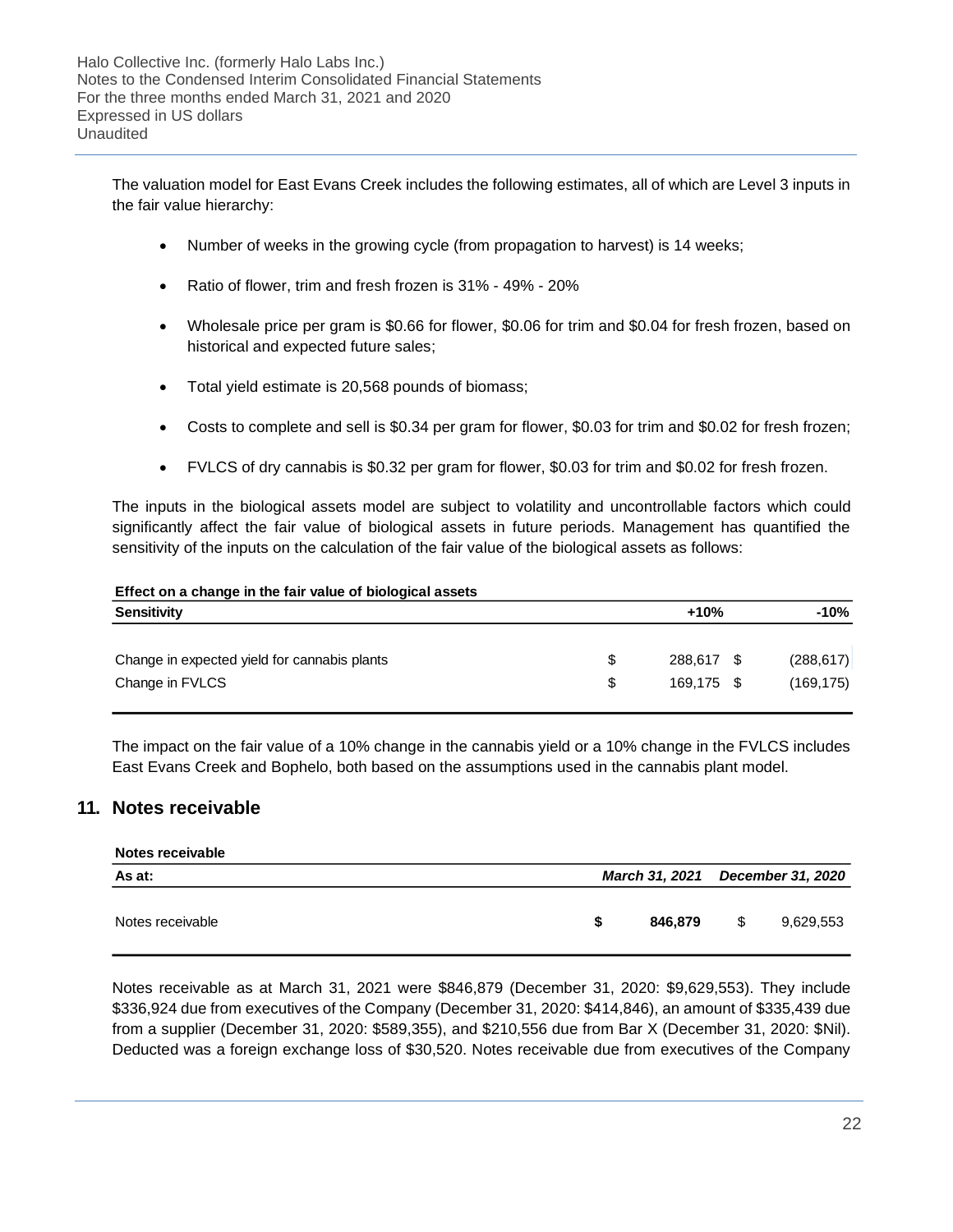are unsecured, interest-bearing. The note receivable from the supplier is unsecured and non-interest bearing.

On November 18, 2020, Halo Winberry became a senior secured creditor of Herban OR in an amount of \$7,972,022, which was recorded as a note receivable. Following the closing of the acquisition of the debt, Halo Winberry entered into an asset purchase agreement ("APA") to acquire the assets of Herban OR in exchange for cancelling the debt. Conditional approval to execute the APA was received on January 16, 2021 (Note 14).

## **12. Deposits and prepaid expenses**

| Deposits and prepaid expenses |  |  |
|-------------------------------|--|--|
|                               |  |  |

| As at:                     | March 31, 2021 December 31, 2020 |          |           |
|----------------------------|----------------------------------|----------|-----------|
| Prepaid expenses and other | 4.119.171                        | <b>S</b> | 3,318,061 |

Included in prepaid expenses is the lease buydown of one of the Company's leased facilities in California. The terms of the lease state that lease payments are to commence once Cathedral City grants a conditional use permit sufficient to allow the Company to conduct business at the location. The permit has not yet been obtained, as such the ROU asset and lease liability have not been recorded.

## **13. Property, plant and equipment**

#### **Property, plant and equipment**

|                                  | Production<br>equipment | Land &                   | Leasehold<br>buildings improvement | Office<br>equipment      | Leased<br>assets     | <b>Vehicles</b> | <b>Total</b> |
|----------------------------------|-------------------------|--------------------------|------------------------------------|--------------------------|----------------------|-----------------|--------------|
| Cost:                            |                         |                          |                                    |                          |                      |                 |              |
| Balance as at December 31, 2020  | \$<br>4.756.709         | 7,607,197<br>\$          | \$2,513,424                        | 102,650<br>- \$          | \$<br>5,116,109<br>S | 27,762 \$       | 20,123,851   |
| Additions                        | 383,479                 | 241,115                  | 26,423                             | 4,045                    | 1,600,460            | 260,510         | 2,516,031    |
| <b>Dispositions</b>              |                         |                          |                                    |                          |                      |                 |              |
| Movement in foreign exchange     | (10, 477)               | (19,703)                 | (6,272)                            |                          | (40, 281)            | (714)           | (77, 447)    |
| Balance as at March 31, 2021     | 5,129,711               | 7,828,609                | 2,533,575                          | 106,695                  | 6,676,288            | 287,558         | 22,562,435   |
| <b>Accumulated depreciation:</b> |                         |                          |                                    |                          |                      |                 |              |
| Balance as at December 31, 2020  | (2,005,430)             | (72,091)                 | (611, 688)                         | (60, 122)                | (1, 139, 154)        | (4,379)         | (3,892,864)  |
| Additions                        | (168, 625)              | (43, 839)                | (65, 538)                          | (6, 486)                 | (208, 989)           | (2,953)         | (496, 430)   |
| Movement in foreign exchange     | 4,449                   | $\overline{\phantom{a}}$ | 1,508                              | $\overline{\phantom{a}}$ | 735                  | 961             | 7,653        |
| Balance as at March 31, 2021     | (2, 169, 606)           | (115,930)                | (675, 718)                         | (66, 608)                | (1,347,408)          | (6, 371)        | (4,381,642)  |
| Net book value:                  |                         |                          |                                    |                          |                      |                 |              |
| Net book value December 31, 2020 | 2,751,279               | 7,535,106                | 1,901,736                          | 42,528                   | 3,976,955            | 23,383          | 16,230,987   |
| Net book value March 31, 2021    | 2,960,105<br>\$         | \$<br>7,712,678          | \$<br>1,857,857                    | 40,087<br>- \$           | \$<br>5,328,880<br>S | 281,187<br>Ŝ.   | 18,180,794   |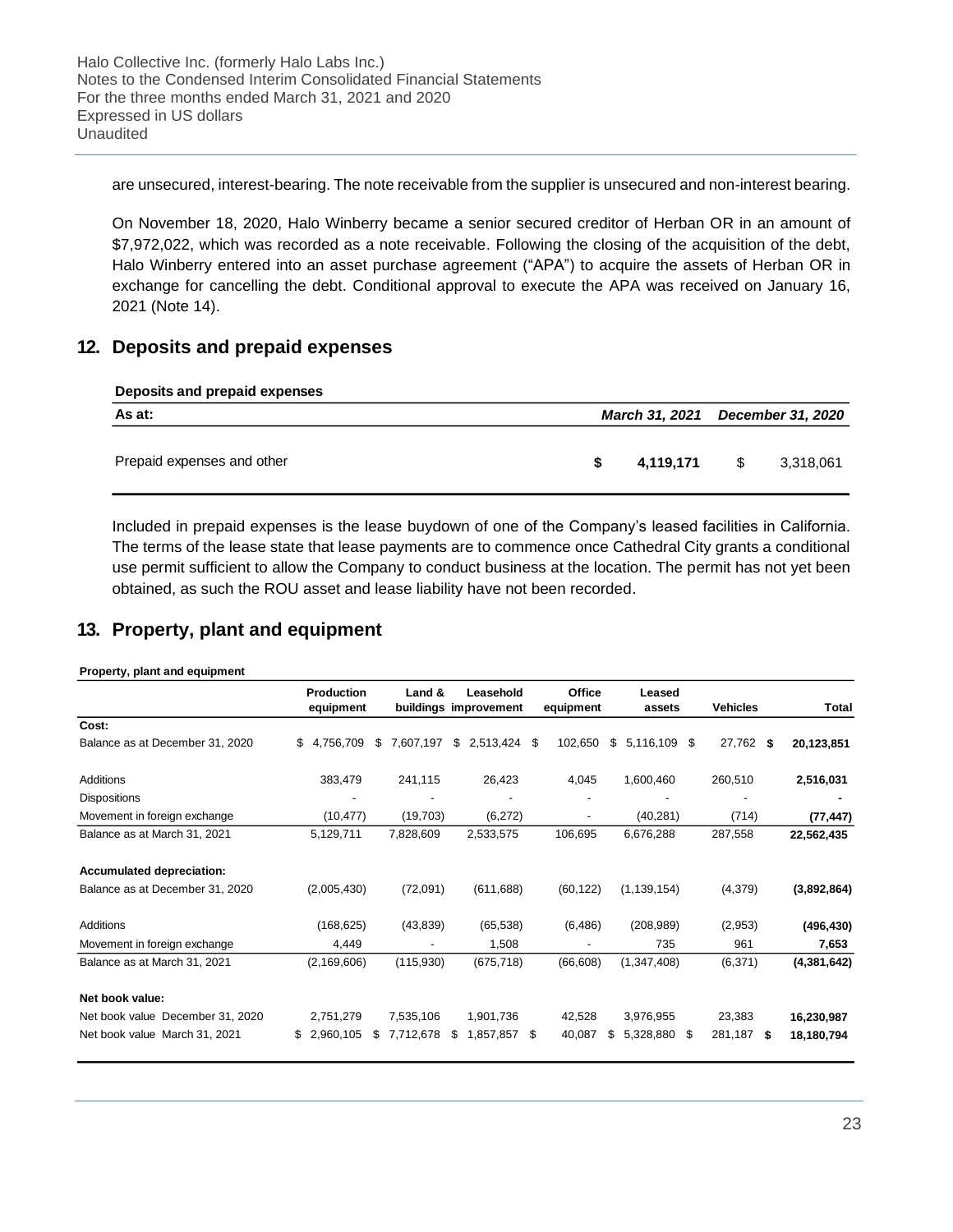Halo Collective Inc. (formerly Halo Labs Inc.) Notes to the Condensed Interim Consolidated Financial Statements For the three months ended March 31, 2021 and 2020 Expressed in US dollars Unaudited

In the three months ended March 31, 2021, an amount of \$2,516,031 was added to property, plant and equipment (three months ended march 31, 2020: \$133,133). Production equipment increased with \$383,479 (three months ended March 31, 2020: \$15,770). An amount of \$242,220 was added at ANM Inc., \$67,478 was added at Mendo Distribution & Transportation Inc. and \$73,781 was added at Halo Winberry.

An amount of \$260,510 was added for vehicles (three months ended March 31, 202: Nil). An amount of \$60,000 was added at ANM Inc., and \$200,510 at Halo Winberry.

Leased assets in the amount of \$1,600,460 were added (three months ended March 31, 2020: \$117,363). In the three months ended March 31, 2021, leases were acquired on consolidation of Halo Winberry and there were lease renewals at 130 Clark Street and East Evans Creek.

Total depreciation expense for the three months ended March 31, 2021 was \$496,430 (three months ended March 31, 2020: \$371,590). An amount of \$287,441 was recognized as cost of goods sold (three months ended March 31, 2020: \$234,818) and \$208,989 was recognized as operating expenses in relation to leased assets (three months ended March 31, 2020: \$136,772).

## **14. Intangible assets and goodwill**

#### **Intangible assets and goodwill**

|                                  |     | Licenses and    |     |                    |     |                 |    | <b>Intellectual</b> |      |                 |               |
|----------------------------------|-----|-----------------|-----|--------------------|-----|-----------------|----|---------------------|------|-----------------|---------------|
|                                  |     | facility option |     | <b>Brand names</b> |     | <b>Software</b> |    | property            |      | Goodwill        | Total         |
| Cost:                            |     |                 |     |                    |     |                 |    |                     |      |                 |               |
| Balance as at December 31, 2020  | \$. | 13,857,713 \$   |     | 8,654              | \$. | 2,242,360       | \$ | 18,791,432          | - \$ | 6,084,235<br>\$ | 40,984,394    |
| Additions                        |     | 32,319,300      |     | 2,892,495          |     |                 |    |                     |      |                 | 35,211,795    |
| Balance as at March 31, 2021     |     | 46,168,380      |     | 2,901,149          |     | 2,242,360       |    | 18,791,432          |      | 6,084,235       | 76,187,556    |
| <b>Accumulated amortization:</b> |     |                 |     |                    |     |                 |    |                     |      |                 |               |
| Balance as at December 31, 2020  |     | (1,338,985)     |     | (4,528)            |     |                 |    |                     |      |                 | (1, 343, 513) |
| Movement in foreign exchange     |     | (145)           |     |                    |     |                 |    |                     |      |                 | (145)         |
| Amortization                     |     | (257,717)       |     | (145, 057)         |     |                 |    |                     |      |                 | (402, 775)    |
| Balance as at March 31, 2021     |     | (1,596,847)     |     | (149, 585)         |     |                 |    |                     |      |                 | (1,746,433)   |
| Net book value:                  |     |                 |     |                    |     |                 |    |                     |      |                 |               |
| Net book value December 31, 2020 |     | 12,518,728      |     | 4,126              |     | 2,242,360       |    | 18,791,432          |      | 6,084,235       | 39,640,881    |
| Net book value March 31, 2021    | \$. | 44,571,533      | SS. | 2,751,564          | S.  | 2,242,360       | S  | 18,791,432          | S.   | 6,084,235       | 74,441,124    |

In the three months ended March 31, 2021, no goodwill was added (three months ended March 31, 2020: Nil) and intangibles assets in the amount of \$35,211,795 were added (three months ended March 31, 2020: \$10,065,491).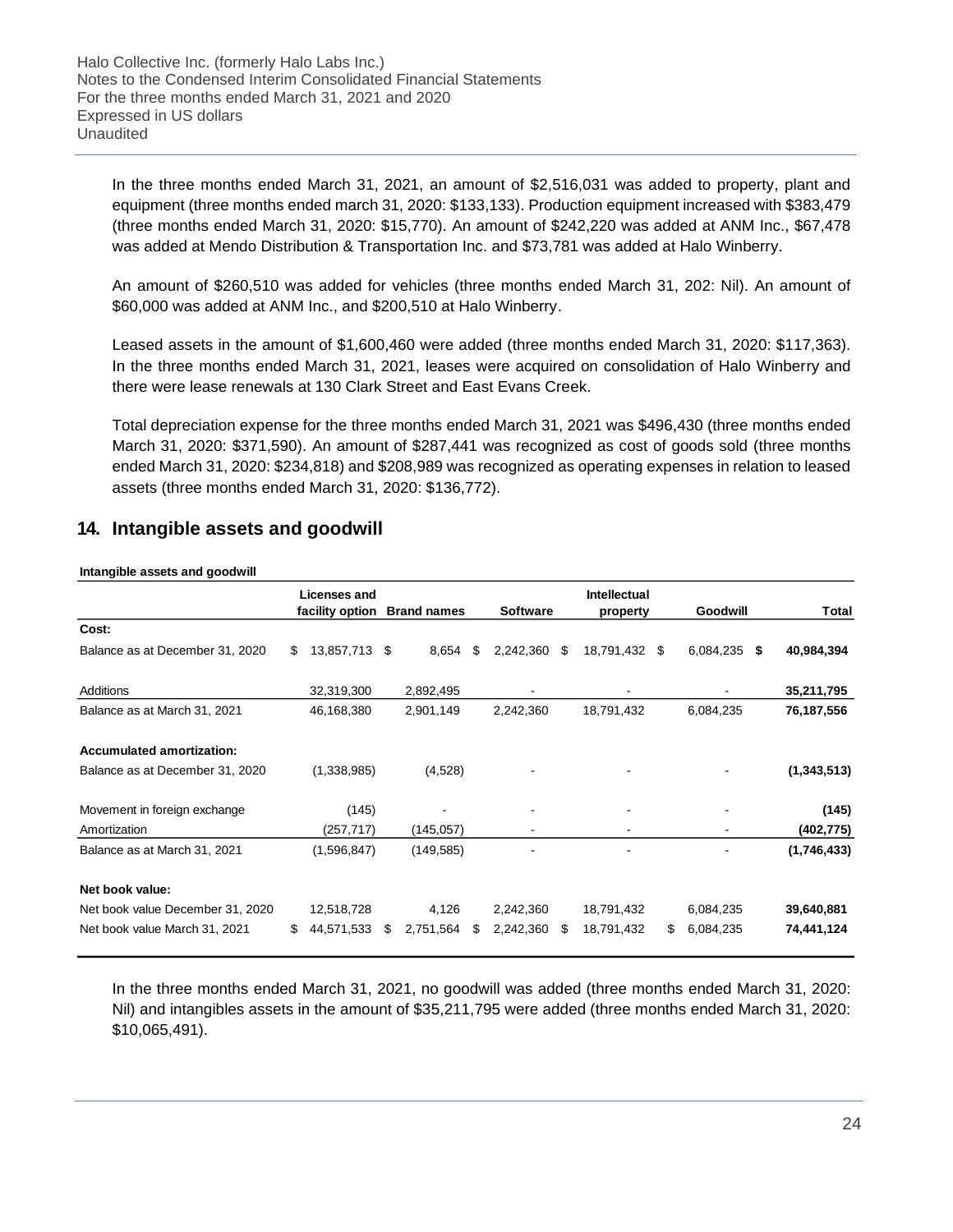Total amortization expense for the three months ended March 31, 2021 of \$402,775 (three months ended March 31, 2020: \$483,861) was recognized in operating expenses.

Annual impairment testing involves determining the recoverable amount of the cash generating unit ("CGU") to which goodwill is allocated and comparing this to the carrying value of the CGU. The impairment is first allocated to reduce the carrying amount of the goodwill, with the remaining losses then allocated to other assets in accordance with IAS 36 Impairment of Assets. The Company's CGU's to which goodwill has been allocated include Mendo Distribution and Transportation, LLC, Bophelo Bioscience & Wellness, Pty. Ltd. and Ukiah Ventures, Inc.

For the year ended December 31, 2020, the Company estimated that the carrying amount of goodwill was higher than the recoverable amount, and therefore recorded goodwill impairments of \$4,429,523 on MDT, \$3,110,523 on Bophelo and \$2,674,678 on UVI.

To estimate the recoverable amount of each CGU, management calculated the fair value less cost of disposal using an income approach. The key assumptions used in the calculation of the recoverable amount included management's projection of future cash flows for a five year period with a terminal value thereafter and discount rates of 19% for MDT, based on risk adjusted cash flows and 35% and 28% for Bophelo and Ukiah respectively, based on consideration of economic, industry and entity specific risks.

For the year ended December 31, 2020, annual impairment tests were also conducted on the intangible assets under development, consisting of those acquired with Halo DispensaryTrack Software Inc, Halo AccuDab Holdings Inc., Cannalift Delivery Inc., Nasalbinoid Natural Devices, Corp. and 1265292 BC Ltd.

ANM, Inc.

The Company has four producer licenses for its farm, East Evans Creek. The Company also has a wholesale distribution license and a producer license for its production facility in Medford. The licenses are renewed each year. The Company has not capitalized intangible assets related to these licenses.

## Coastal Harvest, LLC

On June 20, 2017, the Company signed a membership interest purchase agreement, effective October 16, 2017, for the purchase of a volatile extraction license for Cathedral City, California. The transaction did not meet the definition of a business under IFRS 3. Consequently, the transaction was recorded as an asset acquisition. The purchase price of the license was \$2,000,000. The license is renewed each year. The Company made a down payment of \$100,000 and issued convertible promissory notes for the balance of \$1,900,000. The value of the consideration and transaction costs were attributed to the intangible assets in the amount of \$2,129,219, and to prepaid expenses in the amount of \$33,850 for certain lease deposits acquired in the same transaction. During the year ended December 31, 2018, the Company entered into an amended agreement to terminate certain intangibles acquired as part of this 2017 transaction and to reduce the promissory notes payable from \$1,900,000 to \$959,500. The Company repaid these promissory notes in October 2018.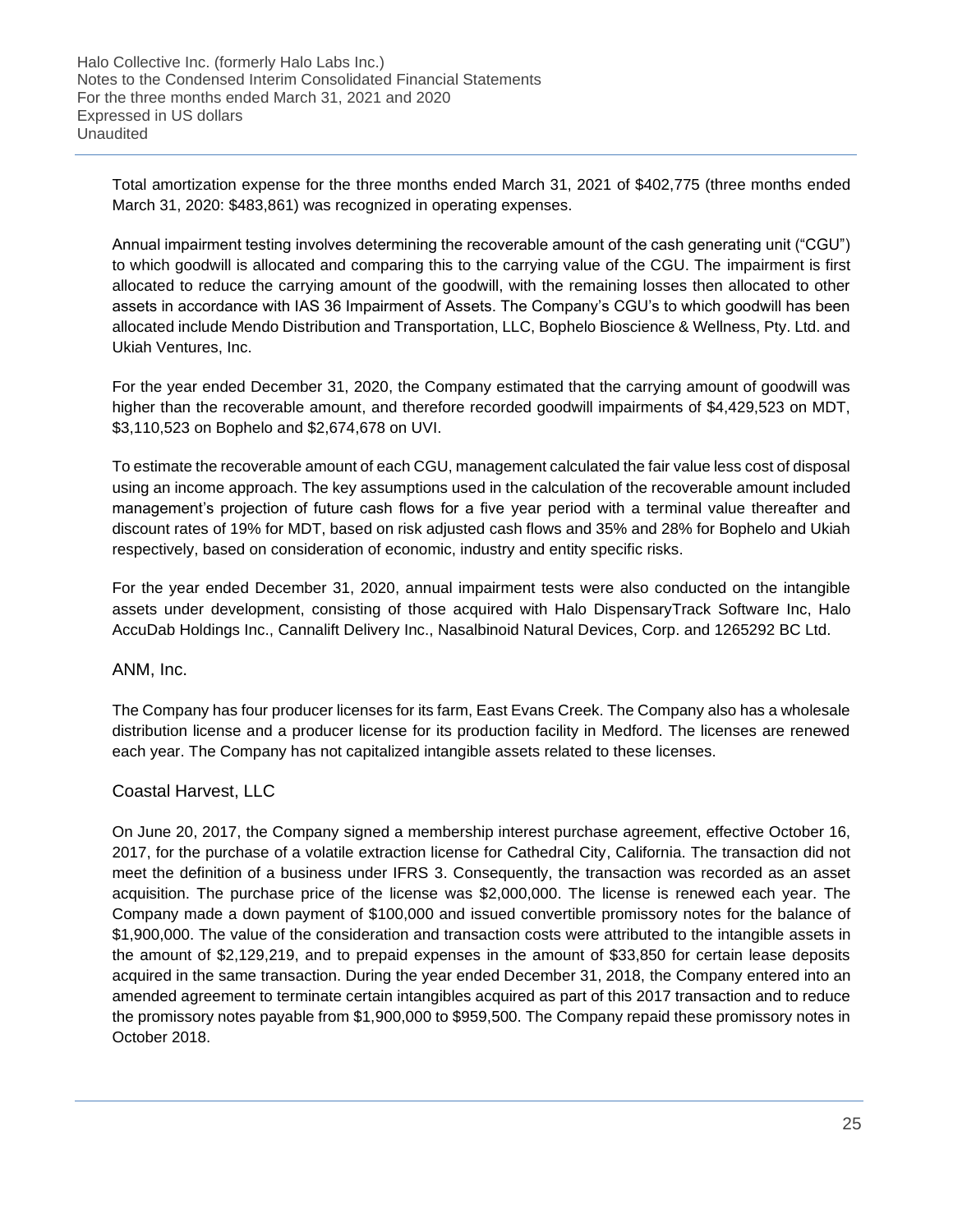As at March 31, 2021, the carrying value of the intangible assets net of amortization was \$891,168 (December 31, 2020: \$910,971).

## Industrial Court L9, LLC

On September 26, 2018, the Company acquired a 100% interest in Industrial Court L9, LLC, ("ICL9") a Delaware limited liability company. The Company signed a membership interest contribution agreement which included licenses for manufacturing and distribution in Cathedral City, California for a consideration in the amount of \$2,000,000. The Company incurred \$15,890 in transaction costs on this transaction. The transaction did not meet the definition of a business under IFRS 3. Consequently, the transaction was recorded as an asset purchase. The total consideration of \$2,015,890 was capitalized to intangible assets.

As at March 31, 2021, the carrying value of the intangible assets net of amortization was \$1,677,227 (December 31, 2020: \$1,711,411).

## Industrial Court L13, LLC

On March 5, 2019, the Company acquired a 100% interest in Industrial Court L13, LLC ("ICL13"), a Delaware limited liability company which is party to a sublease (as subtenant) for a facility in Cathedral City, California for a total consideration of \$2,535,475 consisting of 7,324,816 common shares of the Company valued at \$2,459,826 and costs in relation to the closing of the transaction of \$75,649. The transaction did not meet the definition of a business under IFRS 3. Consequently, the transaction was recorded as an asset purchase. The total consideration of \$2,535,475 was capitalized to intangible assets.

As part of the consideration for the issuance of the common shares to the vendors, the vendors also caused the sub-landlord of the premises to eliminate the obligation of one of the Company's indirect subsidiaries to pay production rent.

As at March 31, 2021, the carrying value of the intangible assets net of amortization was \$2,078,937 (December 31, 2020: \$2,119,951).

### HLO Ventures (NV), LLC

During the year ended December 31, 2018, the Company entered into a definitive agreement for the purchase of: (i) a Nevada marijuana product manufacturing license, (ii) a Nevada medical marijuana cultivation establishment certificate, (iii) a Nevada marijuana cultivation facility license, (iv) a Nevada medical marijuana production establishment license; and (v) rights under a certain conditional approval for a Nevada marijuana distributor license (collectively, the "Nevada marijuana licenses"), together with certain property, plant and equipment used in the operations of the businesses operating under or in connection with the Nevada marijuana licenses.

The agreement contemplates total payments required to be made of \$4,900,000. As the timing and ability to transfer the licenses is dependent on approval from certain regulatory authorities, the Company has made only capitalized payments. The Company paid \$500,000 as a non-refundable deposit on signing the term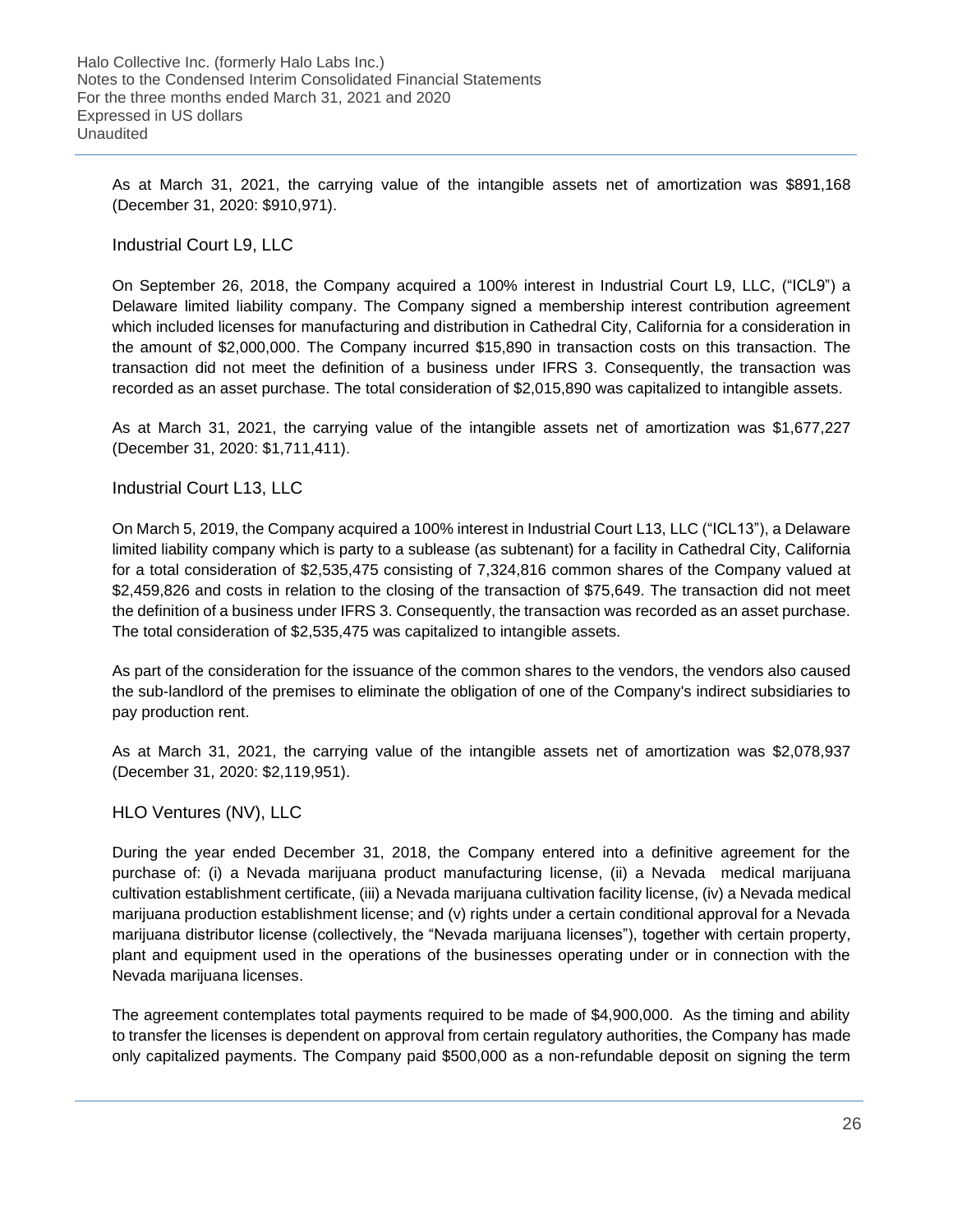sheet, issued notes payable in the amount of \$1,291,430, and made additional payments of \$39,654 in 2019.

The transaction did not meet the definition of a business under IFRS 3. Consequently, the transaction was recorded as an asset purchase. The total consideration of \$1,831,084 were capitalized to intangible assets. The remaining payments required to complete the transaction are \$3,068,916.

As at March 31, 2021, the carrying value of the intangible assets net of amortization was \$343,900 (December 31, 2020: \$351,125).

Halo DispensaryTrack Software, Inc.

On October 11, 2019, the Company, through Halo DispensaryTrack Software Inc., acquired CannPos Services Corp. ("CannPos") in exchange for 18,785,714 Halo common shares valued at \$3,698,821, and closing costs of \$530,573. CannPos did not meet the definition of a business under IFRS 3. Consequently, the transaction was recorded as an asset purchase. Costs in relation to the closing of the transaction, consisting of 1,250,000 performance shares valued at \$128,402 were recorded in the three months ended March 31, 2020.

The total consideration of the transaction in the amount of \$4,299,394 was attributed to intangibles assets as the company's sole asset was software.

As at March 31, 2021, the carrying value of intangible assets was \$2,242,360 (December 31, 2020: \$2,242,360).

Halo AccuDab Holdings, Inc.

On December 31, 2019, the Company, through a wholly owned subsidiary, Halo AccuDab Holdings Inc., acquired Precisa Medical Instruments Corp. ("Precisa") in exchange for 13,392,857 Halo common shares valued at \$2,887,281, and closing costs of \$393,121. Precisa did not meet the definition of a business under IFRS 3. Consequently, the transaction was recorded as an asset purchase. The Company recorded an impairment of \$1,019,431 in the three months ended March 31, 2020.

The total consideration of the transaction in the amount of \$3,280,402 was attributed to intangible assets as the Company's sole asset is the intellectual property related to the Accu-Dab THC and CBD oil oral delivery device under development, including technical documentation, drawings and product designs.

As at March 31, 2021, the carrying value of intangible assets was \$2,260,972 (December 31, 2020: \$2,260,972).

Mendo Distribution and Transportation, LLC

On January 9, 2020, the Company completed the acquisition of 100% of the issued and outstanding shares in the capital of Mendo Distribution and Transportation LLC. ("MDT") valued at \$4,643,988 in exchange for 20,907,553 Halo common shares issued to MDT Holdings, LLC, the previous sole member of MDT. Upon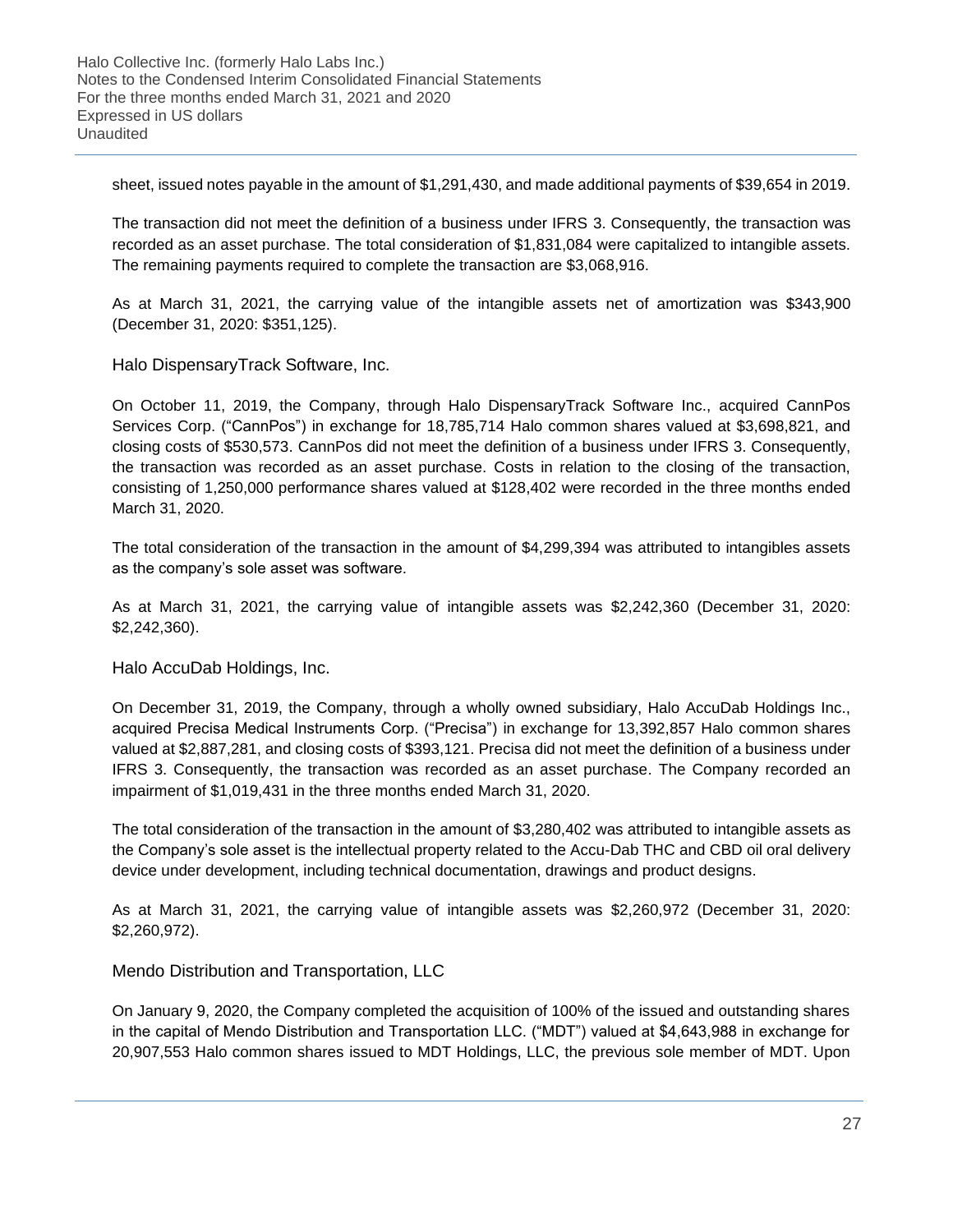Halo Collective Inc. (formerly Halo Labs Inc.) Notes to the Condensed Interim Consolidated Financial Statements For the three months ended March 31, 2021 and 2020 Expressed in US dollars Unaudited

closing 12,460,568 Halo common shares were deposited into escrow. Under the terms of the escrow agreement 8,237,076 Halo common shares are released in twelve (12) equal monthly installments, and 4,223,492 common shares are released twelve (12) months following the closing of the MDT acquisition (subject to the Company's right to claw back shares for undisclosed liabilities or other indemnification obligations of the seller).

#### **Purchase price allocation**

| <b>Fixed assets</b> | \$<br>15,770 |
|---------------------|--------------|
| Right of use assets | 197,882      |
| Intangible assets   | 1,440,627    |
| Goodwill            | 5,296,938    |
| Inventory           | 3,795,872    |
| Accounts receivable | 42,446       |
| Lease liabiity      | (221, 695)   |
| Accounts payable    | (4,715,656)  |
| Other liabilities   | (1,208,197)  |
|                     |              |

| Net p          |          |
|----------------|----------|
| purchase price | .643.988 |

The total consideration of the acquisition was \$4,643,988. MDT met the definition of a business under IFRS 3. Consequently, the transaction was recorded as a business combination. Closing costs of \$103,426 and advisory fees in the amount of \$250,000 for a total of \$353,426 were expensed.

Based in Ukiah, MDT holds a Type 11 cannabis distribution license issued by the Bureau of Cannabis Control of California.

As at March 31, 2021, the carrying value of intangible assets net of amortization was \$1,350,588 (year ended December 31, 2020: \$1,368,596).

As at March 31, 2021, the carrying value of goodwill was \$867,415 (year ended December 31, 2020: \$867,415).

Cannalift Delivery, Inc.

On March 10, 2020, the Company completed the acquisition of 100% of the issued and outstanding shares in the capital of Cannalift Delivery, Inc. ("Cannalift") in exchange for 31,000,000 of common shares of Halo valued at \$2,484,155. Cannalift did not meet the definition of a business under IFRS 3. Consequently, the transaction was recorded as an asset purchase. Costs in relation to the closing of the acquisition, consisting of 2,480,000 shares valued at \$198,732 and other cost in the amount of \$31,370 for a total of \$230,462, were capitalized.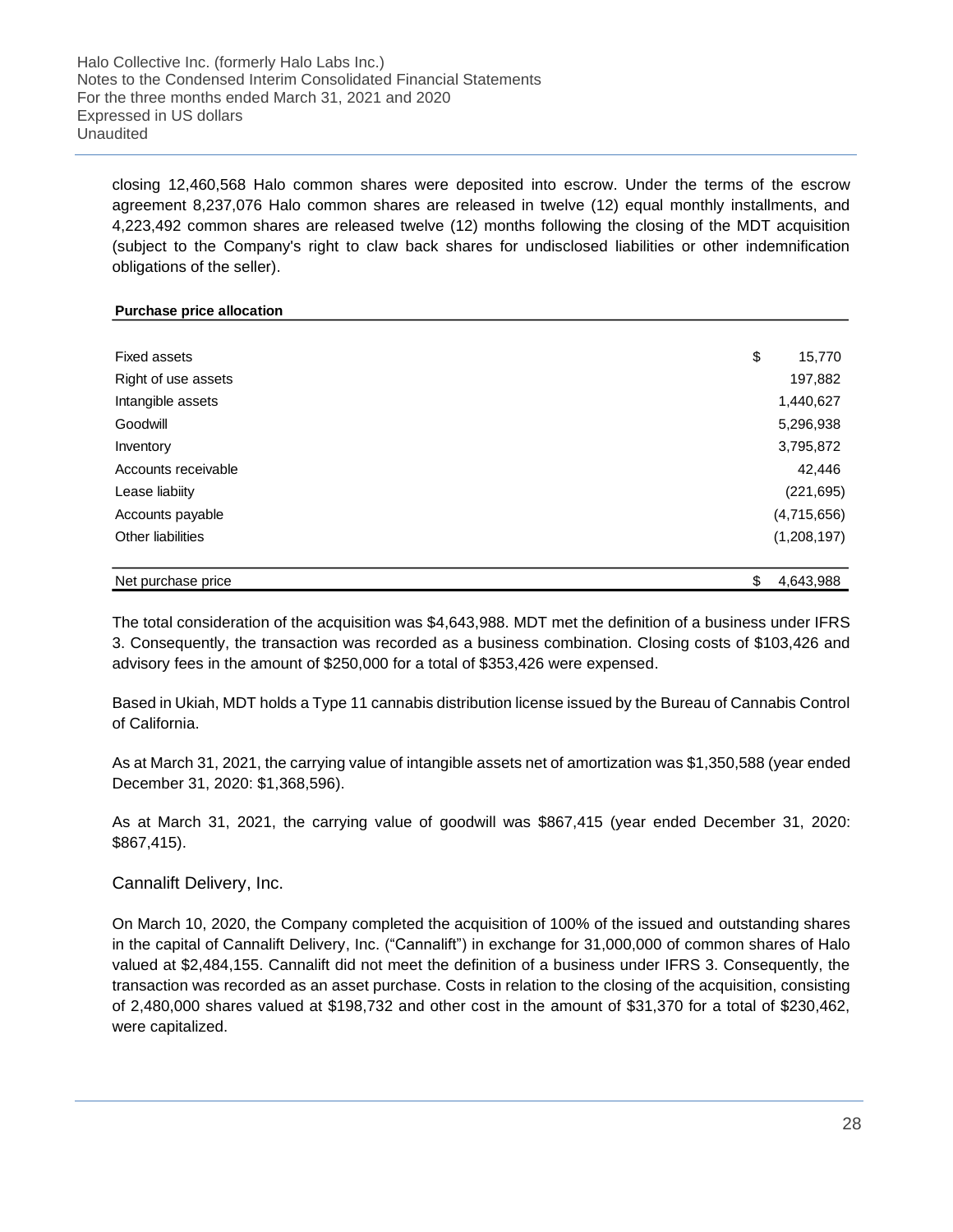The total consideration of the transaction in the amount of \$2,714,617 was attributed to intangible assets as the Company's sole asset was the intellectual property related to the development of the delivery application, including technical documentation, drawings and product designs.

As at March 31, 2021, the carrying value of intangible assets was \$2,714,617 (December 31, 2020: \$2,714,617).

Nasalbinoid Natural Devices, Corp.

On April 20, 2020, the Company completed the acquisition of 100% of the issued and outstanding shares in the capital of Nasalbinoid Natural Devices, Corp. ("Nasalbinoid") in exchange for 34,000,000 of Halo common shares valued at \$2,640,870. Nasalbinoid did not meet the definition of a business under IFRS 3. Consequently, the transaction was recorded as an asset purchase. Other costs in relation to the closing of the transaction, consisting of 3,400,000 shares valued at \$264,087 and other cost in the amount of \$34,829 for a total of \$298,916, were capitalized.

The total consideration of the transaction in the amount of \$2,939,786 was attributed to intangible assets as Nasalbinoid's sole asset is the intellectual property related to a delivery application under development, including technical documentation, drawings and product designs.

As at March 31, 2021, the carrying value of intangible assets was \$2,907,626 (December 31, 2020: \$2907,626).

## LKJ11, LLC and Crimson & Black, LLC

On July 6, 2020, the Company acquired a company holding of 66 2/3% interest in LKJ11, LLC. ("LKJ11") in exchange for 42,881,646 Halo common shares valued at \$3,800,722. LKJ11 did not meet the definition of a business under IFRS 3. Consequently, the transaction was recorded as an asset purchase. To effectuate the LKJ11 transaction, the majority member of LKJ11 merged with and into Halo's MFT11 Merger Sub, Inc. and the majority member that remains the surviving entity is wholly owned by PSG Coastal Holdings, LLC ("PSG"), an indirect wholly owned subsidiary of Halo. Upon closing, the Company issued 8,576,329 common shares to the vendors. Of the total consideration, 34,305,317 shares have not yet been issued. Adjusted for a 10% probability that milestones are not achieved, 30,874,785 shares are included in the equity reserve as reserve for earn-out payments. Earn-out shares will be issued as follows:

- 17,152,659 Halo shares to be issued when LKJ11 is licensed by all applicable state and local regulatory agencies and the first legal sale of cannabis is made; and
- 17,152,658 Halo shares to be issued when LKJ11 is granted a lease extension for an aggregate of five years or a new location lease for a term of 5 years from the closing date.

On July 6, 2020, the Company acquired 100% of the outstanding membership interest in Crimson & Black, LLC ("C&B") in exchange for 6,432,247 Halo common shares valued at \$570,108. C&B did not meet the definition of a business under IFRS 3. Consequently, the transaction was recorded as an asset purchase.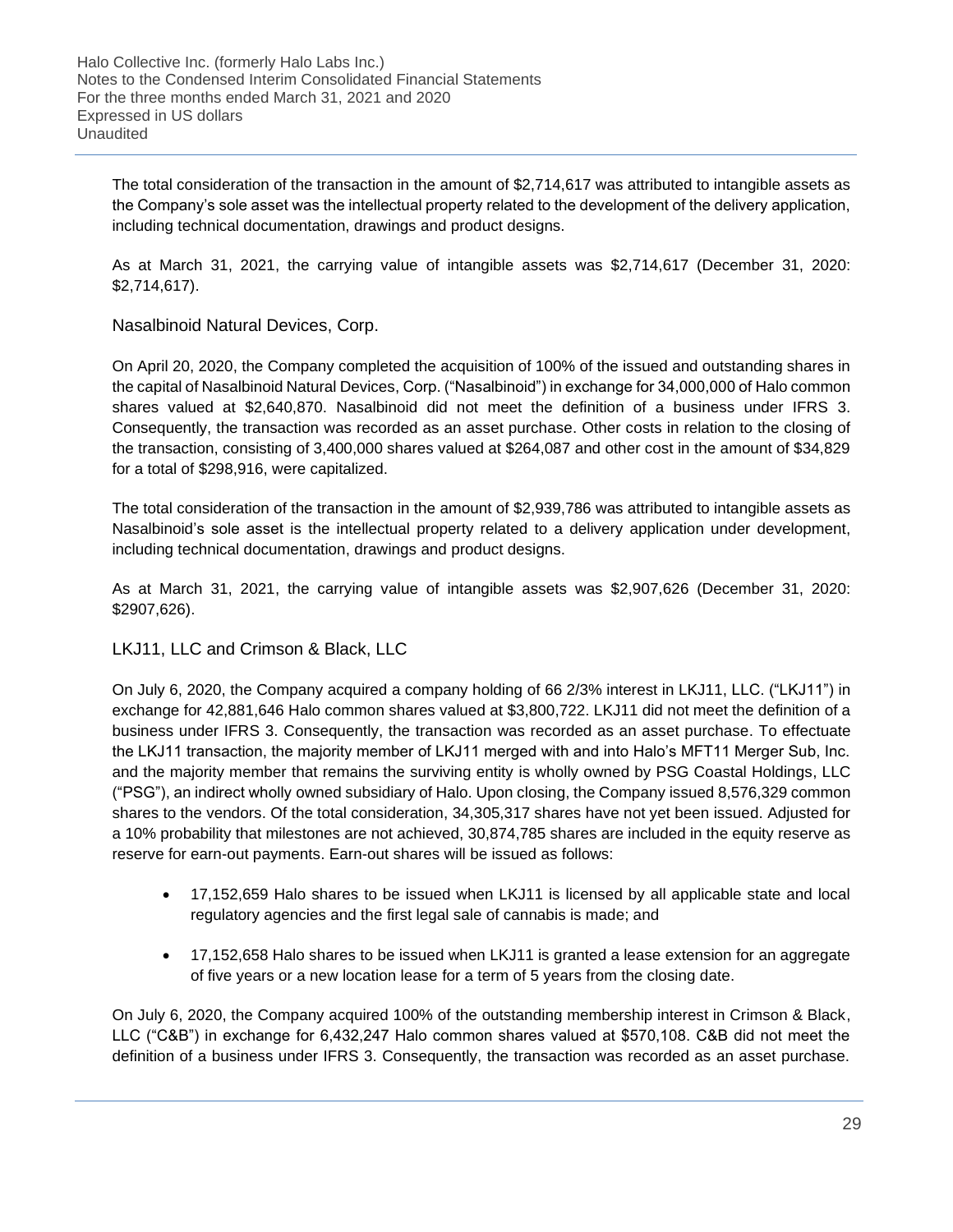Costs in relation to the closing of the transaction in the amount of \$99,831 were capitalized. To effectuate the C&B transaction, C&B merged with and into Halo's C&B Merger Sub, Inc. and C&B remains the surviving entity and is wholly owned by PSG.

The Company shares have not yet been issued. Adjusted for a probability that milestones are not achieved, 5,789,022 shares were included in the equity reserve as a reserve for earn-out payments. Earn-out shares will be issued as follows:

- 3,216,124 Halo shares when LKJ11 is licensed by all applicable state and local regulatory agencies and the first legal sale of cannabis is made; and
- 3,216,123 Halo shares when LKJ11 is granted a lease extension for an aggregate of 5 years or a new location lease for a term of at least 5 years from the closing date.

The Company shares issued to the vendors are subject to a pooling agreement. On a combined basis, the sellers may not sell an aggregate number of securities on any given day that would exceed (i) 10% of the prior day's trading volume if the prior day closing price is less than CAD \$0.30, or (ii) 15% of the prior day's trading volume if the prior day closing price is greater than or equal to CAD \$0.30.

The total value of the combined transactions in the amount of \$4,109,592 included the right of use assets of \$88,165, attributed to intangible assets was \$4,114,885 and lease liabilities of \$93,458. The Company's main asset is an application for a retail license to operate the dispensary.

Due to the early stage of development of the intangible assets related to the application for a retail license and dispensary, the estimated fair value was determined as Nil. Consequently, all the costs were charged to operations in the year ended December 31, 2020.

Bophelo Bioscience & Wellness, Pty. Ltd.

#### **Purchase price allocation**

| <b>Fixed assets</b> | \$<br>1,461,590 |
|---------------------|-----------------|
| Goodwill            | 6,738,997       |
| Intangible assets   | 352,031         |
| Right of use assets | 1,596,982       |
| Accounts receivable | 97,980          |
| Cash                | 32,620          |
| Accounts payable    | (701, 057)      |
| Lease liability     | (1,610,218)     |
| Debt                | (1,028,859)     |
| Net purchase price  | \$<br>6,940,066 |
|                     |                 |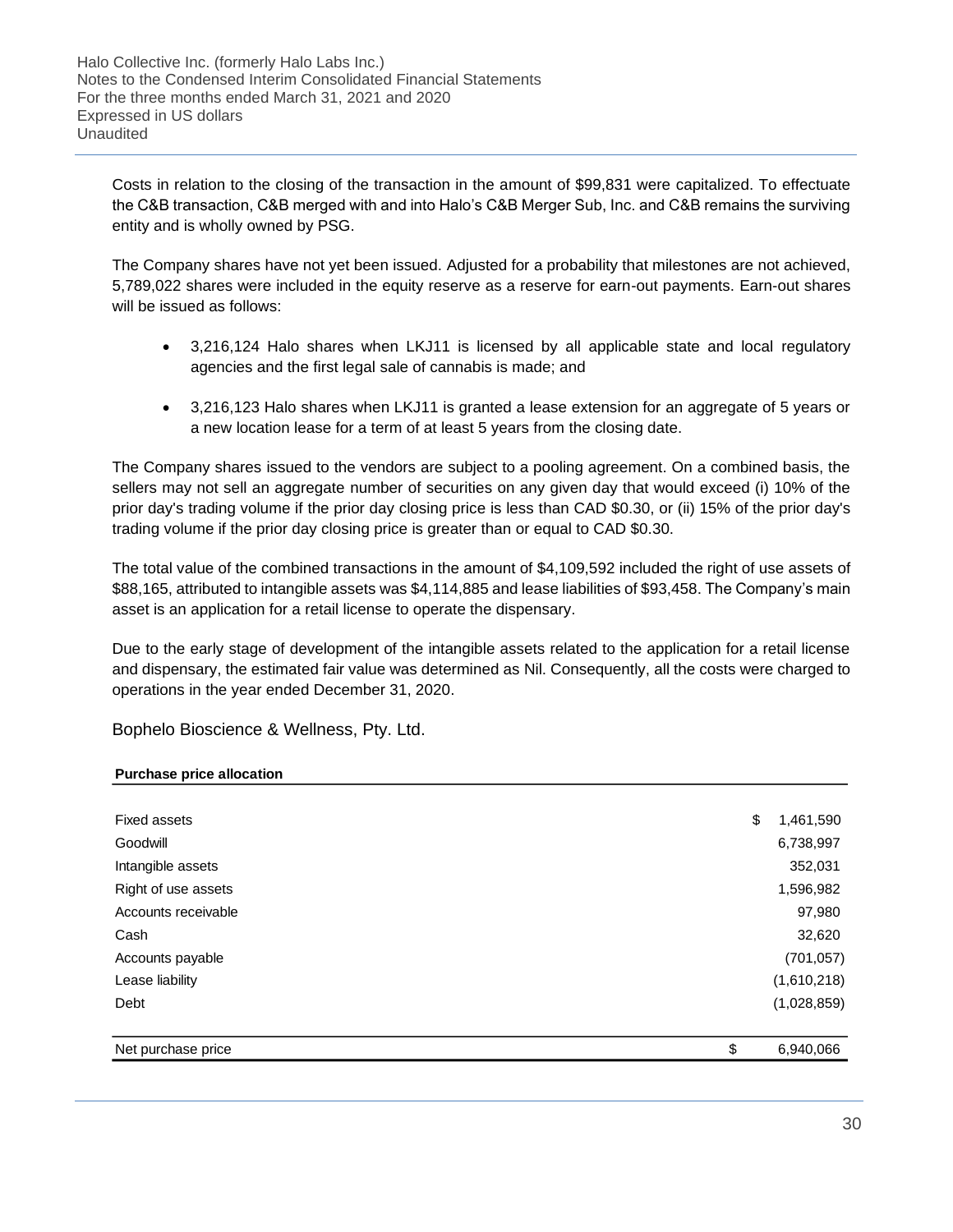On July 16, 2020, the Company completed the acquisition of Bophelo Bioscience & Wellness, Pty. Ltd. ("Bophelo") and issued an aggregate of 43,712,667 Halo common shares. The Company has also issued an additional 2,039,334 Halo shares as an arrangement fee. Following the closing of the acquisition, the Company settled certain debt obligations for an aggregate of 28,586,807 Halo shares.

The total consideration of the acquisition was \$6,940,066 and included the conversion of \$2,400,000 million of debt into Halo shares. Bophelo met the definition of a business combination under IFRS 3. Other costs in relation to the closing of the transaction of \$401,929 were expensed.

As at March 31, 2021, the carrying value of goodwill was \$3,628,474 (December 31, 2020: \$3,628,474).

As at March 31, 2021, the carrying value of intangible assets net of amortization was \$384,773 (December 31, 2020: \$389,755).

## Outer Galactic Chocolates, LLC

On July 31, 2020, the Company closed the acquisition of Outer Galactic Chocolates, LLC ("OGC"), holder of a Type N manufacturing license in Mendocino County in exchange for 1,981,825 Halo common shares valued at \$177,232. The acquisition gives the Company a license to produce infused and edible cannabis products adjacent to the Mendo Distribution and Transportation LLC ("MDT") facility in Ukiah, California. Upon closing, the Company issued 495,457 Halo shares (25% of the total consideration) to OGC's owner. The remaining 1,485,406 shares are issued in twelve equal installments of 123,864 Halo shares, deliverable on the first day of each of the twelve months immediately following the closing. As at March 31, 2021, 990,270 common shares in the Company are remaining to be issued.

The total consideration of the transaction was \$210,835. Attributed to intangible assets was an amount of \$151,229 for the Type N license. In addition, leasehold improvements, and depreciable assets in the amount of \$59,606 were acquired. Although the intangible asset was available for use as at March 31, 2021, the transaction did not meet the definition of a business under IFRS 3. Consequently, the transaction was recorded as an asset purchase. Costs in relation to the closing of the transaction in the amount of \$33,603 were capitalized.

As at March 31, 2021, the carrying value of intangible assets was \$145,558 net of amortization (December 31, 2020: \$147,448).

### Ukiah Ventures, Inc.

On August 19, 2020, the Company completed the acquisition of all the issued and outstanding shares of Ukiah Ventures, Inc. ("UVI") in exchange for securities of the Company. Prior to the transaction, the Company held a 17.5% equity stake in Ukiah as a result of the Company's initial investment in UVI in December 2019 (Note 6). The Company acquired the remaining issued and outstanding UVI shares in exchange for 71,881,607 Halo common shares valued at \$6,502,181, as described and pursuant to a share exchange agreement dated August 5, 2020, and therefore owns 100% of the total outstanding UVI shares. The total consideration of the acquisition was \$7,624,455. UVI met the definition of a business under IFRS 3.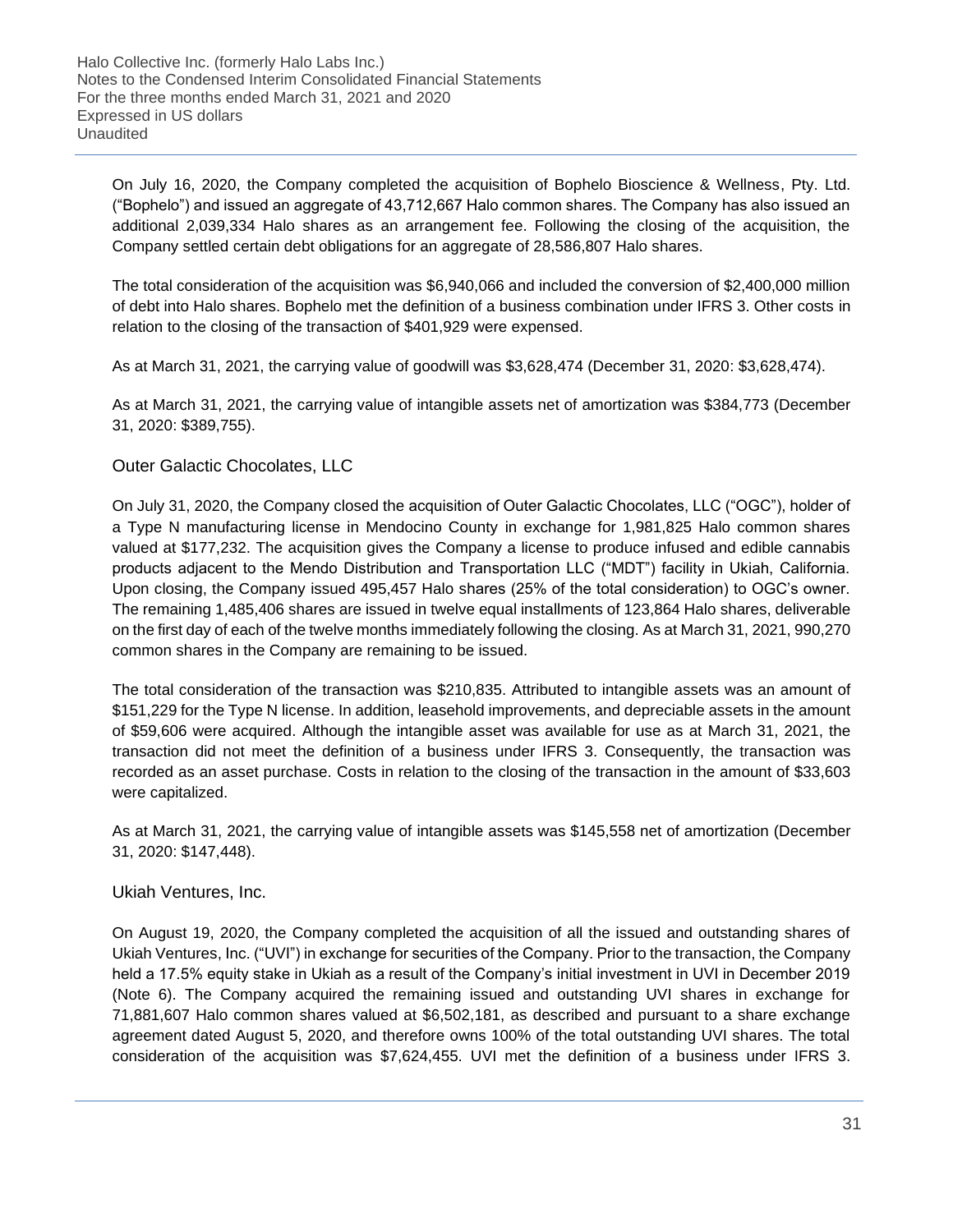Consequently, the transaction was recorded as a business combination. Costs in relation to the closing of the transaction in the amount of \$19,707 were expensed.

#### **Purchase price allocation**

| Fixed assets        | \$<br>3,576,211 |
|---------------------|-----------------|
| Intangible assets   | 1,588,346       |
| Goodwill            | 2,674,678       |
| Accounts receivable | 1,156,164       |
| Cash                | 208,602         |
| Accounts payable    | (79, 546)       |
| Debt                | (1,500,000)     |
| Net purchase price  | \$<br>7,624,455 |

The consideration of 100% of the shares in UVI included an impairment of \$448,383 which is explained by the difference between the fair value of the initial 17.5% share in the capital of UVI and the fair value at the time the Company acquired the remaining shares it did not already own.

In addition, the Company acquired all the outstanding warrants of UVI by issuing 50,000 warrants of the Company in exchange for the outstanding warrants of UVI. Each warrant will entitle the holder thereof to acquire one share of the Issuer \$0.25 per share until July 19, 2021. The warrants were valued at \$2,031 and included in the consideration.

An executive and a director of the Company were investors in UVI in an amount of \$75,000 (Note 15).

In connection with the share exchange agreement, the Company entered into an escrow agreement with certain shareholders of UVI pursuant to which 20% of the payment shares are held in escrow for 12 months subject to the terms of the escrow agreement.

As at March 31, 2021, the carrying value of goodwill was \$2,674,678 (December 31, 2020: \$1,588,346). The carrying value of intangible assets was \$1,588,346 December 31, 2020: \$1,588,346).

1265292 B.C. Ltd. (doing business as Cannafeels)

On September 30, 2020, the Company entered into a definitive share exchange agreement with 1265292 B.C. Ltd., (doing business as Cannafeels) and the shareholders of Cannafeels. The Company acquired all the issued and outstanding shares of Cannafeels in exchange for 93,000,000 Halo common shares valued at \$5,586,005. Costs to close the transaction, consisting of 6,975,000 Halo common shares valued at \$418,950 an option grant valued at \$3,368 and other costs in relation to the closing of the transaction of \$11,261 for a total of \$433,579 were capitalized. The total consideration of the transaction was \$6,019,584.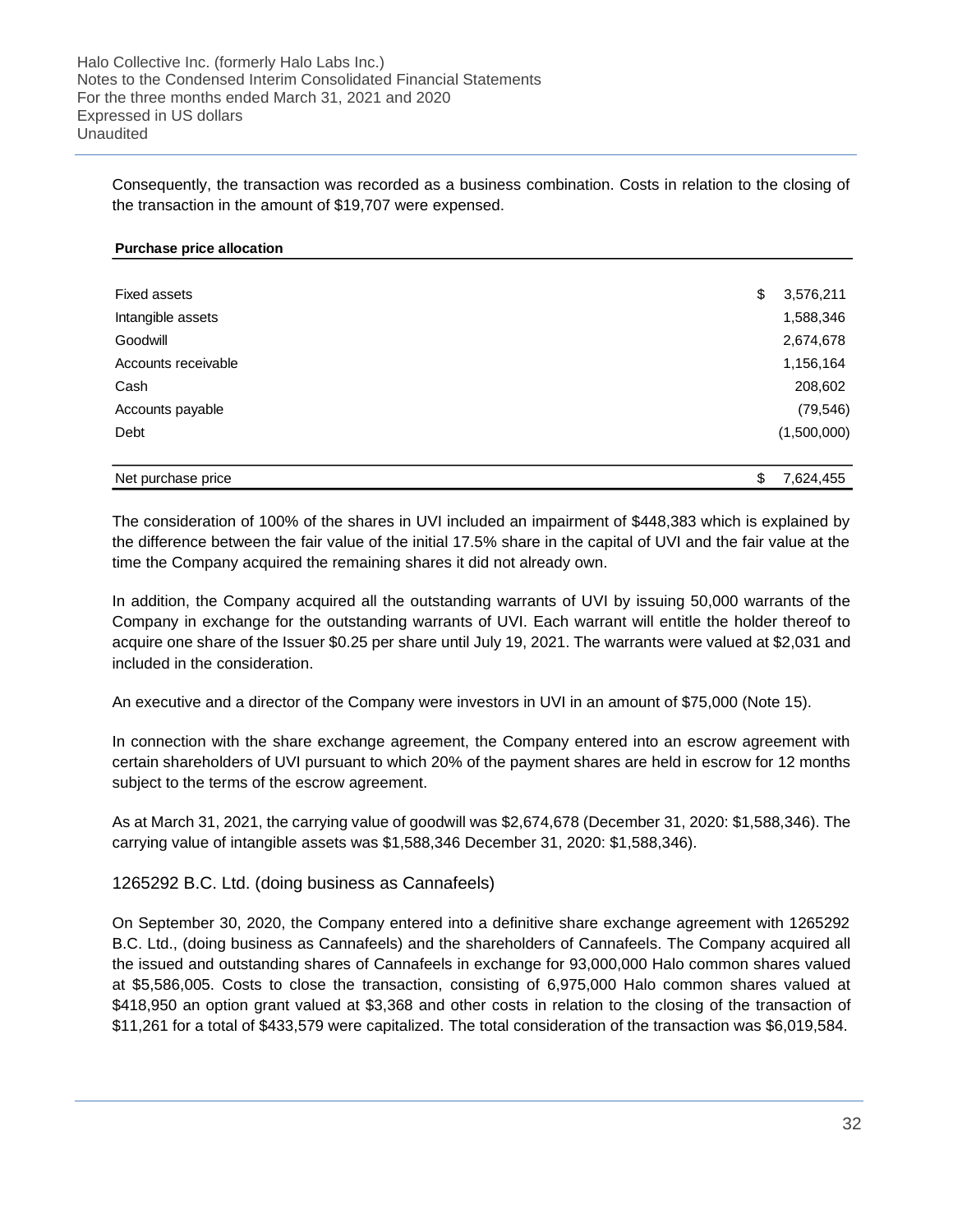The common shares issued by Halo in conjunction with the acquisition are subject to certain sale restrictions. Pursuant to the terms of the share exchange agreement, the shareholders have entered into a pooling agreement with the Company whereby the shareholders have agreed in the aggregate to not, during any trading day within one year of the closing of the acquisition, sell on a Canadian stock exchange (i) such aggregate number of common shares of the Company that would exceed the larger of 15% of the prior trading day's total volume of sale orders in common shares of the Company, and (ii) 350,000 common shares of the Company.

Cannafeels did not meet the definition of a business under IFRS 3. Consequently, the transaction was recorded as an asset purchase. The transaction was attributed to intangible assets, cash and accounts payable. The Company's main asset was the intellectual property related to the development of the Cannafeels App.

As at March 31, 2021, the carrying value of intangible assets was \$5,135,595 (December 31, 2020: \$5,135,595).

## Canmart Ltd.

On November 10, 2020, the Company closed the acquisition of Canmart Ltd. ("Canmart") in exchange for 135,416,666 Halo common shares valued at \$5,168,575, to the holders of all of the issued and outstanding common shares in the capital of Canmart. Of the shares issued, 83,333,332 shares were escrowed and are released upon achieving certain milestones within two years from the closing of the acquisition.

Canmart did not meet the definition of a business under IFRS 3. Consequently, the transaction was recorded as an asset purchase. Costs in relation to closing the transaction, consisting of 10,156,250 Halo common shares valued at \$387,643 to Anmoho LLC an arm's length consultant of the Company and other costs of \$35,242 for a total of \$422,885, were capitalized.

The total consideration of \$5,591,460 included working capital of \$19,349. The consulting services Anmoho LLC provided include general and advisory review, due diligence, the preparation of a valuation and supporting the Company in negotiations with the vendor. The Company's main assets are a medicinal license and distribution network and were available for use as at March 31, 2021.

As at March 31, 2021, the carrying value of intangible assets net of amortization was \$5,449,609 (December 31, 2020: \$5,502,460).

### 1275111 B.C. Ltd.

On December 30, 2020, the Company closed the acquisition of 1275111 B.C. Ltd. pursuant to the terms of a share exchange agreement to which the Company acquired all the issued and outstanding shares of 1275111 B.C. Ltd. in exchange for an aggregate of 147,475,343 Halo common shares valued at \$5,762,376. The intangible asset was available for use as at March 31, 2021, but 127511 B.C. Ltd did not meet the definition of a business under IFRS 3, and was recorded as an asset purchase. Costs in relation to closing the transaction in the amount of \$10,246 were capitalized.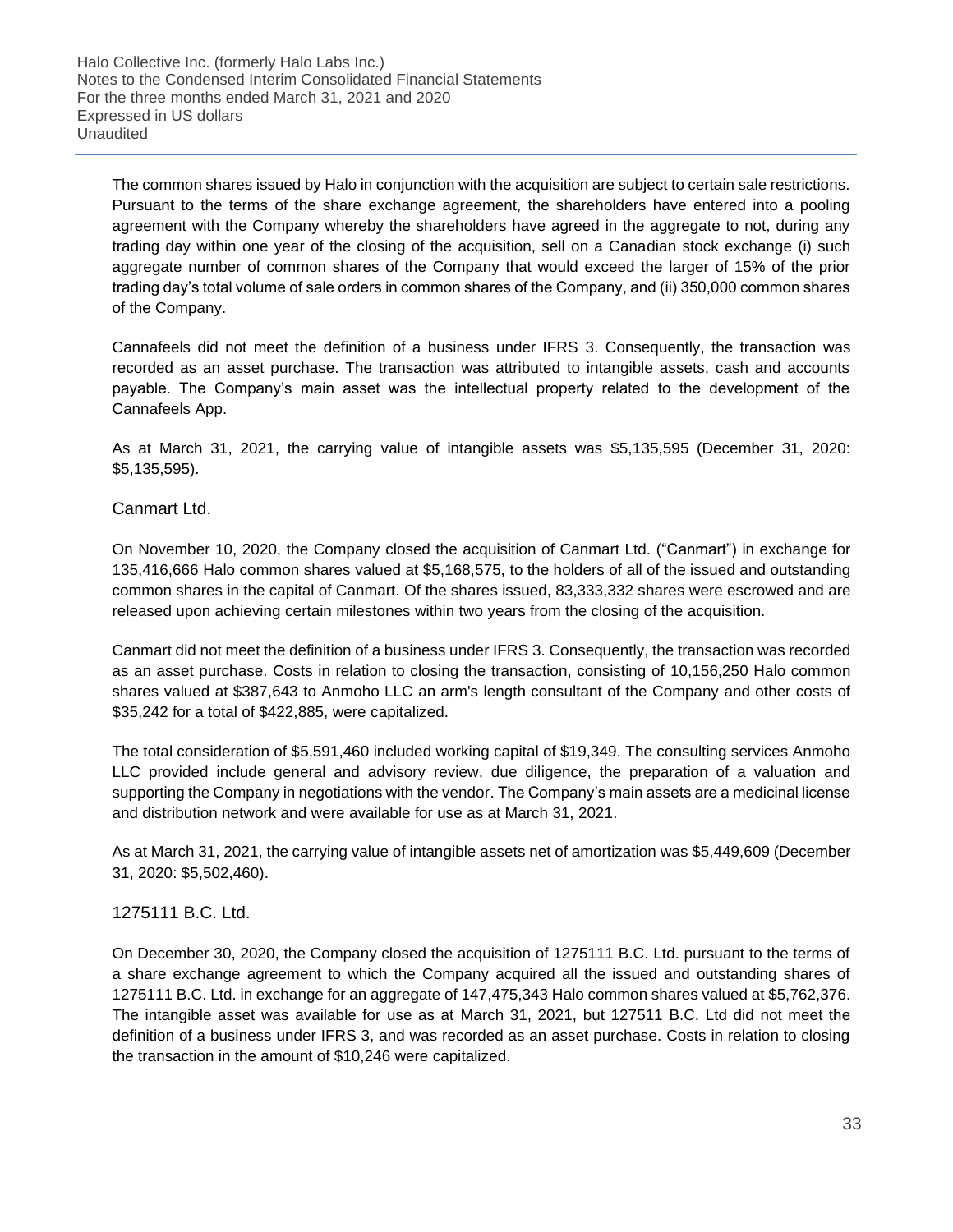The total consideration of the transaction was \$5,772,622 and attributed to intangible assets. The Company's main asset is the intellectual property related to patent pending intellectual property for cannabinoid filtration and purification technology.

As at March 31,2021, the carrying value of intangible assets was \$5,772,622 (December 31, 2020: \$5,772,622).

#### Herban Industries OR LLC

#### **Purchase price allocation**

| Net purchase price  | \$<br>7,972,022 |
|---------------------|-----------------|
| Accounts payable    | (295, 878)      |
|                     |                 |
| Lease liabilities   | (170, 557)      |
| Accounts receivable | 678,963         |
| Inventory           | 780,672         |
| Right of use assets | 172,091         |
| Intangible assets   | 6,508,113       |
| <b>Fixed assets</b> | 104,249         |
| Cash & bank         | 194,368         |
|                     |                 |

On November 18, 2020, the Company entered into a definitive debt purchase agreement with Halo Winberry Holdings, LLC, Evolution Trustees Limited, sole trustee of SP1 Credit Fund, Herban Industries OR LLC, and Herban Industries, Inc., to purchase certain secured debt of Herban OR owed to Evolution Trustees Limited, which was in default. Upon completion of the acquisition of the purchased debt, Halo Winberry, a wholly owned subsidiary of the Company, became the senior secured creditor of Herban OR. Halo issued 169,916,339 common shares of the Company to Evolution Trust Limited for a total consideration of \$7,972,022 and closing costs of \$401,025, in exchange for the purchased debt. Immediately following the closing of the acquisition of the purchased debt, Halo Winberry entered into an asset purchase agreement to acquire substantially all of the assets of Herban OR. Completion of the acquisition of the Herban OR assets under the APA was subject to receipt of regulatory approval from the Oregon Liquor Control Commission. Provisional approval was received on January 16, 2021.

Under IFRS 3, the transaction met the definition of a business combination. Costs in relation to closing the transaction were expensed. The Company acquired fixed assets of \$104,249 and working capital of \$1,354,707. Intangible assets included the Herban OR licenses and Halo Winberry brands. As at March 31,2021, the carrying value of intangible assets was \$6,318,293 net of amortization (December 31, 2020: Nil).

#### Black & Crimson LLC

On March 2, 2021, the Company issued 118,650,349 Halo common shares for a consideration of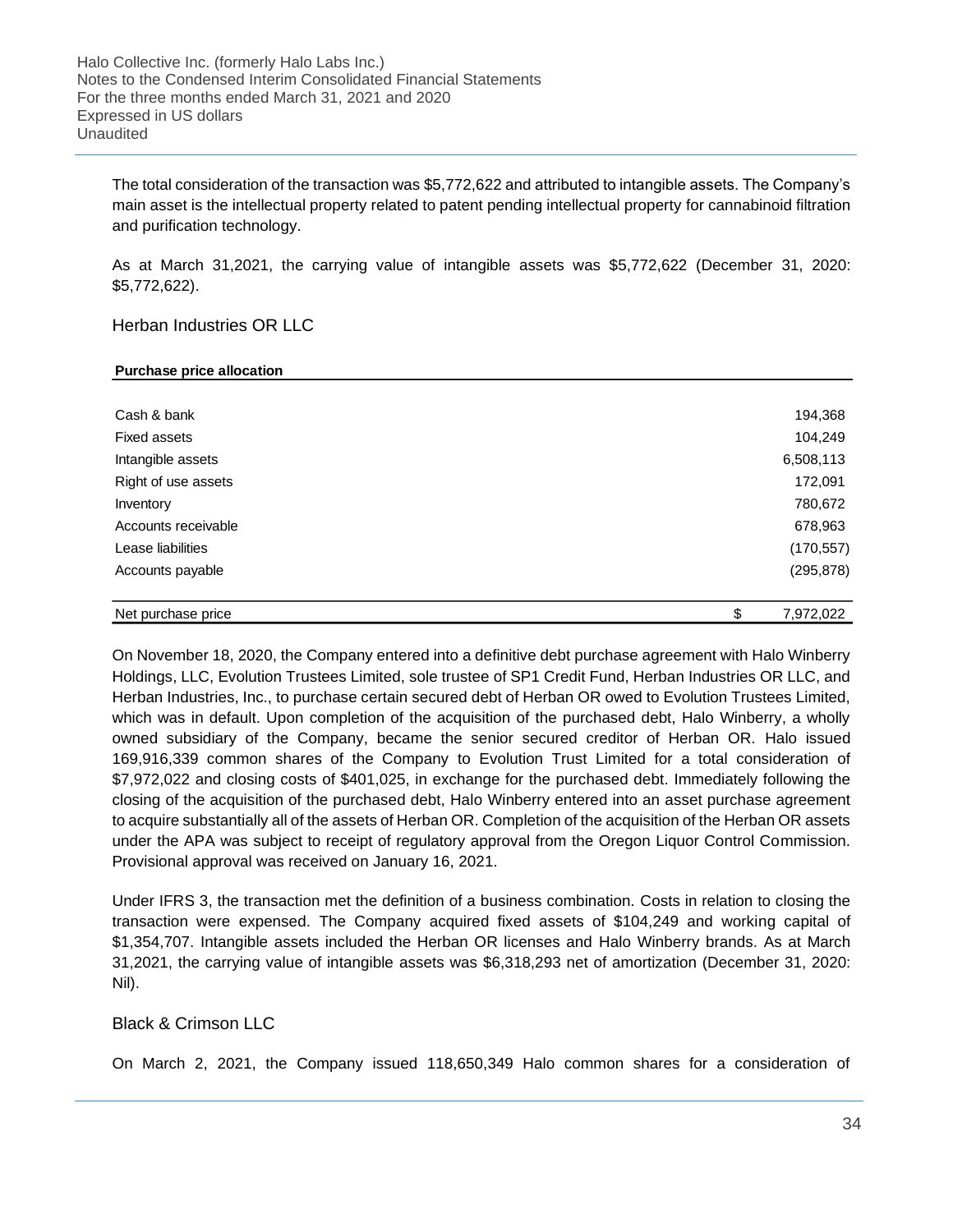\$15,193,143, which included a finders' fee of 8,898,775 shares valued at \$1,057,197 and closing costs of \$39,992 in relation to the closing of the merger between a subsidiary of PSG Coastal Harvest LLC and Black & Crimson LLC ("B&C"), with B&C as the surviving company. 18,650,349 shares are subject to a pooling agreement and 10,000,000 Halo common shares were issued in escrow. The escrowed shares are released to the approved designees of the selling member upon the DCR approval and lease milestone or returned to Halo if the DCR approval and lease milestone is not achieved within 18 months of the closing. The shares issued as finder's fee are subject to a statutory hold period of four months and one day.

The acquisition of B&C did not meet the definition of a business under IFRS 3. Consequently, the acquisition was recorded as an asset purchase. Finder's fees and closing costs were capitalized. The Company received cash of \$722,500, net of fees of \$27,500, and recorded intangible assets of \$14,351,841.

## POI11 LLC

On March 2, 2021, the Company issued 118,650,349 Halo common shares for a consideration of \$15,193,143, which included a finders' fee of 8,898,775 shares valued at \$1,057,197 and closing costs of \$39,992 in relation to the closing of the merger between a subsidiary of PSG Coastal Harvest LLC and POI LLC ("POI"), with POI as the surviving company. 18,650,349 shares are subject to a pooling agreement and 10,000,000 Halo common shares were issued in escrow. The escrowed shares are released to the approved designees of the selling member upon the DCR approval and lease milestone or returned to Halo if the DCR approval and lease milestone is not achieved within 18 months of the closing. The shares issued as finder's fee are subject to a statutory hold period of four months and one day.

The acquisition of POI did not meet the definition of a business under IFRS 3. Consequently, the acquisition was recorded as an asset purchase. Finder's fees and closing costs were capitalized. The Company received cash of \$722,500, net of fees of \$27,500, and recorded intangible assets of \$14,351,841.

## **15. Related party relationships, transactions and balances**

Key employees include the Company's directors, senior officers and any employees with authority and responsibility for planning, directing and controlling the activities of the entity, directly or indirectly.

| <b>Compensation key executives</b>              |   |           |               |
|-------------------------------------------------|---|-----------|---------------|
| Year ended:                                     |   | 31-Mar-21 | 31-Mar-20     |
| Salaries, commissions, bonuses, consulting fees | S | 398,475   | \$<br>336,695 |
| Share-based compensation                        |   | 307,401   | 97,051        |
| Total                                           |   | 705,876   | \$<br>433,746 |

The table above lists all share-based compensation received by key executives, which includes shares issued in lieu of salary that are recorded as salaries in the Consolidated Statement of Loss and Comprehensive Loss. Options and warrants were granted on May 12, 2017, September 28, 2018, December 19, 2019, May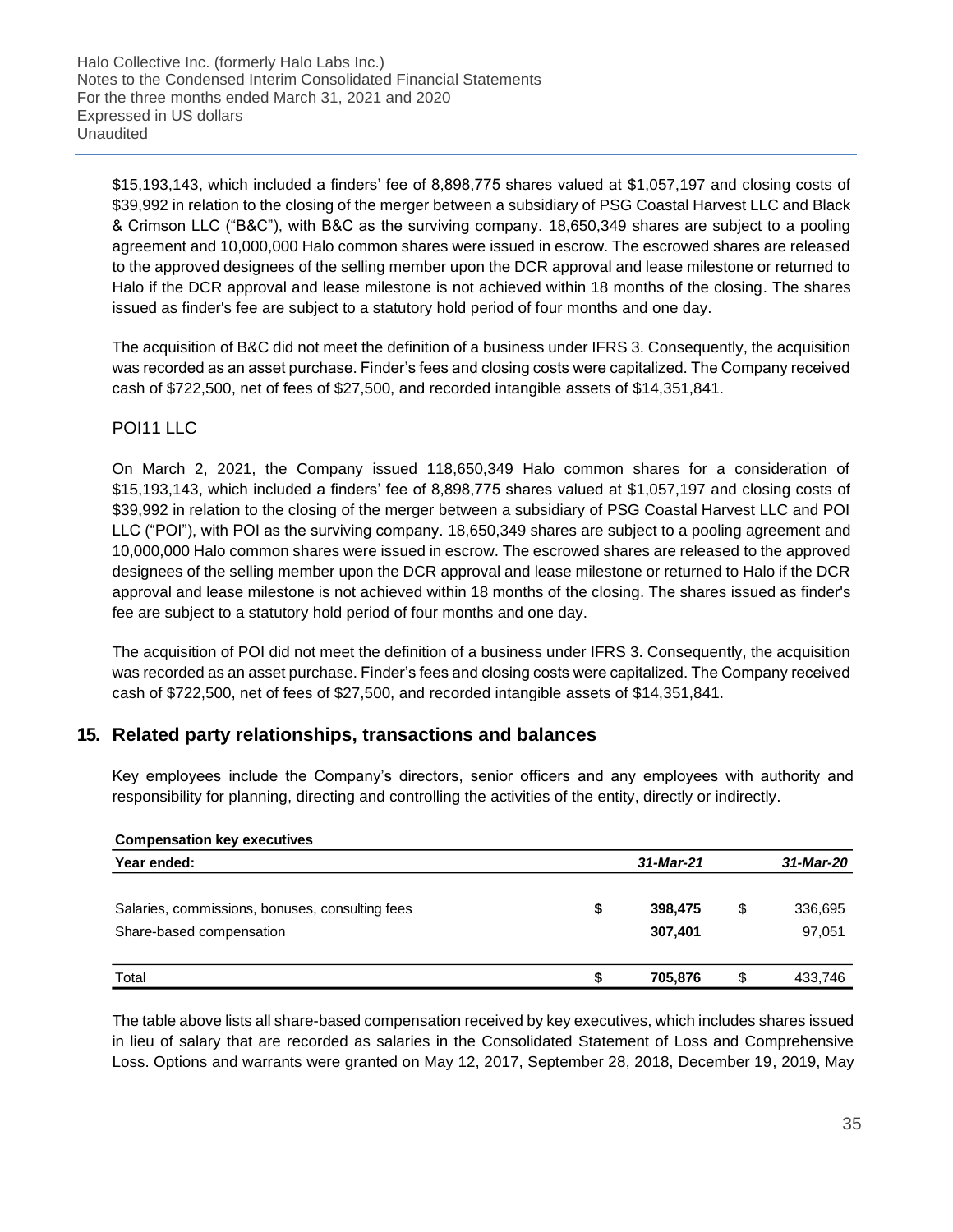27, 2020 and December 7, 2020 to staff, directors and consultants. Options and warrants granted to employees and directors vest over a period of 2 - 4 years. Share-based compensation is recognized on a graded vesting basis and is expensed and included in operations.

In the three months ended March 31, 2021, remuneration to executives was \$398,475 (three months ended March 31, 2020: \$336,695). Share-based compensation was \$307,401 (three months ended March 31, 2020: \$97,051).

#### **Related parties**

| As at:                                                          | 31-Mar-21 |           |  | 31-Dec-20 |  |
|-----------------------------------------------------------------|-----------|-----------|--|-----------|--|
|                                                                 |           |           |  |           |  |
| Due from directors, officers and other related parties          |           | 228,852   |  | 414,886   |  |
| Due to directors, officers and other related parties            |           | 1,543,465 |  | ,752,297  |  |
| Accounts payable and accrued liabilities due to related parties |           | 586.732   |  | 542.609   |  |
|                                                                 |           |           |  |           |  |

As at March 31, 2021, due from shareholders and related parties is \$228,852 (December 31, 2020: \$414,886) in relation to notes receivable from executives of the Company (Note 11). As at March 31, 2021, due to shareholders and related parties was \$1,543,465 (December 31, 2020: \$1,752,297). This was related to accrued salaries and loans to certain board members and executives of the Company as well as business expenses incurred by related parties.

During the year ended December 31, 2020, an executive and a director were related parties as investors in Ukiah Ventures Inc. ("UVI") in an amount of \$75,000. UVI was acquired by the Company on August 19, 2020.

## **16. Convertible debentures**

### 2019 Convertible debenture

| Continuity 2019 convertible debenture          |    |                          |
|------------------------------------------------|----|--------------------------|
| Balance December 31, 2020                      | \$ | 8,398,727                |
| Liability portion of conversions in the period |    | (20, 502)                |
| Interest paid                                  |    | $\overline{\phantom{0}}$ |
| Accretion of loan discount                     |    | 307,766                  |
| Accrued interest                               |    | 201,469                  |
| Foreign exchange gain (loss)                   |    | 95,566                   |
| Balance March 31, 2021                         | S  | 8,983,026                |

On March 29, 2019, the Company filed a short form prospectus in connection with a best effort offering of convertible debenture units of the Company at a price of C\$1,000 per initial unit for gross proceeds of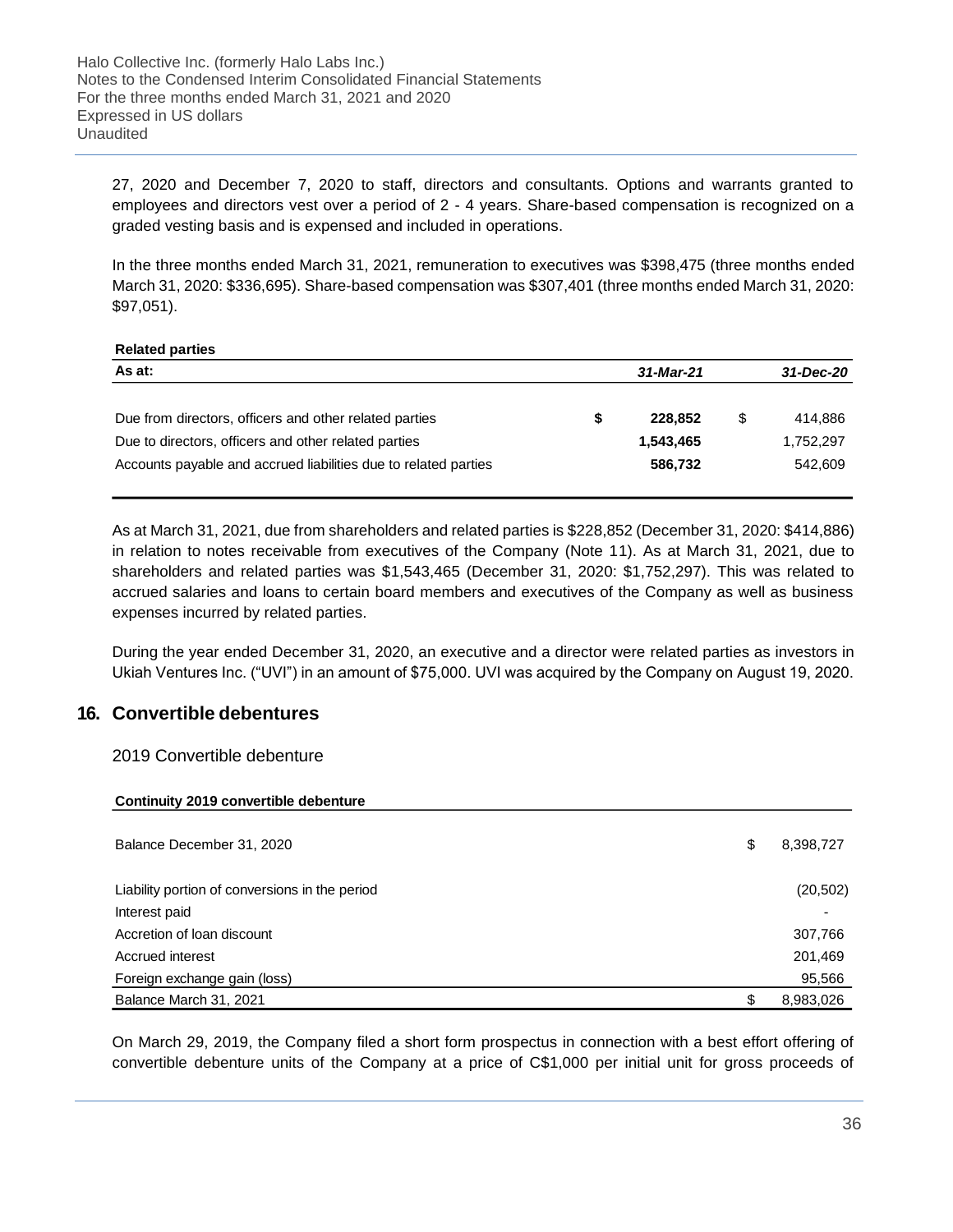\$15,842,620 (C\$21,163,000). Each convertible debenture unit was comprised of one unsecured convertible debenture with an 8% coupon of the Company in the principal amount of C\$1,000 with interest payable semiannually on June 30 and December 31 of each year, commencing June 30, 2019, and maturing 36 months from the closing date, and 770 warrants, each warrant being exercisable for a period of 24 months following the closing date to purchase one common share of the Company at the exercise price of C\$0.90 per warrant, subject to adjustment in certain events.

Each convertible debenture is convertible into common shares of the Company at a price of C\$0.65 per debenture share at the option of the holder at any time prior to the earlier of either the last business day immediately preceding the maturity date or the business day immediately preceding the date specified for the redemption of the convertible debentures upon a change of control, subject to acceleration in certain events. Beginning on the date that is four months and one day following the closing date, the Company may force the conversion of the principal amount of the then outstanding convertible debentures at the conversion price on not less than 30-day notice should the daily volume-weighted average trading price of the Company's outstanding common shares on the NEO Aequitas Exchange be equal to or greater than C\$1.35 per common share for the preceding 10 consecutive trading days.

On April 4, 2019, the Company issued 21,163 debentures for total gross proceeds of \$15,842,620 (C\$21,163,000).

As at March 31, 2021, the amount of convertible debenture outstanding was \$8,983,026 (December 31, 2020: \$8,398,727). As at March 31, 2021, a total of 8,484 debentures were converted into 13,052,230 common shares of the Company and 12,679 debentures are in issue. Pursuant to the prospectus agreement, the Company is required to hold in escrow, funds sufficient to cover interest payment to maturity of the convertible debenture on April 4, 2022. As at March 31, 2021, \$932,030 (December 2020: \$921,746), was recorded as restricted cash on the Consolidated Statement of Financial Position, and sufficient to cover interest payments to maturity of the convertible debenture.

## **17. Share capital**

## **17.1** Share capital

## Authorized shares

The authorized number of common shares is unlimited without par value. During the year ended December 31, 2018, as part of a merger and plan of reorganization, the Company's capital was affected by an exchange ratio which resulted in an increase in the number of securities at a rate of 1.35 to one. Unless otherwise stated, all share and per-share amounts have been restated to reflect the effects of this exchange ratio.

Shares issued in the three months ended March 31, 2021

• On February 2, 2021, 91,411,794 shares were issued, valued in an overnight marketed public offering for cash proceeds of \$6,439,239;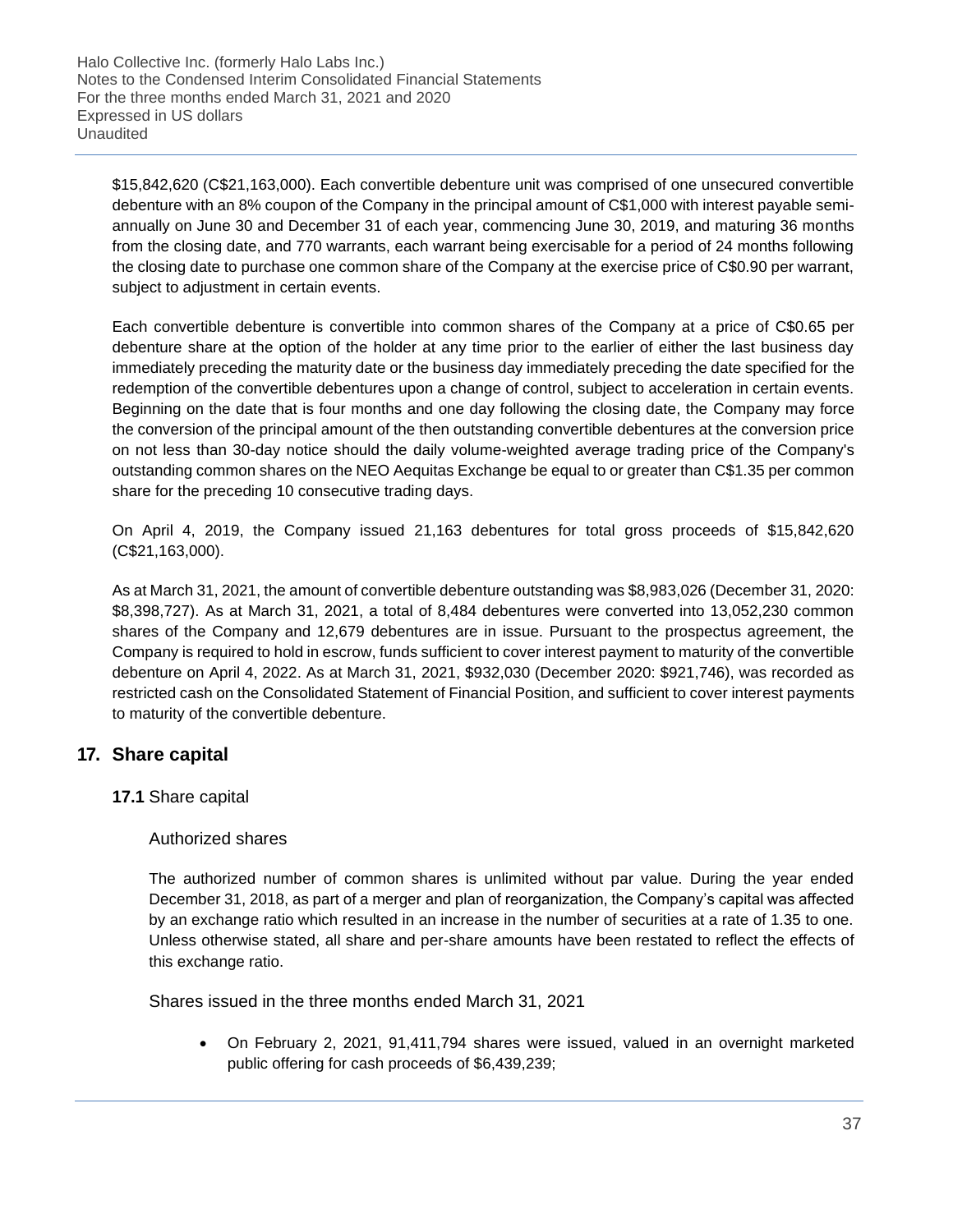- On February 10, 2021, 4,166,667 shares were issued, valued at \$393,862 in relation to conversion of a convertible credit facility;
- On February 11, 2021, 10,830,106 shares were issued, valued in relation to the over allotment excise of an overnight marketed public offering for cash proceeds of \$766,029;
- On February 19, 2021, 65,714,450 shares were issued, valued in an overnight marketed public offering for cash proceeds of \$9,115,649;
- On February 18, 2021, 1,000,000 shares were issued, valued at \$98,339 on exercise of warrants;
- On February 22, 2021, 4,166,667 shares were issued, valued at \$396,903 in relation to conversion of a convertible credit facility;
- On February 24, 2021, 1,000 shares were issued, valued at \$100 on exercise of warrants;
- On February 26, 2021, 4,166,667 shares were issued, valued at \$392,554 in relation to conversion of a convertible credit facility;
- On March 2, 2021, 47,380,770 shares were issued, valued at \$5,628,953 as pre-closing deposits for the acquisitions of SDF11 LLC and SXC11 LLC;
- On March 2, 2021, 237,300,698 shares were issued, valued at \$28,191,909 for the acquisitions of Black and Crimson LLC and POI11 LLC;
- On March 2, 2021, 17,797,552 shares were issued, valued at \$2,114,393 as finders' fee for the acquisitions of Black and Crimson LLC and POI11 LLC;
- On March 9, 2021, 46,153 shares were issued, valued at \$23,684 on conversion of a convertible debenture.

Costs in relation to share issuances are classified as share issuance costs in the Statement of Change in Equity. In the three months ended March 31, 2021, share issuance costs included in the Statement of Change in Equity were \$1,343,269 (three months ended March 31, 2020: \$11,688). Share issuance costs classified as settlements and contingencies were Nil (three months ended March 31, 2020: \$62,023).

As at March 31, 2021, the Company had 1,897,763,391 shares in issue and as at March 31, 2021, there were 135,535,907 shares in escrow (December 31, 2019: 12,301,308).

## **17.2** Share purchase warrants

The following table summarizes information regarding warrants outstanding by the exercise price and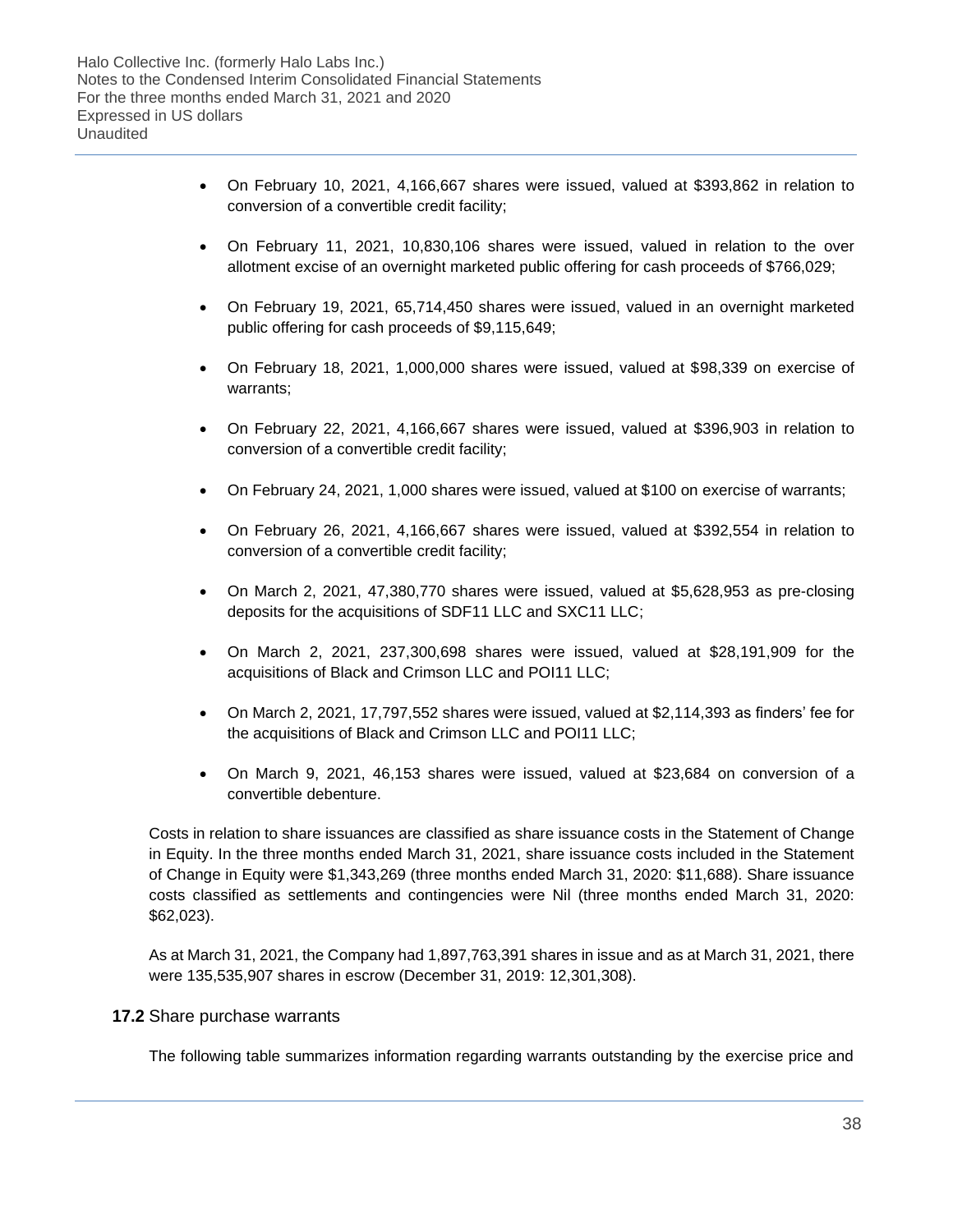the number of warrants vested as at March 31, 2021.

| Expiry date |            | Term - years Warrants granted | Warrants vested | Exercise price<br>US\$ Description |
|-------------|------------|-------------------------------|-----------------|------------------------------------|
|             |            |                               |                 |                                    |
| 04-Apr-21   | 2.00       | 1,891,938                     | 1,891,938       | \$0.52 Broker warrants             |
| 04-Apr-21   | 2.00       | 16,295,010                    | 16,295,010      | \$0.72 Warrant                     |
| 14-May-21   | 3.00       | 405,000                       | 405,000         | \$0.17 Warrant                     |
| 19-Jul-21   | 0.92       | 50,000                        | 50,000          | \$0.19 Warrant                     |
| 26-Aug-21   | 1.00       | 2,000,000                     | 2,000,000       | \$0.08 Warrant                     |
| 30-Sep-21   | 3.00       | 625,000                       | 625,000         | \$0.40 Warrant                     |
| 30-Sep-21   | 3.00       | 100,000                       | 100,000         | \$0.64 Warrant                     |
| 22-Dec-21   | 1.00       | 18,000,000                    | 18,000,000      | \$0.04 Warrant                     |
| 08-Sep-22   | 2.00       | 1,500,000                     | 750,000         | \$0.10 Warrant                     |
| 14-May-23   | 5.00       | 135,000                       | 135,000         | \$0.61 Warrant                     |
| 02-Aug-23   | 2.50       | 90,410,794                    | 90,410,794      | \$0.10 Warrant                     |
| 11-Aug-23   | 2.50       | 10,830,106                    | 10,830,106      | \$0.10 Warrant                     |
| 30-Sep-23   | 5.00       | 300,000                       | 300,000         | \$0.32 Warrant                     |
| 19-Feb-24   | 3.00       | 65,714,450                    | 65,714,450      | \$0.18 Warrant                     |
| 27-Sep-24   | 6.00       | 625,000                       | 625,000         | \$0.32 Warrant                     |
| 10-Oct-27   | 10.00      | 712,500                       | 712,500         | \$0.09 Warrant                     |
| 11-May-27   | 10.00      | 6,243,750                     | 6,243,750       | \$0.69 Warrant                     |
| Total       | 1-10 years | 215,838,548                   | 215,088,548     | \$0.19                             |

#### **Warrants issued and outstanding as at March 31, 2021**

Note: Prices in US dollars

Warrants granted in the three months ended March 31, 2021

- On February 2, 2021, 91,411,794 warrants with exercise price \$0.10 (C\$0.13) were granted in relation to an overnight marketed public offering;
- On February 11, 2021, 10,830,106 warrants with exercise price \$0.10 (C\$0.125) were granted in relation to an overnight marketed public offering;
- On February 18, 2021, 1,000,000 warrants with exercise price \$0.10 (C\$0.125) were exercised;
- On February 19, 2021, 65,714,450 warrants with exercise price \$0.18 (C\$0.23) were granted in relation to an overnight marketed public offering;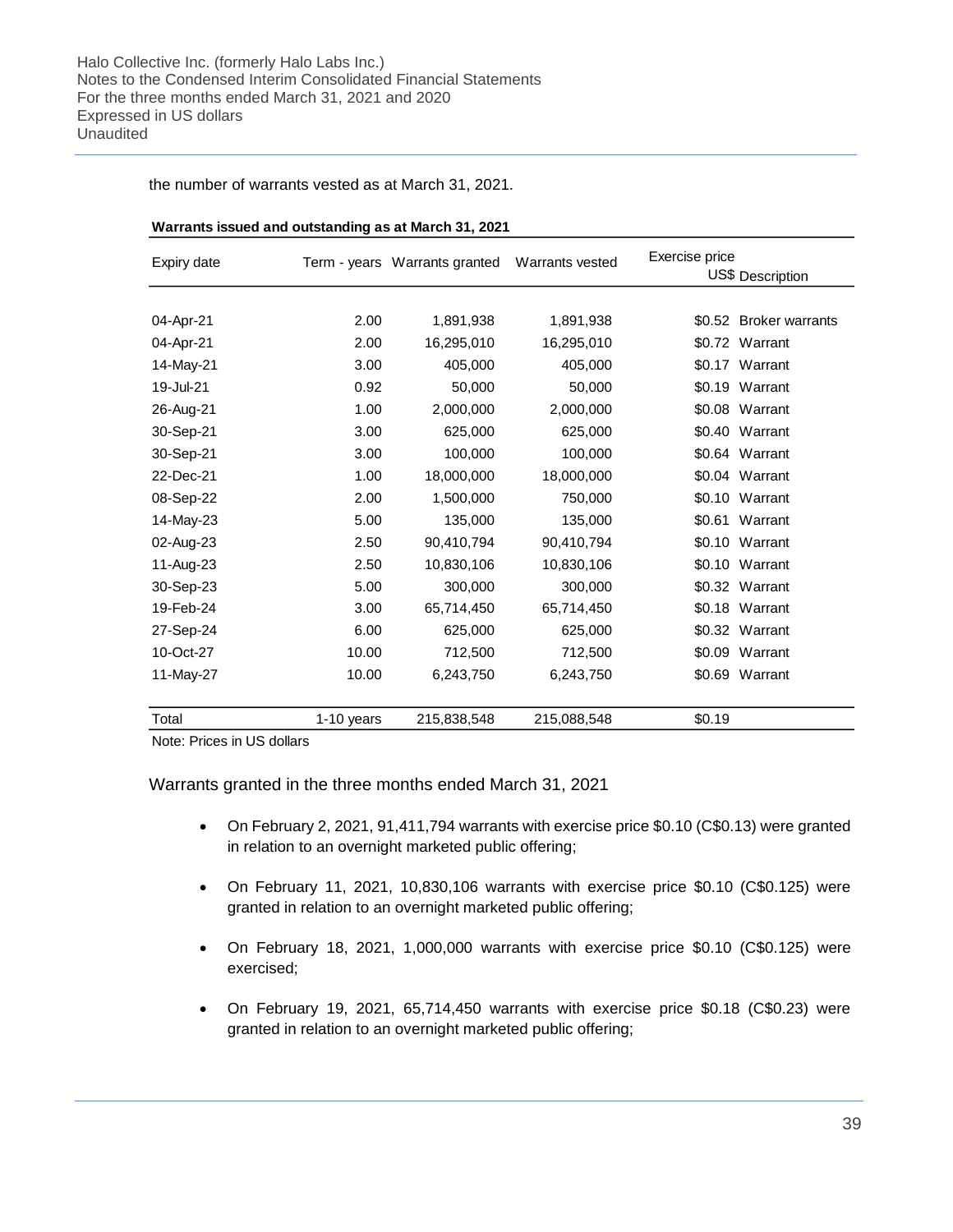• On February 24, 2021, 1,000 warrants with exercise price \$0.10 (C\$0.125) were exercised.

The Company recognized no share-based compensation in warrants during the three months ended March 31, 2021 (three months ended March 31, 2020: Nil) and no share-based payments for services for the three months ended March 31, 2021 (three months ended March 31, 2020: \$5,153).

As at March 31, 2021, 215,088,548 warrants were exercisable (March 31, 2020: 147,102,193). As at that date, the average exercise price of exercisable warrants was \$0.19 (C\$0.24) (March 31, 2020: \$0.35 (C\$0.50)).

As at March 31, 2021, the weighted average exercise price of each Halo Labs warrant granted and in issue was \$0.19 (C\$0.24) (March 31, 2020: \$0.51 (C\$0.72)). As at date, the weighted average fair market value of each warrant in issue was \$0.07 (C\$0.09) using the Black-Scholes Option Pricing Model (March 31, 2020: \$0.05 (C\$0.07).

As at March 31, 2021, the weighted average remaining contractual life of the warrants is 2.27 years (December 31, 2020: 0.98 years).

|                             |             | 3 months ending March 31, 2021 |                |                          |                                   | 3 months ending March 31, 2020 |  |  |  |  |
|-----------------------------|-------------|--------------------------------|----------------|--------------------------|-----------------------------------|--------------------------------|--|--|--|--|
|                             |             | Number of Weighted average     |                |                          | <b>Number of Weighted average</b> |                                |  |  |  |  |
|                             | warrants    |                                | exercise price | warrants                 |                                   | exercise price                 |  |  |  |  |
| Outstanding at beginning of | 48,883,198  | \$                             | 0.37           | 151, 154, 381            | \$                                | 0.51                           |  |  |  |  |
| Granted                     | 167,956,350 | \$                             | 0.13           | 10,312                   | \$                                | 0.62                           |  |  |  |  |
| Exercised                   | (1,001,000) | \$                             | 0.10           | $\blacksquare$           | \$                                | $\overline{\phantom{0}}$       |  |  |  |  |
| Forfeited / cancelled       | ۰           | \$                             |                | $\overline{\phantom{a}}$ | \$                                | $\overline{\phantom{a}}$       |  |  |  |  |
| Outstanding at end of       | 215,838,548 | \$                             | 0.19           | 151,164,693              | \$                                | 0.51                           |  |  |  |  |

#### **Warrants outstanding**

Note: Prices in US dollars

### **17.3** Options

The Company has established a stock option plan for directors, employees, and consultants. The aggregate number of common shares issuable pursuant to options granted under the plan is 10% of the issued and outstanding common shares. The board of directors has the exclusive power over the granting of options, the exercise price and their vesting and cancellation provisions.

In the event of a change of control, unless otherwise specified in the stock option agreement for a particular grant, any right to repurchase an optionee's shares at the original exercise price shall lapse and all such shares shall become vested if such change of control occurs during the optionee's term of service and the repurchase right is not assigned to the entity immediately after the change of control.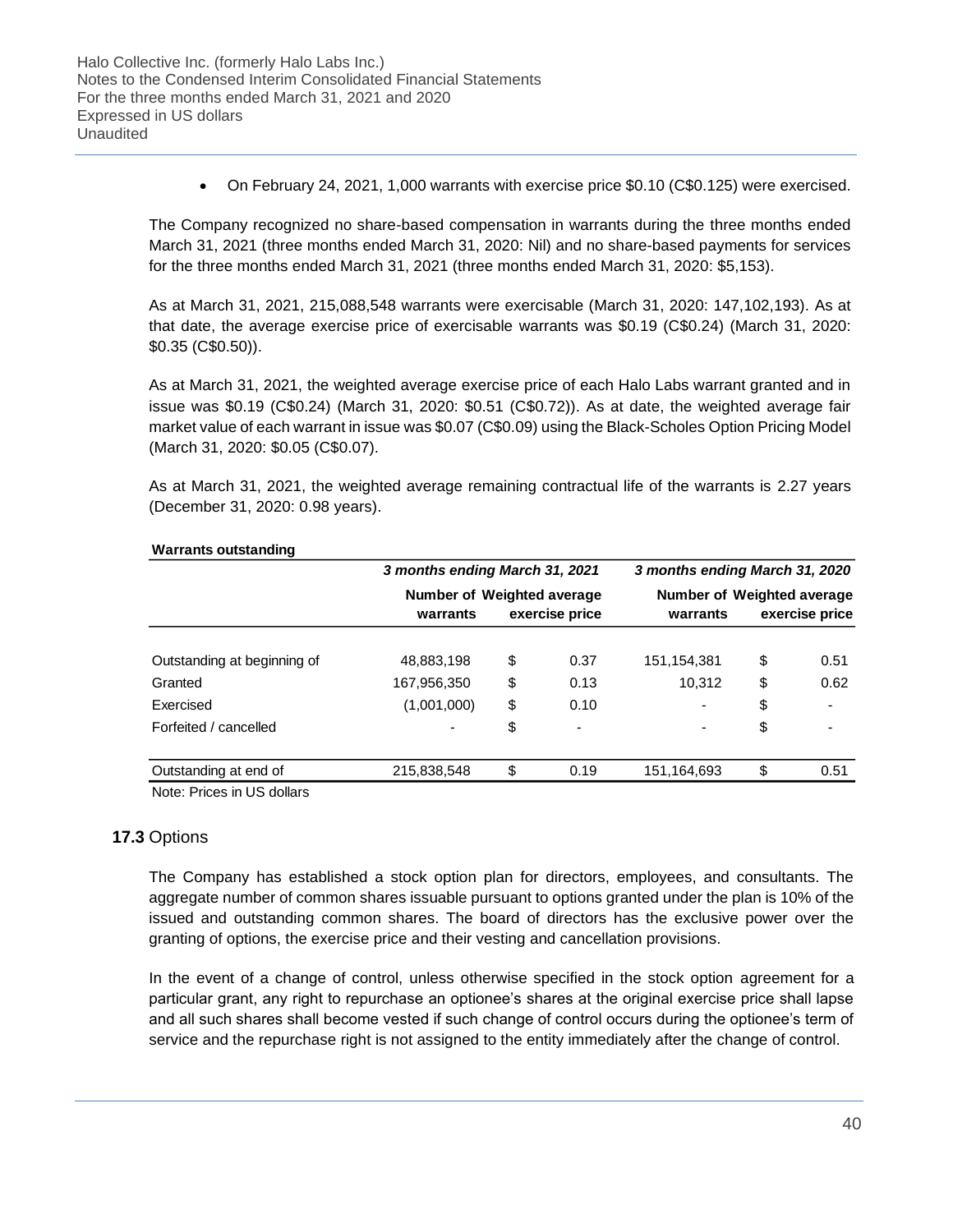| <b>Grant Date</b>             | <b>Exercise price</b> | Outstanding | <b>Exerciseable</b> |
|-------------------------------|-----------------------|-------------|---------------------|
|                               |                       |             |                     |
| May 12, 2017                  | \$<br>0.67            | 1,329,750   | 1,329,750           |
| September 28, 2018            | \$<br>0.31            | 5,026,887   | 5,026,887           |
| December 19, 2019             | \$<br>0.23            | 1,882,000   | 1,646,750           |
| May 27, 2020                  | \$<br>0.08            | 25,400,000  | 15,875,000          |
| September 30, 2020            | \$<br>0.08            | 100,000     | 100,000             |
| December 7, 2020              | \$<br>0.04            | 58,610,000  | 29,305,000          |
| December 24, 2020             | \$<br>0.04            | 740,000     | 370,000             |
| February 2, 2021              | \$<br>0.07            | 6,398,825   | 6,398,825           |
| February 11, 2021             | \$<br>0.07            | 758,107     | 758,107             |
| February 19, 2021             | \$<br>0.14            | 4,600,011   | 4,600,011           |
| March 28, 2021                | \$<br>0.08            | 12,000,000  |                     |
| Total                         | \$<br>0.08            | 116,845,580 | 65,410,330          |
| Weighted average life (years) | 4.00                  |             |                     |

Note: Prices in US dollars

Options granted in the three months ended March 31, 2021

- On February 2, 2021, 6,398,825 compensation options with exercise price \$0.10 (C\$0.125) were granted to underwrites of an overnight marketed public offering;
- On February 11,2021, 758,107 options with exercise price \$0.10 (C\$0.125) were granted to underwrites of an overnight marketed public offering;
- On February 19, 2021, 4,600,011 options with exercise price \$0.18 (C\$0.23) were granted to underwrites of an overnight marketed public offering;
- On March 28, 2021, 12,000,000 options with exercise price \$0.08 (C\$0.105) were granted to a senior advisor of the Company.

The following table summarizes information regarding stock options outstanding by the exercise price and the number of options exercisable as at March 31, 2021.

The Company recognized share-based compensation related to options granted and vesting during the three months ended March 31, 2021, in the amount of \$829,267 (three months ended March 31, 2020: \$125,672).

As at March 31, 2021, 65,410,330 options had vested and were exercisable (March 31, 2020: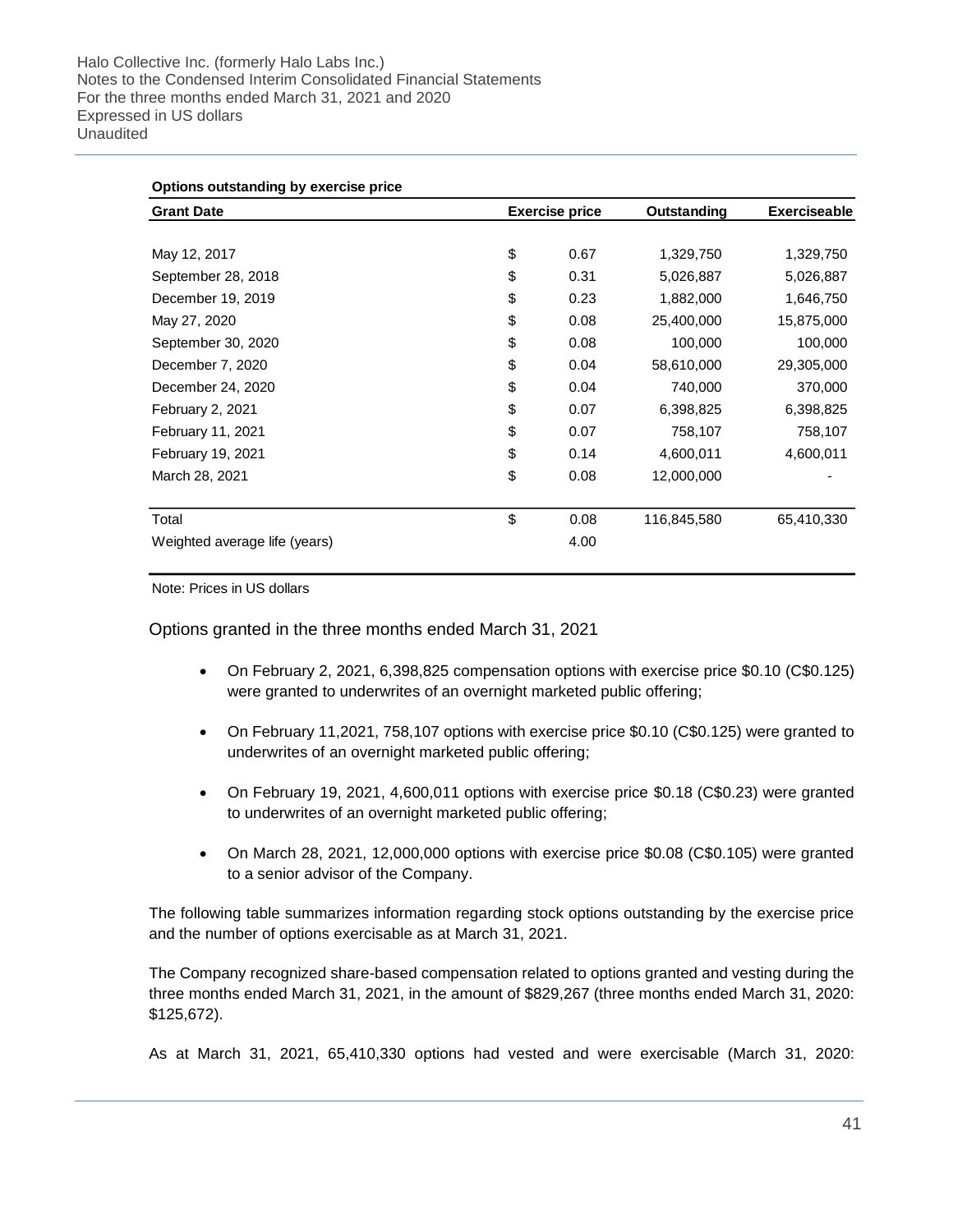6,417,013). The average price of exercisable options at March 31, 2021 was \$0.10 (C\$0.13) (March 31, 2020: \$0.32 (C\$0.45)).

| <b>Options outstanding</b>  | 3 months ending March 31, 2021        |                | 3 months ending March 31, 2020        |                      |
|-----------------------------|---------------------------------------|----------------|---------------------------------------|----------------------|
|                             | Number of Weighted average<br>options | exercise price | Number of Weighted average<br>options | exercise price       |
| Outstanding at beginning of | 93,088,637                            | \$<br>0.08     | 9,272,309                             | \$<br>0.35           |
| Granted                     | 23,756,943                            | \$<br>0.09     | $\overline{\phantom{a}}$              | \$<br>$\blacksquare$ |
| Exercised                   | -                                     | \$             | $\overline{\phantom{a}}$              | \$<br>$\blacksquare$ |
| Forfeited / cancelled       | ۰.                                    | \$             | (66, 624)                             | \$<br>0.28           |
| Outstanding at end of       | 116,845,580                           | \$<br>0.08     | 9,205,685                             | \$<br>0.35           |
|                             |                                       |                |                                       |                      |

Note: Prices in US dollars

As at March 31, 2021, the weighted average exercise price of each Halo Labs option granted and in issue was \$0.08 (C\$0.11) (March 31, 2020: \$0.25 (C\$0.35)). As at that date, the weighted average fair market value of each option in issue was \$0.07 (C\$0.08) using the Black-Scholes Option Pricing Model (March 31, 2020: \$0.21 (C\$0.29)).

As at March 31, 2021, the weighted average remaining contractual life of each option is 4 years (March 31, 2020: 5 years).

The assumptions used for the calculation of the fair value of options at grant date during the three months ended March 31, 2021 and 2020 are:

| 2021                                           | 2020                     |
|------------------------------------------------|--------------------------|
|                                                |                          |
| Risk free rate: 5-7 years<br>$0.15\% - 0.22\%$ | ۰                        |
| Expected life<br>$2.5 - 3$ years               | $\overline{\phantom{a}}$ |
| Volatility<br>139% - 143%                      | $\overline{\phantom{a}}$ |
| Expected dividend per share<br>Nil             | Nil                      |
| Share price<br>$$0.09 - $0.205$                | $\overline{\phantom{a}}$ |

#### **Black-Scholes assumptions for options**

### **17.4** Performance share units

On October 11, 2019, the Company granted the vendors of CannPos 1,250,000 performance share units. Each performance share unit is exercisable into one common share for no additional consideration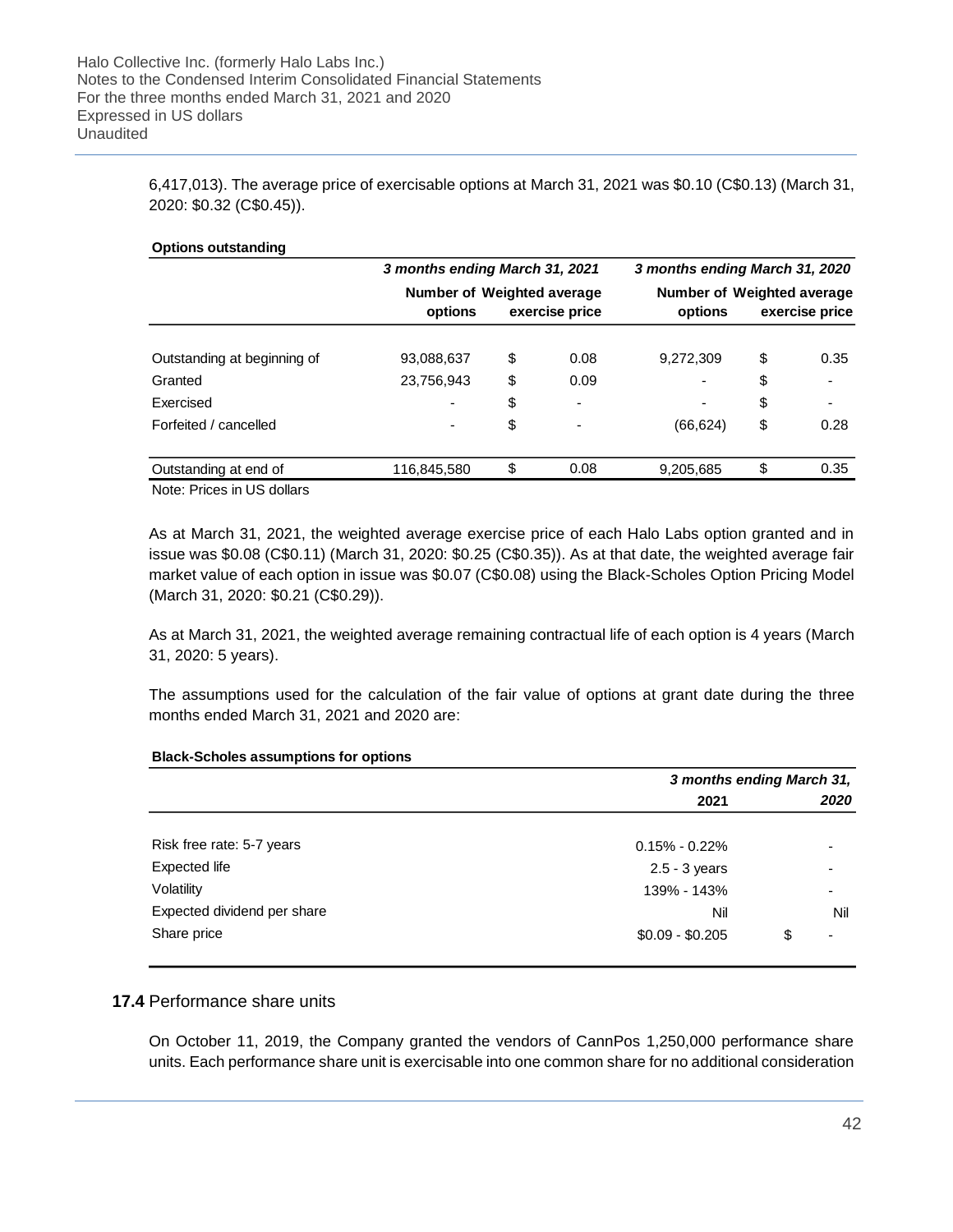if the holders develop a software application and make it available to the Company on or before October 11, 2020. The shares were issued during the year ended December 31, 2020.

## **18. Other loans**

| <b>Continuity other loans</b> |                   |                 |                 |
|-------------------------------|-------------------|-----------------|-----------------|
|                               | <b>Short-term</b> | Long-term       | <b>Total</b>    |
| Balance December 31, 2020     | \$<br>435,839     | \$<br>6,598,912 | \$<br>7,034,751 |
| <b>Additions</b>              | 1,495,925         | 42,072          | 1,537,997       |
| Repayments                    | (1,362,314)       | (156, 365)      | (1,518,679)     |
| Balance March 31, 2021        | \$<br>569,450     | \$<br>6,484,619 | \$<br>7,054,069 |

As at March 31, 2021, total short-term loans were \$569,450 (December 31, 2020: \$435,839). This included:

- A net decrease of \$146,929 of the short-term lease from Xtraction Services Inc. ("Xtraction") (December 31, 2020: amount outstanding \$312,190);
- An increase in loans owed to the Bar X syndicate of \$260,073 (December 31, 2020: amount outstanding Nil);
- An increase of \$1,183,260 from the credit facility, which was settled through issuance of shares;
- An increase of \$4,140 owed to Canmart (December 31, 2020; amount outstanding \$682);
- Interest payable to the lender to Bophelo increased with \$32,585 (December 31, 2020: amount outstanding Nil);
- An amount of \$6,260 owed to LCNH was repaid (December 31, 2020: amount outstanding \$6,260);
- An amount of \$10,000 was paid to Ikanik Farms (December 31, 2020: amount outstanding \$116,707.

As at March 31, 2021, total long-term loans were \$6,484,619 (December 31, 2020: \$6,598,912). This included:

- \$15,865 movement from long-term to short-term lease from Xtraction (December 31, 2020: amount outstanding \$187,333);
- \$77,825 was paid in the three months ended March 31, 2021 (December 31, 2020: amount outstanding \$174,078);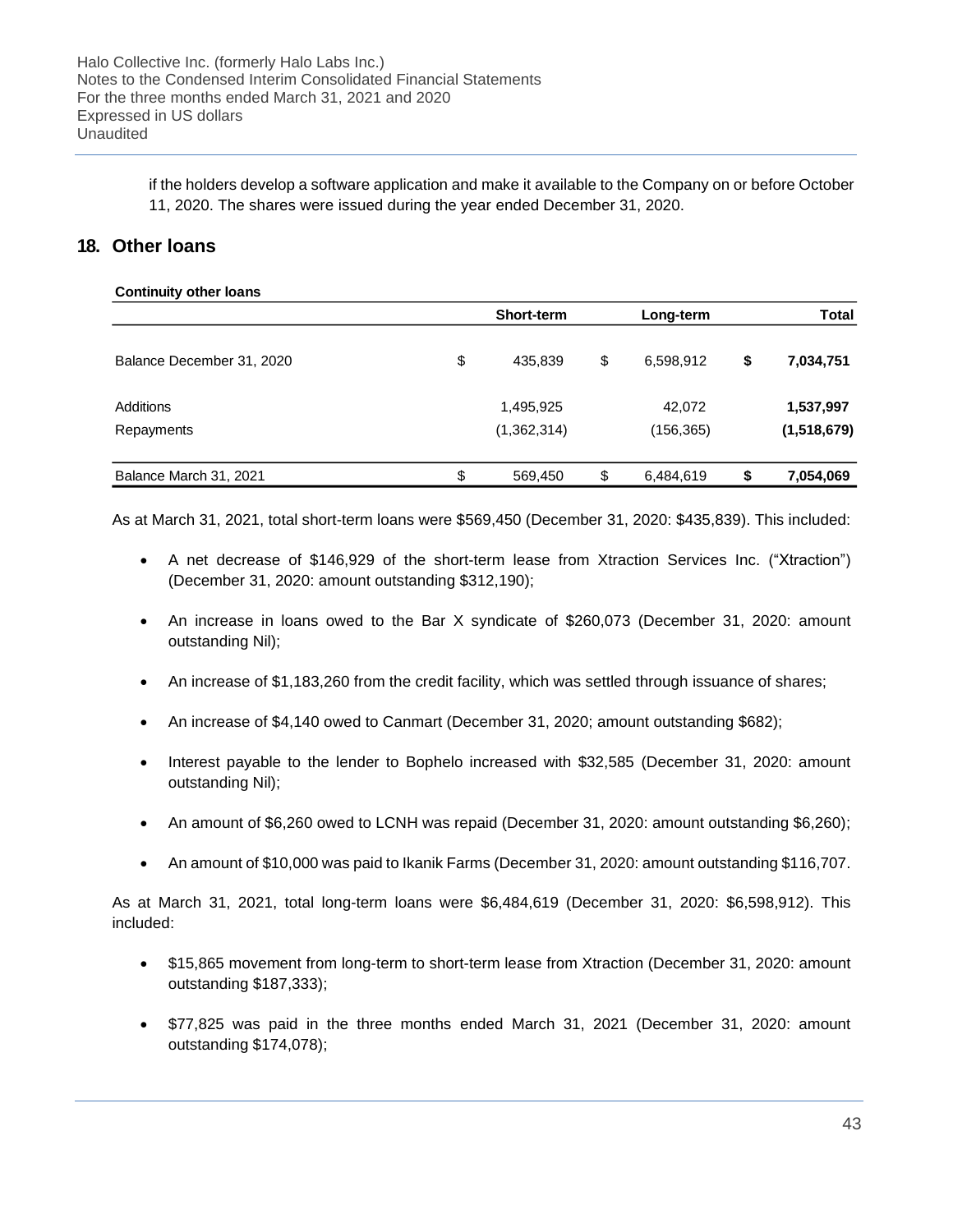- No change in the promissory note to Ukiah Ventures Inc. (December 31, 2020: \$1,500,000);
- The loan outstanding from lenders to Bophelo decreased with \$62,674 (December 31, 2020: \$1,357,936);
- The total amount due to LCNH increased due to accrued interest of \$42,072 (December 31, 2020: amount outstanding \$3,379,565).

## **19. Capital management**

The Company's objectives for managing capital are: (i) to maintain a flexible capital structure that optimizes the cost/risk equation; and (ii) to manage capital in a manner that maximizes the interests of shareholders. The Company considers capital as the total equity and debt disclosed on the statement of financial position. The Company has not had any significant objections in its approach to managing capital.

| <b>Capital structure</b> |                       |                   |  |  |
|--------------------------|-----------------------|-------------------|--|--|
| As at:                   | <b>March 31, 2021</b> | December 31, 2020 |  |  |
|                          |                       |                   |  |  |
| Shareholders' equity     | \$103,856,089         | 59,619,542<br>\$. |  |  |
| Long-term loans          | 15,467,645            | 8,398,727         |  |  |
| Short-term loans         | 569,450               | 435,839           |  |  |

The Company manages the capital structure and adjusts informed by changes in economic conditions and the risk characteristics of the underlying assets. The Company's capital structure is managed in conjunction with the financial needs of the day-to-day operations. The Company currently funds the working capital requirements out of its cash, internally generated cash flows, various loans, and periodic infusions from investors.

Management does not establish quantitative return on capital criteria. However, management reviews its capital management approach on an on-going basis and believes that this approach, given the relative size of the Company, is appropriate. As at March 31, 2021, the Company is not subject to any externally imposed capital requirements.

## **20. Financial instruments**

## **20.1** Fair value of financial instruments

Financial instruments that are measured at fair value use inputs which are classified within a hierarchy that prioritizes their significance. The three levels of the fair value hierarchy are:

• Level One includes quoted prices (unadjusted) in active markets for identical assets or liabilities;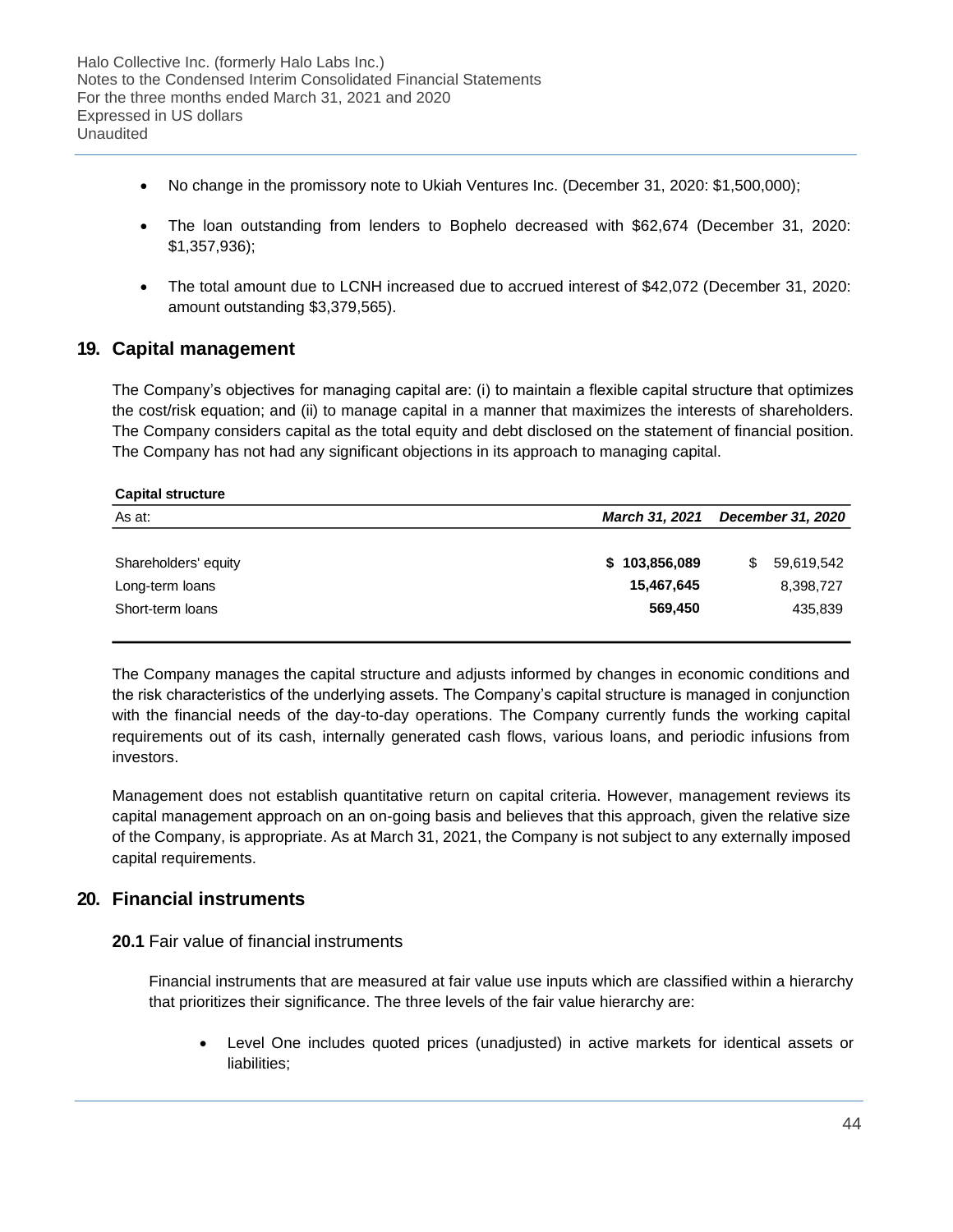- Level Two includes inputs that are observable other than quoted prices in Level One;
- Level Three includes inputs that are not based on observable market data.

The Company has designated its cash and restricted cash as Level 1. The fair value of the notes receivable from Aftermath and the fair value of convertible promissory notes at time of issue are determined using Level 3 of the hierarchy.

As at March 31, 2021, both the carrying and fair value amounts of all the Company's financial instruments are approximately equivalent.

#### **20.2** Financial instruments risk exposures

#### Credit risk

Credit risk is the risk of loss associated with a counterparty's inability to fulfill its payment obligations. The Company's credit risk is primarily attributable to cash, restricted cash, accounts receivable and notes receivable. The amounts disclosed in the statement of financial position are net of allowance for doubtful accounts, estimated by the management of the Company based on its assessment of the current economic environment. The Company does not have significant exposure to any individual customer. The Company's maximum exposure to credit risk as at March 31, 2021 is the carrying value of cash, restricted cash, accounts receivable, and notes receivable. The Company believes that there is limited risk that notes receivables are not settled. The Company takes a provision to allow for accounts receivable not being settled, which it believes is enough.

### Liquidity risk

|                | Accounts payable &<br>accrued liabilities |           | Total |            |                  |
|----------------|-------------------------------------------|-----------|-------|------------|------------------|
| Carrying value | \$                                        | 8,023,774 | \$    | 16,037,095 | \$<br>24,060,869 |
| $1 - 30$ days  |                                           | 2,952,113 |       | 126,861    | 3,078,974        |
| $30 - 60$ days |                                           | 682,727   |       | 8,832      | 691,559          |
| 60 - 90 days   |                                           | 3,340,461 |       | 8,175      | 3,348,636        |
| $> 90$ days    |                                           | 1,048,473 |       | 15,893,227 | 16,941,700       |

#### **Financial liabilities - March 31, 2021**

Liquidity risk is the risk that the Company will encounter difficulty in satisfying its financial obligations. The Company manages its liquidity risk by forecasting it operations and anticipating its operating and investing activities.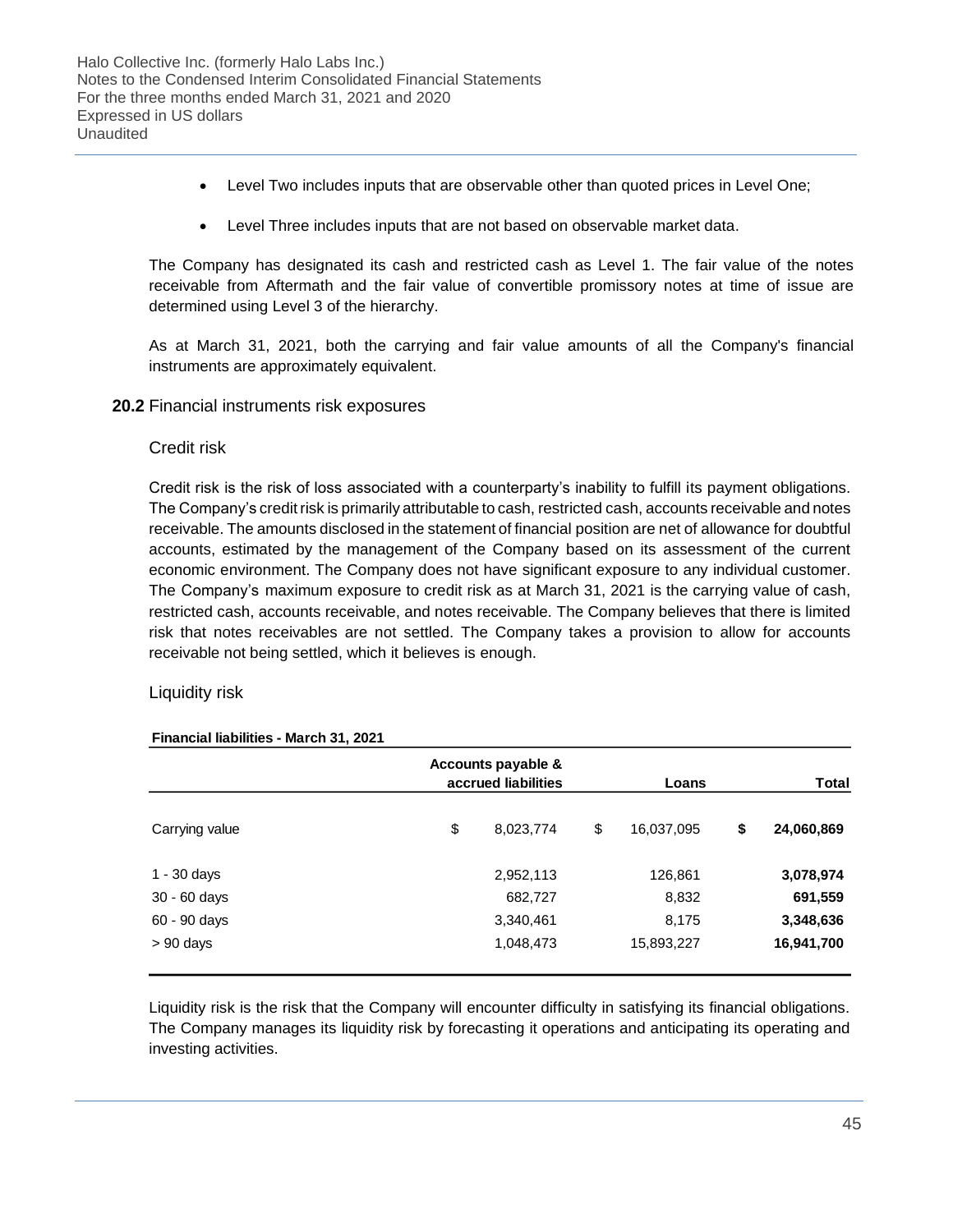As at March 31, 2021, the Company had current assets of \$32,398,149 (December 31, 2020: \$28,694,306) and current liabilities of \$9,899,021 (December 31, 2020: \$9,979,995). All current liabilities are due within one year.

## Market risk

Market risk is the risk that the fair value or future cash flows of a financial instrument will fluctuate due to changes in market prices. Market risk comprises three types of risk: interest rate risk foreign currency risk and other price risk.

### Interest rate risk

Interest rate risk consists of a) the extent that payments made or received on the Company's monetary assets and liabilities are affected by changes in the prevailing market interest rates, and b) to the extent that changes in prevailing market rates differ from the interest rate in the Company's monetary assets and liabilities. The Company is not exposed to interest rate price risk, as its convertible notes are carried at a fixed interest rate throughout their term.

### Foreign currency risk

Foreign currency risk derives from fluctuations in exchange rates between currencies when transacting business in multiple currencies. The Company's business is substantially all conducted in US dollars in the U.S., so it is not subject to any significant foreign currency risk. In Lesotho, the Company's business is conducted in Loti and is subject to exchange rate fluctuations. The Company holds Canadian dollars in the bank account of Halo Labs in Canada and is subject to exchange rate fluctuations.

### Other price risk

Other price risk is the risk that the fair value or future cash flows of a financial instrument will fluctuate because of changes in market prices, other than those arising from interest rate risk or foreign currency risk and a change in the price of cannabis. The Company is not exposed to significant other price risk.

## **21. Tax**

The Company reconciles the expected income tax expense the corporate head office statutory income tax rate of 27% to the amount recognized in the statement of operations. The Company's income tax expense is calculated based on gross profits not including 280E deductions.

The Company's US income is apportioned to the State of Oregon, Nevada and California, as there are no revenues in other states. The production and sale of marijuana and related products for medical purposes are legal in the State of Oregon and therefore normal business expenses are deductible at the state level. The tax rate in the State of Oregon is greater of 6.6% or the corporate gross receipts minimum tax.

Internal Revenue Code ("IRC") Section 280E denies, at the US federal level, deductions and credits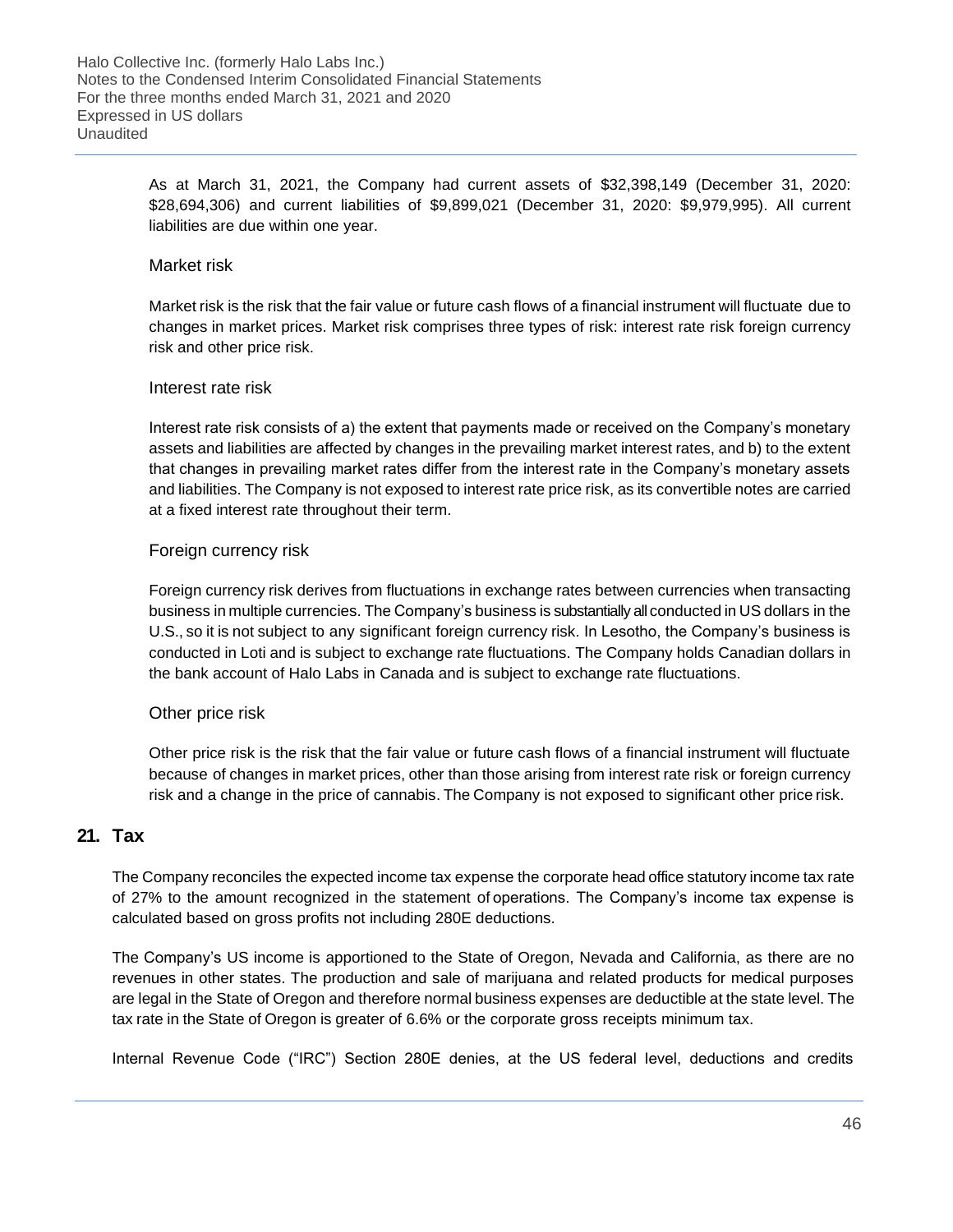attributable to a trade or business trafficking in controlled substances. Case law shows that the "cost of goods sold" has been permitted as a deduction in determining taxable income. Because the Company is subject to IRC Section 280E, the Company computes its US tax based on gross receipts less cost of goods sold. The tax provision assumes "cost of goods sold" is a valid expense for income tax purposes.

Beginning January 1, 2018, in California, harvested cannabis is subject to a cultivation tax and both cannabis and cannabis products are subject to a cannabis excise tax. The cultivation tax applies to all harvested cannabis that enters the commercial market. Cultivators are responsible for paying the cultivation tax to the distributor or to the manufacturer if the first transfer or sale of unprocessed cannabis is to a manufacturer. Manufacturers who collect the cultivation tax are required to pay the tax to the distributor. The distributor reports and pays the cultivation tax to the California Department of Tax and Fee Administration (CDTFA).

## **22. Commitments and contingencies**

The table below provides undiscounted cash payments required for those right-to-use assets as well as other commitments that do not meet the definition of a lease.

| <b>Committed lease obligations</b> |                 |
|------------------------------------|-----------------|
|                                    | Amount due      |
|                                    |                 |
| 2021                               | \$<br>1,757,234 |
| 2022                               | 1,806,328       |
| 2023                               | 1,667,059       |
| 2024                               | 1,592,650       |
| 2025                               | 1,595,990       |
| 2026                               | 820,327         |
| 2027                               | 597,323         |
| 2028                               | 523,454         |
| Thereafter                         | 2,841,750       |

The Company has commitments under certain leases for its facilities. On January 1, 2019, the Company adopted IFRS 16 (Note 4.6) and now records a right-of-use asset for each lease commitment that meet the requirements of the policy.

The Company is a party to legal proceedings and other claims in the ordinary course of its operations. Management commitments, litigation and other claims are subject to many uncertainties and the outcome of individual matters is not predictable. Where management can estimate that there is a loss probable, a provision has been recorded in its financial statements. Where proceedings are at a premature stage or the ultimate outcome is not determinable, no provision is recorded. It is possible that the final resolution of these matters may require the Company to make expenditures in a range of amounts that cannot be reasonably estimated and may differ significantly from any amounts recorded in these Condensed Interim Consolidated Financial Statements. Should the Company be unsuccessful in its defense or settlement of one or more of these legal actions, there could be a materially adverse effect on the Company's financial position, future